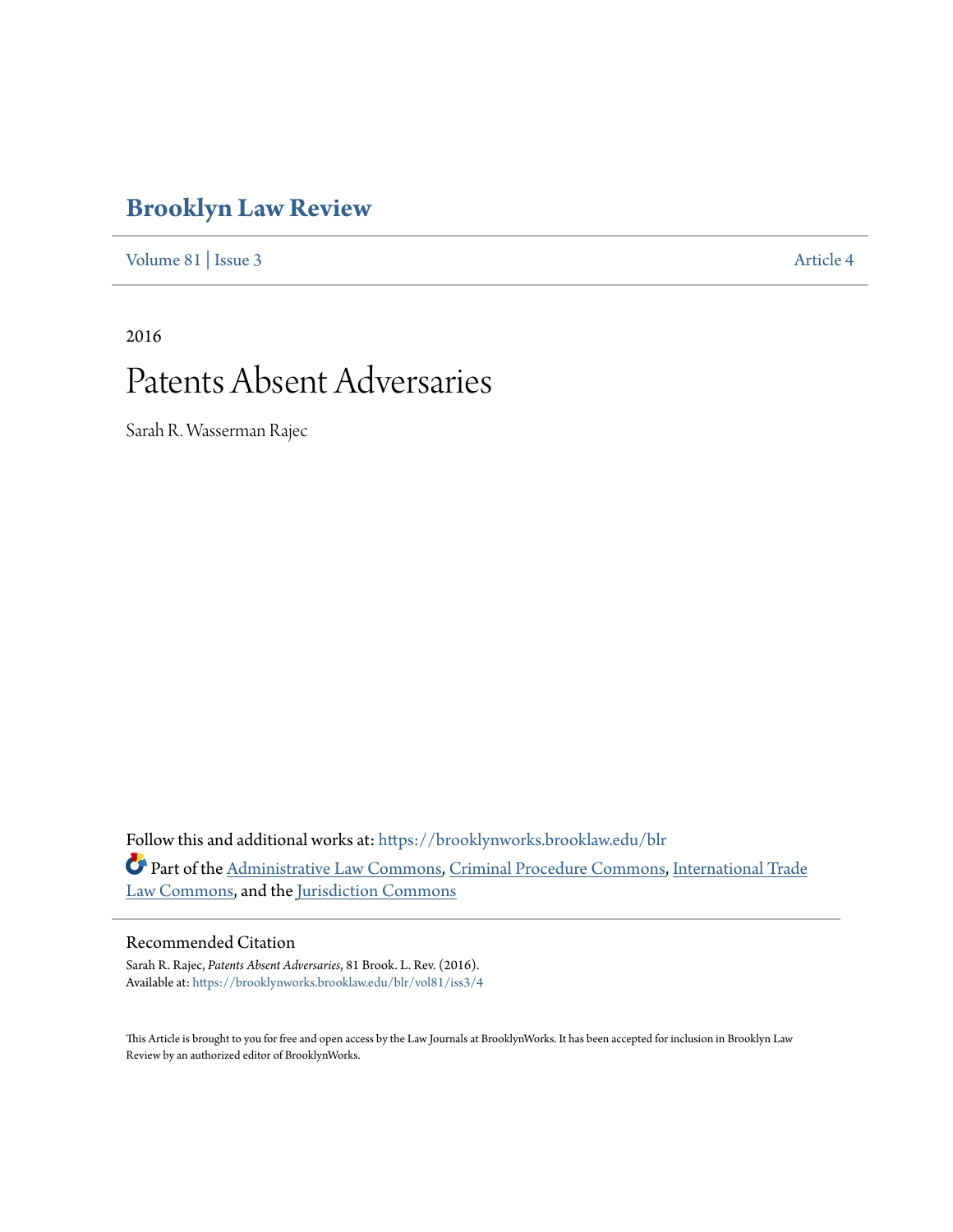# Patents Absent Adversaries

*Sarah R. Wasserman Rajec*†

#### **INTRODUCTION**

The United States relies on an adversarial system of dispute settlement. And yet, in a tribunal of steadily growing importance for intellectual property disputes—the International Trade Commission (ITC)—certain cases proceed without the benefit of participation from adverse parties. The ITC's determinations are not limited to the defaulting parties but rather are applied widely through the in rem relief of general exclusion orders (GEOs) enforced at the U.S. border to keep infringing goods out of the country. A separate form of adversarial exclusion follows infringement determinations made by U.S. Customs and Border Protection (Customs) and appeals therefrom. This article identifies the phenomenon of adjudicating patents absent adversaries and argues that it is both inefficient and ineffective to construe patent claims without the guiding context of a controversy. Absent adversaries, the public interests that are served by robust adversarial participation in patent disputes go unrepresented.

The adversarial system relies on the parties to a dispute the adversaries—to gather and present evidence and to develop and put forward arguments in support of their preferred outcomes.<sup>1</sup> In contrast, the inquisitorial model of dispute resolution, common in continental Europe, features a judge with

<sup>†</sup> Assistant Professor of Law, William & Mary Marshall-Wythe School of Law. I would like to thank Nancy Combs, Neal Devins, Laura Heymann, Timothy Holbrook, Sapna Kumar, Mark A. Lemley, Craig Nard, Nate Oman, Christopher Seaman, and participants in the 2014 Works in Progress in IP Conference, Santa Clara Law School, the 2014 Intellectual Property Scholars Conference, Berkeley School of Law, the 2015 Works in Progress in IP Conference, cohosted by George Washington University Law School and the U.S. Patent and Trademark Office, the faculty workshop at Washington & Lee University School of Law, and the Vanderbilt IP Scholars Roundtable for their helpful comments. Max Wallot and Derek van den Abeelen provided excellent research assistance for this project.

<sup>1</sup> FRANKLIN D. STRIER & EDITH GREENE, THE ADVERSARY SYSTEM: AN ANNOTATED BIBLIOGRAPHY 2-3 (1990) (listing four distinguishing characteristics of the adversary system as (1) a "[p]resumption of conflict," (2) "[p]arty control," (3) the "lay jury," and (4) "[z]ero-sum remedies").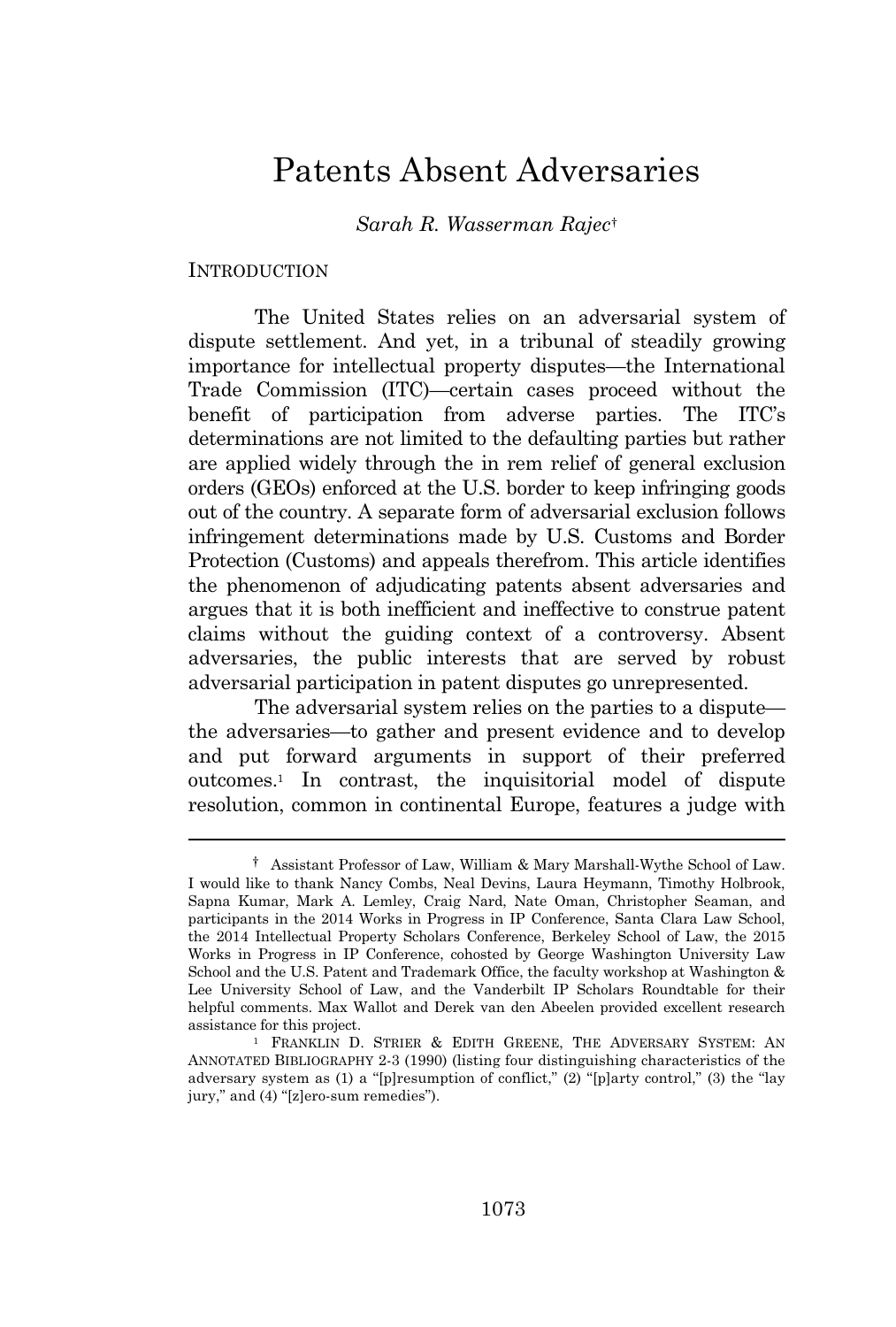greater power over the scope and direction of evidence gathering and fewer procedural safeguards.<sup>2</sup> The adversarial system is lauded for determining the truth of claims, safeguarding procedural rights, and supporting the efficient direction of resources toward the most relevant and contested issues in a dispute.<sup>3</sup> All of these supposed benefits of the adversarial system have been challenged.<sup>4</sup> Nonetheless, the dominance of the adversarial model is so great in the United States that even the decisions of administrative agencies, staffed by experts and with defined missions, are afforded more deference when the proceedings are adversarial as opposed to inquisitorial.<sup>5</sup>

The participation of the adversary is of particular importance in patent law because the outcome of patent litigation affects not only the parties to the suit, but also the interests of other potential innovators and the public. Patent litigation requires a determination of the validity and scope of asserted patent claims in order to resolve infringement claims.<sup>6</sup> Together with potential infringers, the public has a direct interest in the accuracy of these determinations. Patent litigation can clarify the scope of a patent so that competitors are confident in their investments and able to compete with the patent holder by designing around the patent. Patent litigation may also result in invalidation of patents. Overbroad patents and patents that remain in force but ought to be invalidated may chill innovation and market competition, both of which benefit consumers through

<sup>4</sup> *See infra* notes 51-53 and accompanying text.

<sup>6</sup> Kristen Osenga, *Linguistics and Patent Claim Construction*, 38 RUTGERS L.J. 61, 68-69 (2006); R. Polk Wagner & Lee Petherbridge, *Is the Federal Circuit Succeeding? An Empirical Assessment of Judicial Performance*, 152 U. PA. L. REV. 1105, 1113, 1119 (2004) (asserting that claim construction plays "the major[ ] role in patent litigation" before assessing whether the Federal Circuit is providing certainty in its rulings and finding that while not an "unqualified success," there are indications that it is moving in the right direction).

<sup>2</sup> This relatively "nonadversarial process" has been described as "an inquest by the state." *Id.* at 3.

<sup>3</sup> *See infra* notes 42-44 and accompanying text.

<sup>5</sup> United States v. Mead Corp., 533 U.S. 218, 229-30 (2001) ("We have recognized a very good indicator of delegation meriting *Chevron* treatment in express congressional authorizations to engage in the process of rulemaking or adjudication that produces regulations or rulings for which deference is claimed." Additionally, "[i]t is fair to assume generally that Congress contemplates administrative action with the effect of law when it provides for a relatively formal administrative procedure tending to foster the fairness and deliberation that should underlie a pronouncement of such force."); Thomas W. Merrill & Kathryn Tongue Watts, *Agency Rules with the Force of Law: The Original Convention*, 116 HARV. L. REV. 467, 470 (2002) (citing *Mead*, 533 U.S. 218) (explaining that legislative rulemaking and formal adjudication both "unquestionably have the force of law" and should thus be afforded deference under *Chevron*).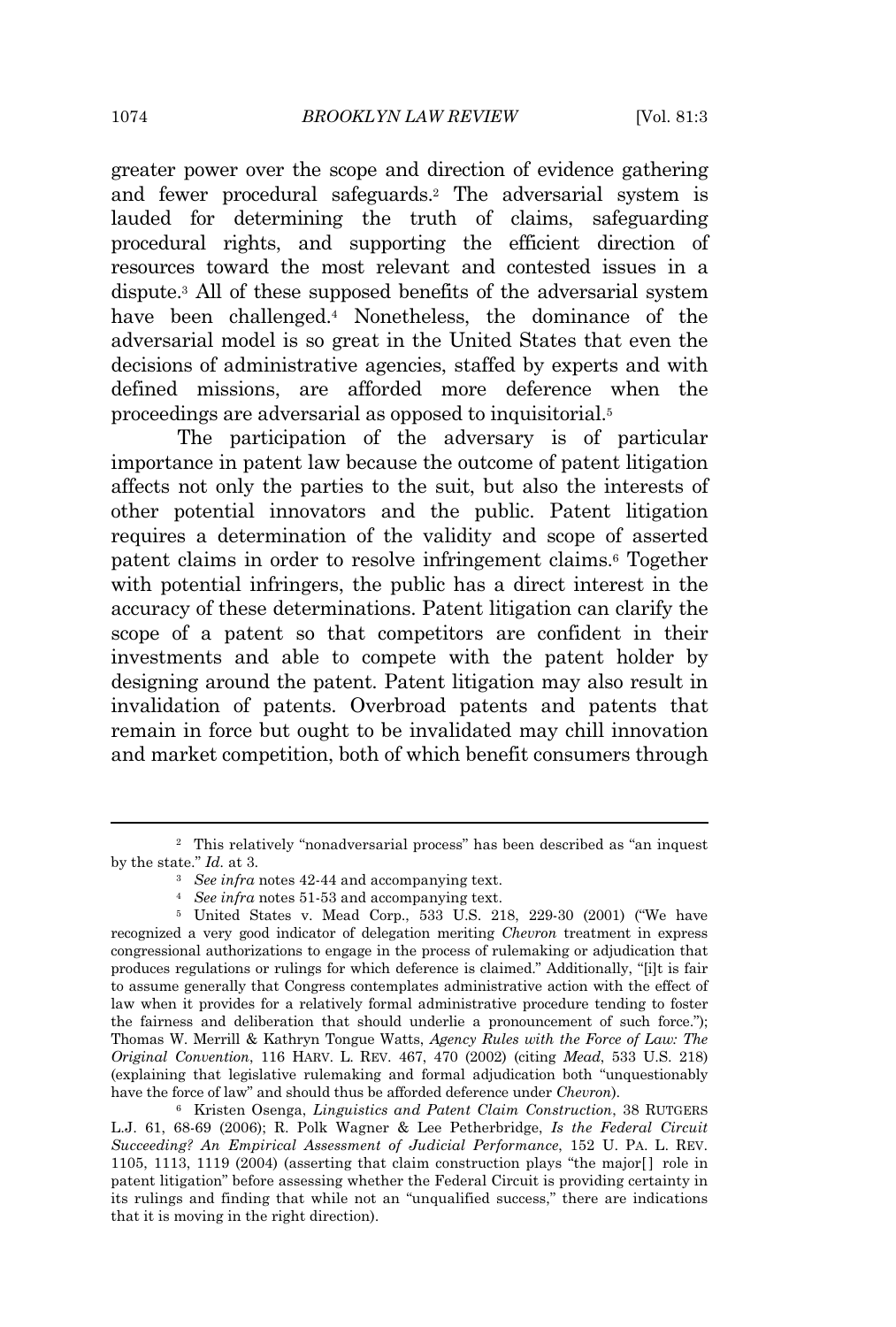lower prices and greater access to goods.<sup>7</sup> As a result, the public benefits when weak patents are challenged by competitors<sup>8</sup> and from increased certainty about the scope of valid patents.<sup>9</sup>

Any civil case that proceeded to judgment with participation from only one party would raise concerns about justice, efficiency, accuracy, and the public interest. The important role of adversaries as stand-ins for other important interests in patent litigation makes it particularly worrisome when a patent case proceeds without participation from one side of the dispute. As a practical matter, the presence of a potential infringer—and concrete goods accused of infringing—helps to focus the dispute on specific terms in the patent claims. It is difficult to identify potential claim interpretation disputes absent alleged infringing goods against which they are to be compared.

Yet in the ITC—a tribunal of ever-increasing importance in patent law—the scope and meaning of patent claims may be determined without the participation of an adversary and enforced against nonparties.<sup>10</sup> The importation of goods that infringe U.S. intellectual property rights is one type of unfair trade that may form the basis for filing a complaint with the ITC.<sup>11</sup> Upon a finding of infringement, the ITC may issue a limited exclusion order (LEO), which is "limited to persons determined by the ITC to be violating [the statute]" and identifies specific, infringing goods to be excluded. The ITC may also issue a general exclusion order, which prevents any party from importing goods that infringe the patent as construed by the ITC.<sup>12</sup>

A GEO may be issued upon a showing that it is "necessary to prevent circumvention of an exclusion order limited to products of named persons" or if "there is a pattern of violation of this

<sup>9</sup> Markman v. Westview Instruments, Inc., 52 F.3d 967, 978-79 (Fed. Cir. 1995) (stating that "it is only fair (and statutorily required) that competitors be able to ascertain to a reasonable degree the scope of the patentee's right to exclude").

<sup>12</sup> See *infra* note 165 and accompanying text for an example of language typical of a GEO.

<sup>7</sup> Lear, Inc. v. Adkins, 395 U.S. 653, 656, 670 (1969); *see also* Sarah R. Wasserman Rajec, *Tailoring Remedies to Spur Innovation*, 61 AM. U. L. REV. 733, 740 (2012) (characterizing the patent as "a balance of access interests").

<sup>8</sup> Michael A. Carrier, *Unsettling Drug Patent Settlements: A Framework for Presumptive Illegality*, 108 MICH. L. REV. 37, 37, 64 (2009) (asserting that "[p]atent litigation plays an important role in testing weak patents and ensuring that the public does not suffer the adverse effects of invalid ones" in arguing the potential ill effects of allowing patent litigation settlements between patent holder brand name drug manufacturers and generic drug manufacturers because such agreements preclude validity challenges and result in extended market exclusivity for the brand name drug manufacturers; these "reverse-settlement" situations occur because of the framework of the Hatch-Waxman Act, which was intended to encourage challenges to brand name drugs).

<sup>10</sup> *See infra* Part II.

<sup>11</sup> 19 U.S.C. § 1337 (2012).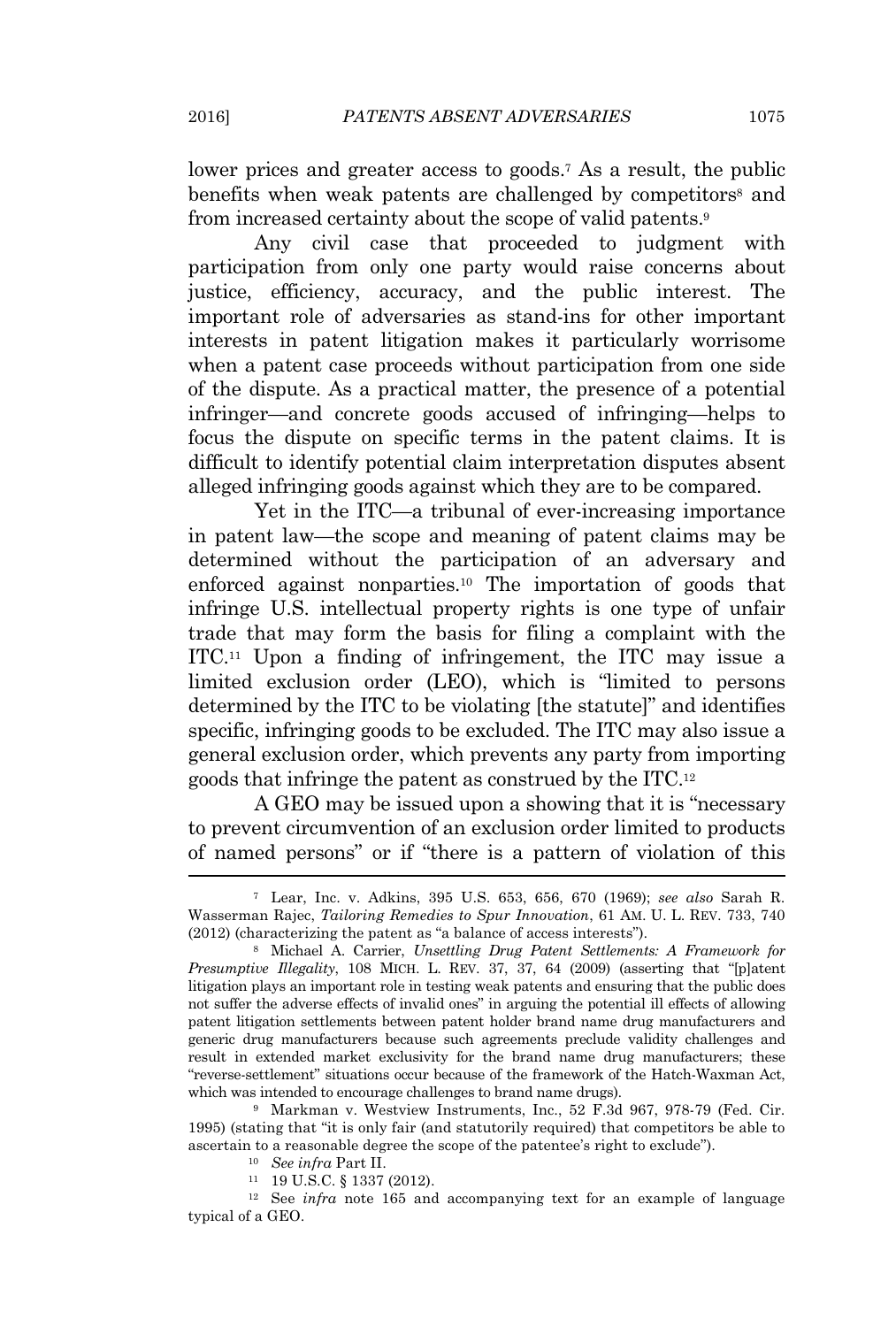section and it is difficult to identify the source of infringing products." <sup>13</sup> While LEOs may be useful tools for a patent holder who can identify specific, infringing products imported by specific, named parties, the broader relief of a GEO is particularly desirable to patent holders to protect against imports that are difficult to detect and that are sold in markets with relatively easy entry. Recent examples include a series of GEOs for ink and toner cartridges,<sup>14</sup> and sildenafil—sold by Pfizer under the name Viagra.<sup>15</sup> Infringing versions of these products are often indistinguishable from licensed products, and because goods are directly marketed to consumers—often through email and by small and unknown sales outlets—infringing sales are particularly difficult to detect.<sup>16</sup> All exclusion orders are enforced by Customs. For GEOs, the process involves analysis of imported goods to determine if they infringe patents named in exclusion orders.<sup>17</sup> This is no small task: in 2013, Customs seized \$1.7 billion worth of goods for intellectual property rights violations.<sup>18</sup>

There are two ways that patent claims may be adjudicated, essentially ex parte, in the context of an ITC investigation. First, the meaning and scope of a U.S. patent holder's asserted patent claims may be decided by an

<sup>13</sup> 19 U.S.C. § 1337(d)(2); *see also* T. C<sup>Y</sup> WALKER & AIMEE N. SOUCIE, UNFAIR COMPETITION AND THE ITC: A TREATISE ON SECTION 337 ACTIONS § 1.8 (Patrick Colsher ed., 2015). The grant of GEOs is governed by section 337(d)(2), which was amended in 1994 following a General Agreement on Tariffs and Trade (GATT) panel report that limited GEOs to particular circumstances. 19 C.F.R. § 210.50(c) (2015). The 1947 GATT was incorporated and significantly expanded by the 1994 agreement establishing the World Trade Organization. *See* Marrakesh Agreement Establishing the World Trade Organization, Apr. 15, 1994, 1867 U.N.T.S. 154.

<sup>14</sup> Certain Toner Cartridges and Components Thereof, Inv. No. 337-TA-740, USITC Pub. 4376 (Sept. 27, 2013) (Issuance of General Exclusion Order and Cease and Desist Orders) (granting GEO).

<sup>15</sup> Certain Sildenafil or any Pharmaceutically Acceptable Salt Thereof, Inv. No. 337-TA-489 (Oct. 27, 2003) (Initial Determination) (granting GEO).

<sup>16</sup> Certain Toner Cartridges and Components Thereof, Inv. No. 337-TA-740, USITC Pub. 4376 (Oct. 5, 2011) (Commission Opinion) (noting that Internet sales allow for obfuscation of seller identity, barriers to entry are low, and there are many sources for infringing products, with 5,000 remanufacturers worldwide and 1,283 manufacturers in China alone).

 $17$  19 U.S.C. § 1337(d)(2). The ITC's jurisdiction is in rem and is derived from its subject matter jurisdiction over "the importation of articles . . . into the United States." *Id.* § 1337(a) (2004); *see* Sealed Air Corp. v. U.S. Int'l Trade Comm'n, 645 F.2d 976, 995-96 (C.C.P.A. 1981).

<sup>&</sup>lt;sup>18</sup> This number represents the manufacturer's suggested retail price of goods seized at the border for intellectual property rights violations, had the goods been genuine. This number includes counterfeits and copyright violations in addition to patent infringements. U.S. CUSTOMS & BORDER PROT., OFFICE OF INT'<sup>L</sup> TRADE, INTELLECTUAL PROPERTY RIGHTS: FISCAL YEAR 2013 SEIZURE STATISTICS 2 (2013), http://www.cbp.gov/sites/default/files/documents/ipr\_annual\_report\_2013\_072414%20Fi nal.pdf [http://perma.cc/VEC7-BDU9].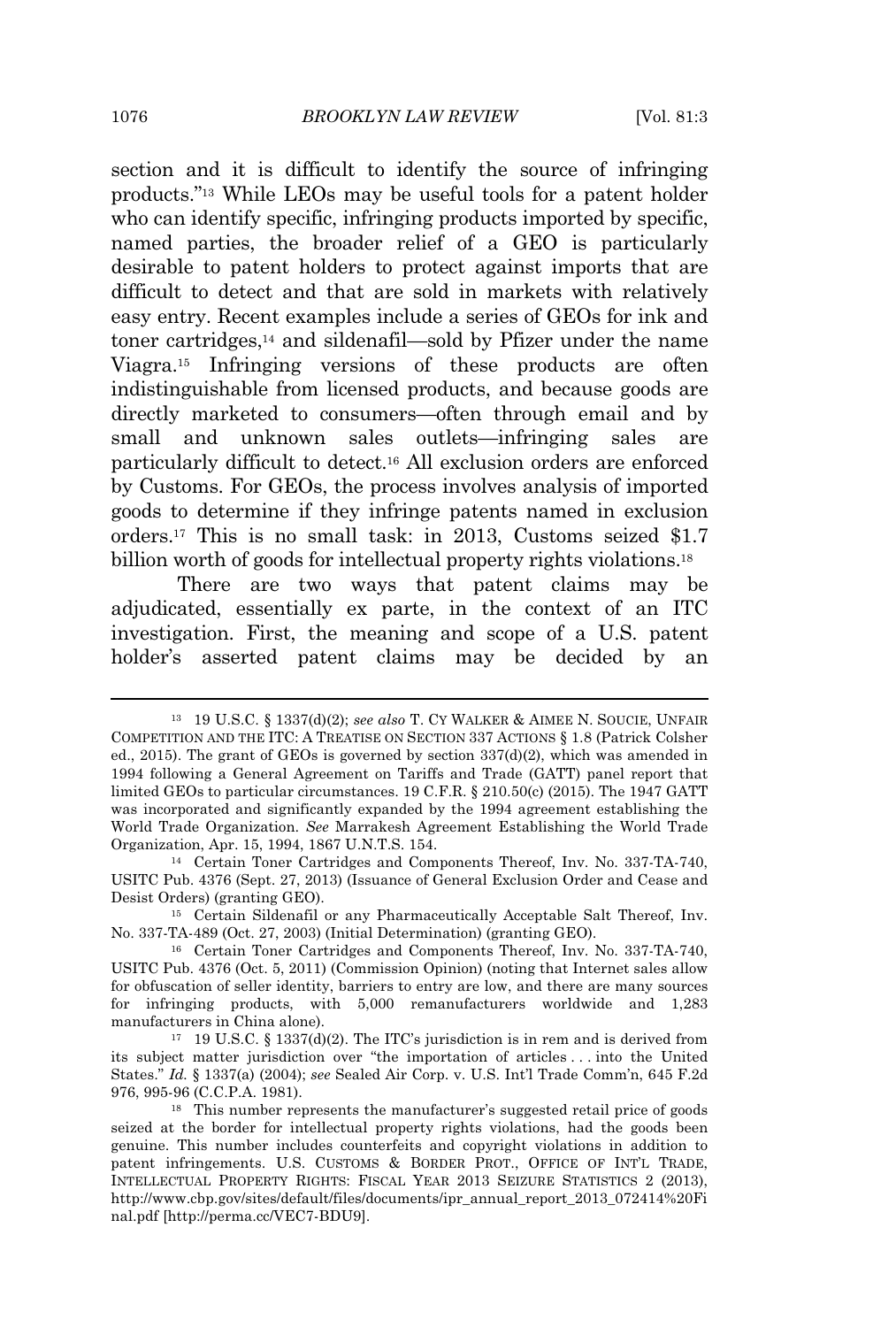administrative law judge (ALJ), and broad relief may be granted to the patent holder even though her position is unchallenged by any adverse party in an ITC investigation.<sup>19</sup> Second, without the participation of the U.S. patent holder, affected importers may challenge in federal court Customs's broad enforcement of exclusion orders, even though the proceedings may require revisiting the scope and meaning of patent claims.<sup>20</sup>

These situations are unique to the ITC because the remedy of a GEO is exclusive to the ITC. In federal district court, the effects of a default judgment against an accused infringer are constrained to that infringer.<sup>21</sup> To the extent the accused infringer is a stand-in for other innovators and the public, it may be preferable for parties not to default, but there is no great detriment when they do, as any future claims of patent infringement against other defendants will allow an opportunity to construe the scope of the patent. But when a named party to an ITC investigation defaults, the effect is much greater, since the result may be a GEO that prevents any party from importing the infringing good.

The solution that is most consonant with our adversarial system and the most practical to implement would delay timeintensive adjudication until interested adversaries are present. Under this proposal, protests of exclusions under GEOs that require complex claim construction and infringement determinations may be referred back to the ITC for inter partes proceedings. This change would allow importers affected by GEOs to protest them before ALJs who are familiar with the case and technology and would also allow patent holders to participate in proceedings in which they have a direct interest.

A second possible solution would require amending the law and ITC regulations to allow for more inquisitorial-type proceedings when adversaries are not present to participate. Under such a rule, once it is clear that there are no interested adversaries to an investigation, the ALJ would be able to raise issues of validity sua sponte and raise and request briefing on any

<sup>19</sup> WALKER & SOUCIE, *supra* note 13, § 10:3.

<sup>20</sup> *Id.*

<sup>21</sup> *See, e.g.*, BIC Corp. v. First Prominence Co., No. 00CIV.7155(SHS)(RLE), 2001 WL 1597983, at \*1, \*4 (S.D.N.Y. Dec. 10, 2001) (awarding \$26 million in damages for patent infringement against three defaulting defendants); *see also* FED. R. CIV. P. 55(a) ("When a party against whom a judgment for affirmative relief is sought has failed to plead or otherwise defend, and that failure is shown by affidavit or otherwise, the clerk must enter the party's default."). Thus, default judgments are limited to "a party against whom a judgment for affirmative relief is sought" and who "failed to plead or otherwise defend." FED. R. CIV. P. 55(a).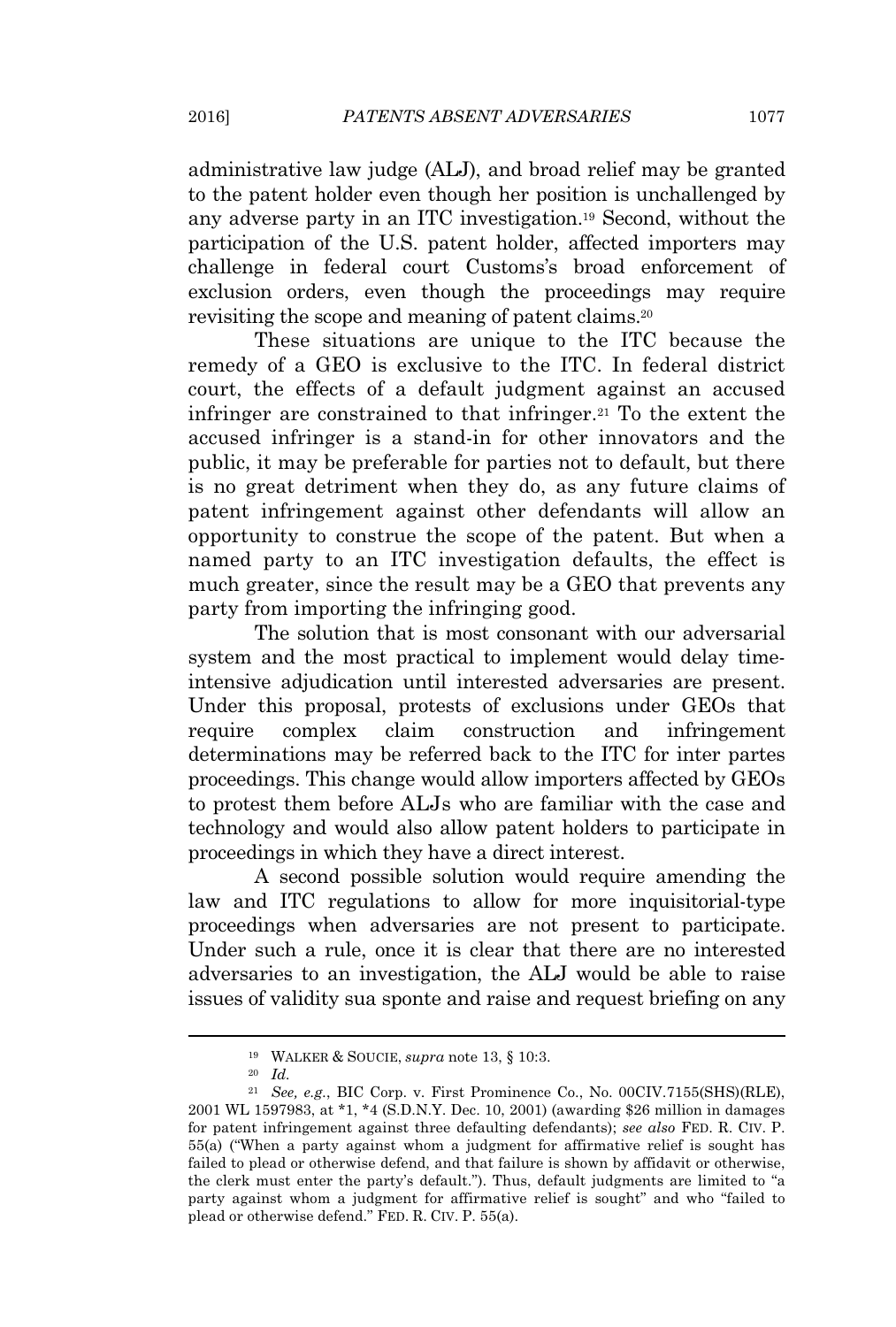other relevant issues. The ITC is well situated to shift to an inquisitorial model because it already includes participation by independent investigative attorneys meant to represent the public interest.<sup>22</sup> As a result, it would be relatively simple to expand the roles of ALJs and investigative attorneys and the scope of the disputes that ALJs may consider. Nevertheless, this option would be more difficult to implement, both politically and practically, as the timing of default decisions, settlements, and consent orders might require an ALJ to switch roles in the midst of an investigation. In addition, it would not address the difficulty of identifying relevant issues absent a controversy.

Part I of this article describes the purposes of the adversarial system and how they translate to intellectual property law. Part II explains the asymmetric system of patent scope and infringement determinations made by the ITC and Customs. Part III suggests and weighs possible solutions and argues that of these options, delaying adjudication until interested parties come forward to participate is the soundest solution that is most consonant with the values of the adversarial system.

#### I. ADVERSARIES IN INTELLECTUAL PROPERTY

## *A. The Role and Function of Adversaries in Courts and Administrative Agencies*

Dispute resolution is often classified as either adversarial or inquisitorial. Adversarial systems rely on the parties to a dispute to gather and present evidence and legal arguments, whereas inquisitorial systems grant the judge wide latitude in defining the scope of a dispute and the evidence relevant to resolving it. What follows is a description of the purported benefits of the adversarial system and its most common critiques. Rather than taking a position on the comparative benefits of each system, however, this article focuses on the effects of relying on the adversarial system when one of the adversaries is absent, particularly in cases where the results of a dispute have a widespread impact.

The adversarial system is "[a] procedural system . . . involving active and unhindered parties contesting with each other [in order] to put forth a case before an

<sup>22</sup> See *infra* notes 152-56 and accompanying text discussing the Office of Unfair Import Investigation.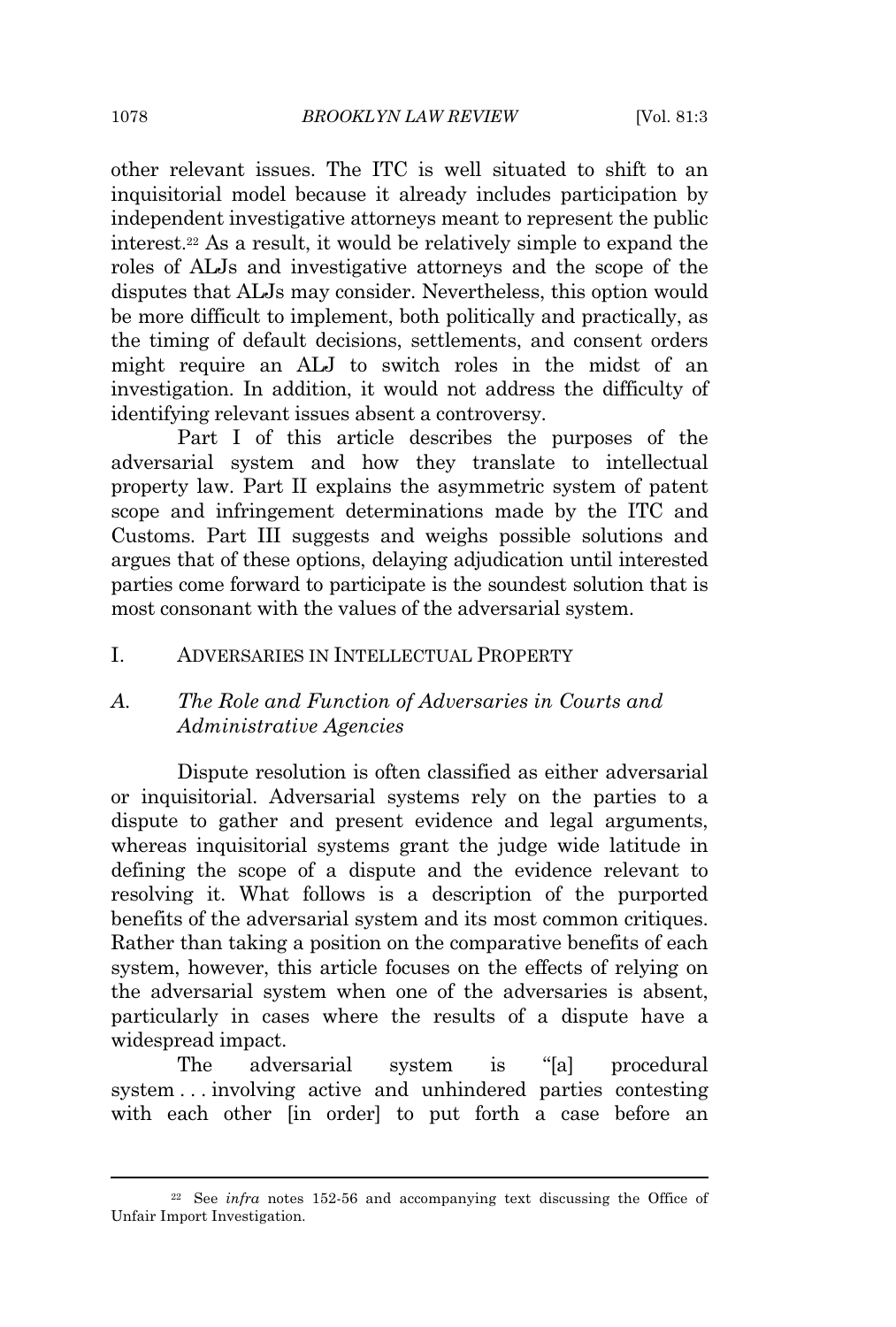independent decision-maker." <sup>23</sup> Adversarial trials rely on lawyers to "gather<sup>[]</sup>, select<sup>[]</sup>, present<sup>[]</sup>, and prob<sup>[e]</sup> the evidence."<sup>24</sup> This system follows a philosophy of keeping separate the functions of the advocate and the judge and is often contrasted with the inquisitorial system, in which the judge plays a more active role in initiating and determining the scope of the case and exercising control over the investigation and trial.<sup>25</sup> The quality of the system depends in large part on the quality—both absolute and relative—of the parties' advocacy.

The American adversarial system has its roots in the English legal system.<sup>26</sup> An emphasis on procedural rules, coupled with a hands-off approach by judges, developed during the mideighteenth to mid-nineteenth centuries.<sup>27</sup> The adversary system adhered to by modern American courts exhibits these same characteristics. Private parties initiate disputes, limited by constitutional standing requirements that require a controversy to exist in order for a court to rule on the substance of a claim, thus requiring at least two parties with adverse interests.<sup>28</sup> Interested parties also shape the collection and use of evidence, with stringent procedural rules governing the discovery process. And subject to further procedural rules, parties are primarily responsible for deciding which legal and factual arguments to bring.<sup>29</sup> Judges manage litigation, but their role has been

<sup>23</sup> *Adversary System*, BLACK'<sup>S</sup> LAW DICTIONARY (10th ed. 2014). This is in contrast to the inquisitorial system that much of the world uses, defined as "[a] system of proof-taking used in civil law, whereby the judge conducts the trial, determines what questions to ask, and defines the scope and the extent of the inquiry." *Inquisitorial System*, BLACK'<sup>S</sup> LAW DICTIONARY (10th ed. 2014).

<sup>24</sup> JOHN H. LANGBEIN, THE ORIGINS OF THE ADVERSARY CRIMINAL TRIAL 1 (2005).

<sup>25</sup> Lon L. Fuller, *The Adversary System*, *in* TALKS ON AMERICAN LAW 30-35 (Harold J. Berman ed., 1961); Amalia D. Kessler, *Our Inquisitorial Tradition: Equity Procedure, Due Process, and the Search for an Alternative to the Adversarial*, 90 CORNELL L. REV. 1181, 1187 (2005).

<sup>26</sup> *See* John H. Langbein, *Historical Foundations of the Law of Evidence: A View from the Ryder Sources*, 96 COLUM. L. REV. 1168, 1196-97 (1996).

 $27$  Early (sixteenth century) English civil litigation was conducted through an adversarial process—a process that John Langbein described as "trial-avoiding" for its focus on pleading practice that allowed judges to determine which cases could be resolved pretrial on issues of law and which required a trial for limited, factual questions. LANGBEIN, *supra* note 24, at 6-7. For an argument that the American "legal system only became fully 'adversarial' in the relatively recent past," see Kessler, *supra* note 25, at 1184 (tying the adoption of a full, adversarial process to the nineteenth-century move towards more oral advocacy and the procedures that accompanied it).

<sup>&</sup>lt;sup>28</sup> U.S. CONST. art. III, § 2 ("The Judicial Power shall extend to all Cases . . . [and] Controversies . . . ."); *see also, e.g.*, FED. R. CIV. P. 4, 19, 20 (on proper service of process and required and permissive joinder of parties, respectively). Although a requirement in the adversarial system, inquisitorial systems may also resolve disputes between parties.

<sup>29</sup> Certainly judges may raise legal issues sua sponte.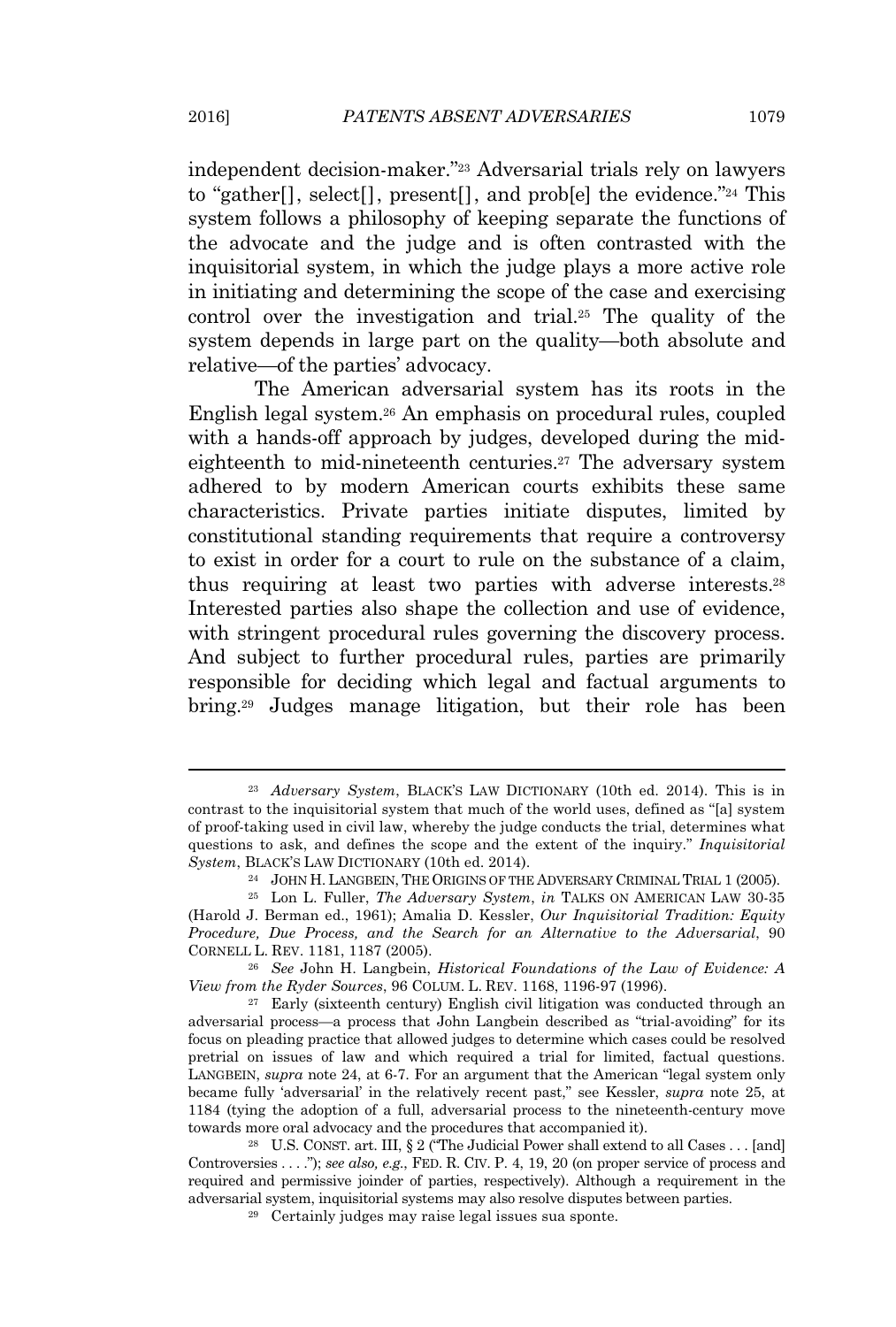described as that of "a neutral umpire, deciding the questions of fact and law raised by the parties."<sup>30</sup>

In many instances, the adversarial system relies on private parties to stand in for other private—and public interests. Rulings in civil cases, such as decisions involving property rights, often apply beyond the parties to a case. Property-related rulings may settle disputes between two parties, but they also routinely settle ownership and boundary problems that apply more broadly. Indeed, it would be extremely inefficient if, having established her ownership over a parcel of land, a property holder had to relitigate that issue every time someone trespassed on it.<sup>31</sup> The contours and scope of property rights often affect parties beyond those represented in any given dispute, and accuracy and certainty are important to third parties "both to avoid violating [rights] and to acquire them from present holders." <sup>32</sup> For example, an in rem proceeding, which is "taken directly against property, and [which] has for its object the disposition of the property," <sup>33</sup> is binding "against the world," including those who have not been made party to a proceeding.<sup>34</sup> In standard in rem proceedings, such as actions to quiet title to a parcel of land, often there are "adverse claims of known persons" at stake.<sup>35</sup> As a result, in rem proceedings generally include notice requirements that attempt to draw advocates for competing legal positions. These requirements may require public posting of pending disputes in order to bring interested parties to the table and alert the court to competing arguments about the status of the property.<sup>36</sup> A system that relies on parties to develop relevant arguments requires the parties' actual presence. In this sense, notice requirements are imbued with the secondary purpose of drawing proponents for adverse positions.

<sup>30</sup> Kessler, *supra* note 25, at 1188.

<sup>&</sup>lt;sup>31</sup> This surely underlies the property registration systems that create a presumption of ownership and provide property owners and those who contract with them some degree of certainty in their dealings.

<sup>32</sup> Thomas W. Merrill & Henry E. Smith, *Optimal Standardization in the Law of Property: The* Numerus Clausus *Principle*, 110 YALE L.J. 1, 8 (2000) (suggesting that standardization of forms of property would reduce these externalities).

<sup>33</sup> Pennoyer v. Neff, 95 U.S. 714, 734 (1877).

<sup>34</sup> WILLIAM MARKBY, ELEMENTS OF LAW 98 (6th ed. 1905).

<sup>35</sup> *Enhancing the Marketability of Land: The Suit to Quiet Title*, 68 YALE L.J. 1245, 1265 n.102 (1959). If this is the case, and the resulting ruling is only binding on parties and those who were constructively served, the proceeding is only considered to be quasi in rem. *Id.*

<sup>36</sup> *Requirements of Notice in In Rem Proceedings*, 70 HARV. L. REV. 1257, 1264 (1957) (discussing notice requirements for in rem cases).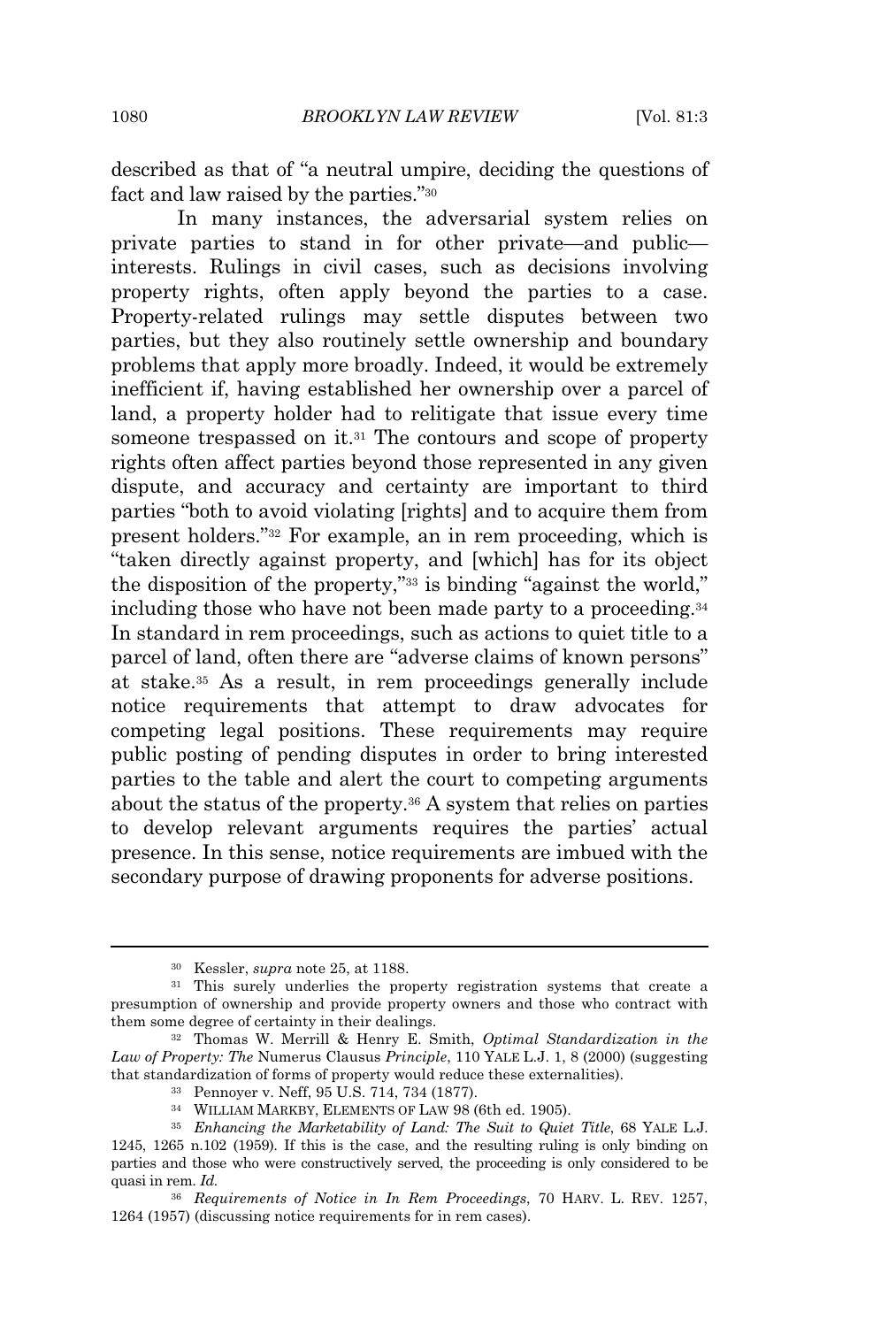In the United States, even nonstandard dispute resolution procedures reflect a belief in the superiority of adversarial proceedings. Administrative agencies, which engage in both inquisitorial and adversarial proceedings, receive greater deference from reviewing courts when their procedures bear the hallmarks of adversarial proceedings.<sup>37</sup> The ITC engages in adversarial dispute resolution in its investigations of unfair competition in importation, such as importation of goods that infringe intellectual property rights.<sup>38</sup> In these investigations, known as "section 337 investigations," the ITC frequently grants in rem relief to parties who request an investigation into alleged unfair practices in import trade.<sup>39</sup> Its discovery process and triallike hearings result in deference to its decisions that would not be granted to an agency determination lacking the hallmarks of an adversarial hearing.<sup>40</sup> The ITC publishes notices of investigations, inviting interested parties to participate, as is customary in cases where in rem relief is sought.

At the same time, the ITC contains some elements that are more familiar in inquisitorial dispute resolution settings. First, proceedings are styled as investigations by the agency, rather than disputes between parties. In addition, the ITC has an Office of Unfair Import Investigations (OUII), which is charged with representing the public interest during some investigations. thus embodying the truth-seeking and public interest–serving roles generally filled by the judge in the inquisitorial system.<sup>41</sup>

The adversarial system has been lauded as superior to the inquisitorial system for determining the truth behind

<sup>37</sup> United States v. Mead Corp., 533 U.S. 218, 230 (2001); Merrill & Watts, *supra* note 5, at 470.

<sup>38</sup> *See infra* Sections II.A-II.C. For a counterexample, social security disability hearings, conducted before ALJs, are generally inquisitorial as opposed to adversarial. Jeffrey S. Wolfe & Lisa B. Proszek, *Interaction Dynamics in Federal Administrative Decision Making: The Role of the Inquisitorial Judge and the Adversarial Lawyer*, 33 TULSA L.J. 293, 297-98 (1997) (discussing the ALJ's inquisitorial role of developing evidence).

<sup>39</sup> 19 U.S.C. § 1337 (2012); *see infra* Part II.

<sup>40</sup> Melissa F. Wasserman, *The Changing Guard of Patent Law:* Chevron *Deference for the PTO*, 54 WM. & MARY L. REV. 1959, 1969-70 (2013) (stating that the "grant of formal adjudicatory or rule-making power is generally sufficient to satisfy the force-of-law requirement" for agencies to receive deference).

<sup>41</sup> *See infra* Section II.C; *see also Adjudication and Enforcement*, FED. REG., https://www.federalregister.gov/articles/2011/05/02/2011-10552/adjudication-and-enforcement [http://perma.cc/396Y-K7Q3] (last visited May 17, 2016) ("The Supplement to the Strategic Human Capital Plan 2009-2013 issued by the Commission on January 18, 2011, provides that the Office of Unfair Import Investigations ('OUII') will not participate in a subset of Section 337 cases and will participate selectively in another subset of cases. In order to better allocate its resources, OUII may have to assign attorneys to investigations on an issue by issue basis.").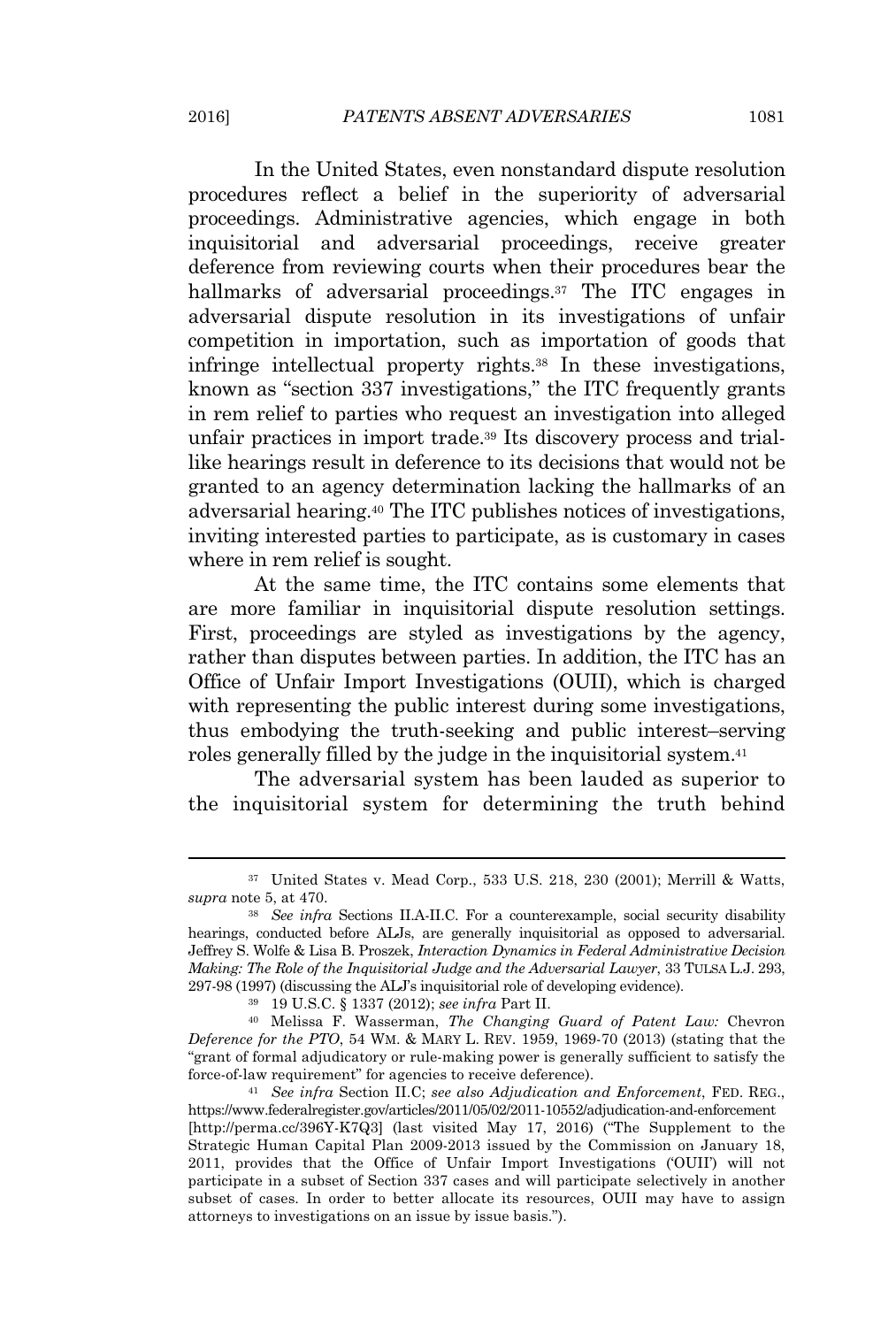competing claims,<sup>42</sup> limiting government intrusion on rights by providing greater procedural fairness,<sup>43</sup> and conserving judicial resources.<sup>44</sup> All of these benefits have been disputed by those who argue that the inquisitorial system yields better results in terms of truth determination and resource conservation and who suggest that complex procedural rules primarily serve to shield wealthy litigants and disadvantage indigent litigants.<sup>45</sup>

One argument in favor of adversarial proceedings for determining truth derives from skepticism towards judges. This view suggests that soliciting different accounts of the evidence from opposing parties, each with the incentive to cast the evidence in the most favorable light for her "side," is most likely to allow an impartial arbiter to arrive at the truth.<sup>46</sup> In contrast, a

<sup>43</sup> Professor Jolowicz explained that the adversarial process "ensures the automatic observance of the basics of procedural justice" where "what really matters is that  $\lceil \cdot \rceil$  at the end of the day, the parties—and especially the losing party—shall feel that they have had a fair hearing." JA Jolowicz, *Adversarial and Inquisitorial Models of Civil Procedure*, 52 INT'<sup>L</sup> & COMP. L.Q. 281, 282-83 (2003) (giving as a further example of procedural fairness the French principle, *principe de la contradiction*, whereby a judge "takes nothing into account for the purposes of his decision that has not been open to contradictory debate by the parties").

<sup>44</sup> As Francesco Parisi explains,

Most notably, in a well-known debate, Posner (1988) and Tullock (1988) have taken opposite sides on this issue, defending respectively the adversarial and the inquisitorial systems, on a variety of grounds. Posner argues that the adversarial system is preferable because it allows the parties who bear the costs and benefits of the litigation to shape the litigation. Alternatively, the inquisitorial method shifts power to judges, and thus promotes an expansion of the public sector as well. Posner contends that it is doubtful whether such a shift would improve the performance of our judicial system.

Francesco Parisi, *Rent-Seeking Through Litigation: Adversarial and Inquisitorial Systems Compared*, 22 INT'<sup>L</sup> REV. L. & ECON. 193, 194 (2002).

<sup>45</sup> Kessler, *supra* note 25, at 1189 (2005) ("[C]omplex litigation has multiplied the opportunities and incentives for parties to manipulate costly procedural devices to overwhelm the adversary in a financial war of attrition. Devices such as discovery and expert testimony often bear little relationship to their supposed purpose of truthseeking. Instead, they serve as weapons for wearing down the other side, thereby ensuring the victory of litigants who are wealthy enough to make repeated motions for production and to find experts willing to testify to any claim.").

<sup>46</sup> H. Richard Uviller, *The Advocate, the Truth, and Judicial Hackles: A Reaction to Judge Frankel's Idea*, 123 U. PA. L. REV. 1067, 1067 (1975) ("[T]he juxtaposition of two contrary perspectives, the impact of challenge and counter-proof, often discloses to a neutral intelligence the most likely structure of Truth. Thus, . . . I

<sup>42</sup> Irving R. Kaufman, *Does the Judge Have a Right to Qualified Counsel?*, 61 A.B.A. J. 569, 569 (1975) (quoting Lord Eldon as stating that "truth is best discovered by powerful statements on both sides of the question"); *see also* United States v. Cronic, 466 U.S. 648, 656 (1984) (explaining that, in the criminal context, "[t]he right to the effective assistance of counsel is . . . the right of the accused to require the prosecution's case to survive the crucible of meaningful adversarial testing"); Herring v. New York, 422 U.S. 853, 862 (1975) (also a criminal case, stating that "[t]he very premise of our adversary system of criminal justice is that partisan advocacy on both sides of a case will best promote the ultimate objective that the guilty be convicted and the innocent go free").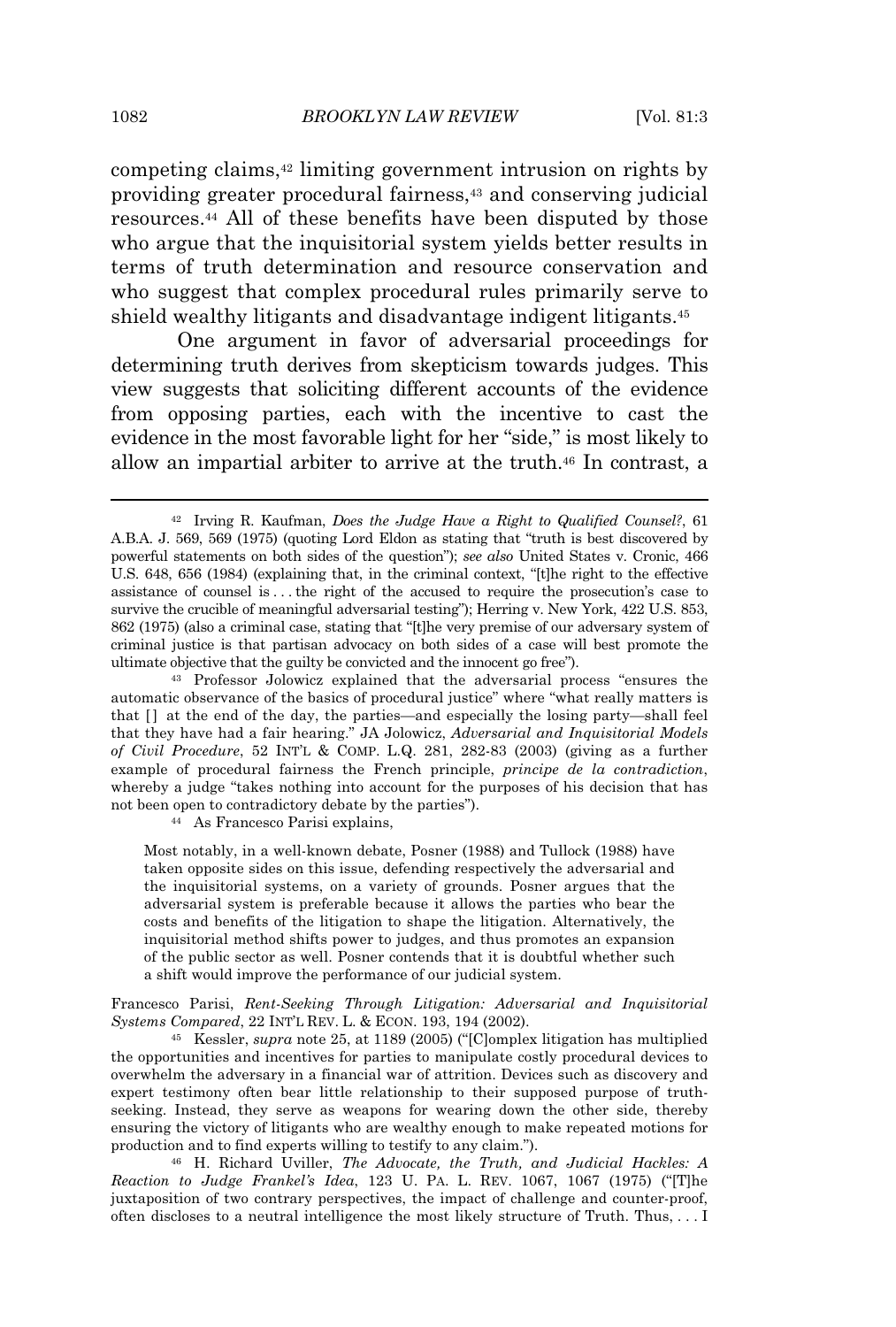judge in an inquisitorial system might become wedded to a particular perspective and fail to fully explore and develop conflicting viewpoints.<sup>47</sup> This argument applies to determinations of both fact and law, because each side has incentives to seek out evidence to support its claims and present the most compelling arguments for different interpretations of the law.

Once the parties to a dispute are cast as adversaries, the procedural rules that govern the dispute set out extrinsic measurements of fairness that govern how parties amass evidence and incorporate it into their arguments. In addition to the rules governing the gathering and admissibility of evidence, procedural safeguards include notice requirements, and standing requirements limit which cases may be brought to ensure that the court does not opine on matters that are not in dispute between the parties.

In the criminal context, Professor Barbara Babcock has suggested that casting accused criminals as adversaries of the state that prosecutes them reflects more than a set of procedural rules that ensure fair play among opponents.<sup>48</sup> It also demonstrates the "peculiar Anglo-American mindset" <sup>49</sup> that places an accused criminal at odds with a state that wants to take something—freedom—from him and questions the ill effects of casting the state as a competitor that might pursue victory over justice.<sup>50</sup> The contours of this discussion in the criminal context transfer to the civil context, with some clear caveats.<sup>51</sup> While civil

conclude that the adversarial encounter, for all its hazards, serves as one of the better methods of reconstruction [of the actual contours of a past occurrence].").

<sup>47</sup> While the potential for "myopic" judges might exist in either system, the adversarial system requires the judge to confront alternate theories that counsel have taken the time to develop and support.

<sup>48</sup> Barbara A. Babcock, *Fair Play: Evidence Favorable to an Accused and Effective Assistance of Counsel*, 34 STAN. L. REV. 1133, 1137 (1982) (citing J. BENTHAM, *Impropriety of the Exclusion Put Upon Self-Disserving Evidence by English Law*, *in* 7 THE WORKS OF JEREMY BENTHAM 445 (Bowring ed. 1843)) (discussing Jeremy Bentham's criticism that the right against self-incrimination that forms a substantial basis of the adversarial system turns justice into a sort of "fox hunt," and is a rule that therefore does not aid in discovering the truth, but instead turns the system into amusement).

<sup>49</sup> *Id.* at 1138.

<sup>50</sup> *Id.* Others have questioned the value of the adversarial system. *See, e.g.*, Carrie Menkel-Meadow, *The Trouble with the Adversary System in a Postmodern, Multicultural World*, 38 WM. & MARY L. REV. 5, 14 (1996) ("Despite the longevity and robustness of adversarialism as a mode of human discourse, even some philosophers and epistemologists have questioned its value as the best way to understand the world." (footnote omitted)).

<sup>51</sup> Although an adversarial criminal system may have been a transplant from civil litigation. *See* LANGBEIN, *supra* note 24, at 7. The truth-determining ability of the adversarial system has been explored most deeply in the criminal context. *See*, *e.g.*, Babcock, *supra* note 48, at 1134 ("The usual justification for the adversary system is that truth will emerge from a rule-bound contest between two opponents presided over by a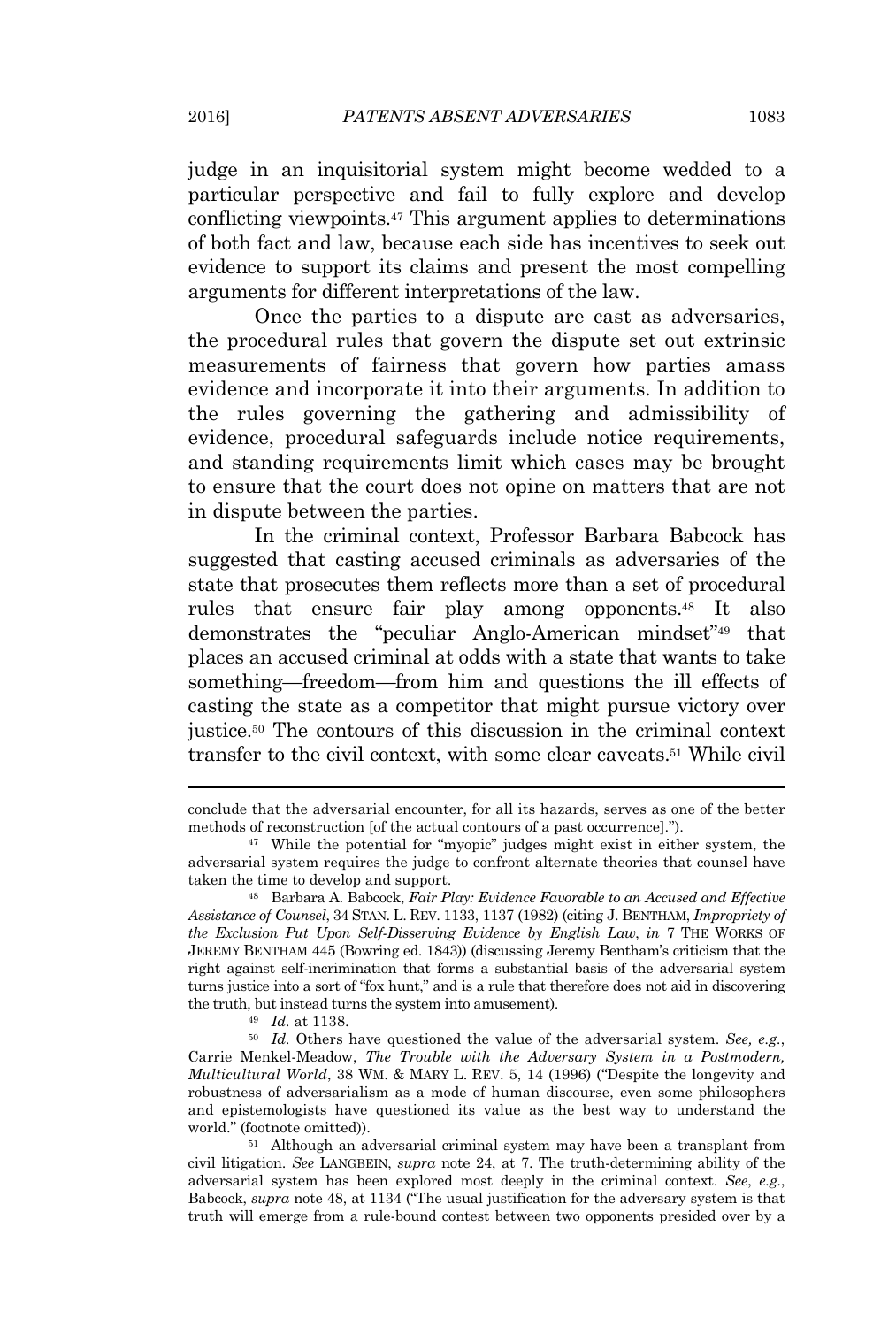suits are between private parties, thus appearing to obviate the question of the relationship between an individual and the state, the adversarial process still provides a set of rules and procedures for the contest between interested parties. And while those parties are perhaps more openly set on victory, justice is assumed to be the byproduct of the contest.

Economic considerations also suggest the benefits of an adversarial system in the civil context. In addition to the idea that having representatives for two sides to a dispute serves to clarify the factual and legal disputes, parties to a controversy may be in the best position to determine the appropriate cost of its resolution. As Judge Posner argues, "[i]f the size of the stakes in a case is at least a rough proxy for the social costs of an inaccurate decision, there will be at least a rough alignment between the amount of search that is actually conducted and the amount that is socially optimal." <sup>52</sup> In addition to the benefits of investing resources proportional to the size—and hopefully, importance—of a dispute, placing these costs on the parties minimizes costs to the judiciary. As a result, the costs of discovery (or investigation) are neither fully determined nor borne by the state.<sup>53</sup>

The adversarial system also suffers from limitations. The idealized version of the adversarial system breaks down under the realities of unequal resources among parties and the potential for strategic spending that reflects settlement interests rather than absolute value of claims. Critics of the adversarial system also suggest that it prioritizes procedure over substance, thus conflating a fairly reached outcome with a correct outcome.<sup>54</sup> As a result, the adversarial system is criticized for not seeking—nor ultimately finding—the truth. Advocates use the procedural rules strategically to obtain the best result for their clients, rather than

passive umpireal judge."). In the criminal context, the adversarial system is contrasted with the inquisitorial system employed in many European countries in which a judge directs the legal and factual inquiries in a case. *Id.* at 1136 (describing the inquisitorial system as "a scientific investigation" in which "few rules and technical impediments constrain [the judge's] search for truth"). The account proves useful for understanding the role of adversaries in civil disputes, although the purposes and procedures of criminal law often diverge from those in civil cases. *Id.* at 1134.

<sup>52</sup> Richard A. Posner, *An Economic Approach to the Law of Evidence*, 51 STAN. L. REV. 1477, 1488 (1999).

<sup>53</sup> *Id. But see* John H. Langbein, *The German Advantage in Civil Procedure*, 52 U. CHI. L. REV. 823, 823-24 (1985) (decrying the adversarial excesses of the American legal system compared to the German inquisitorial system).

<sup>54</sup> THEODORE L. KUBICEK, ADVERSARIAL JUSTICE: AMERICA'<sup>S</sup> COURT SYSTEM ON TRIAL 12 (2006) ("The courtroom is an arena for a contest, even a war, between the opposing parties, not a forum for determining the truth.").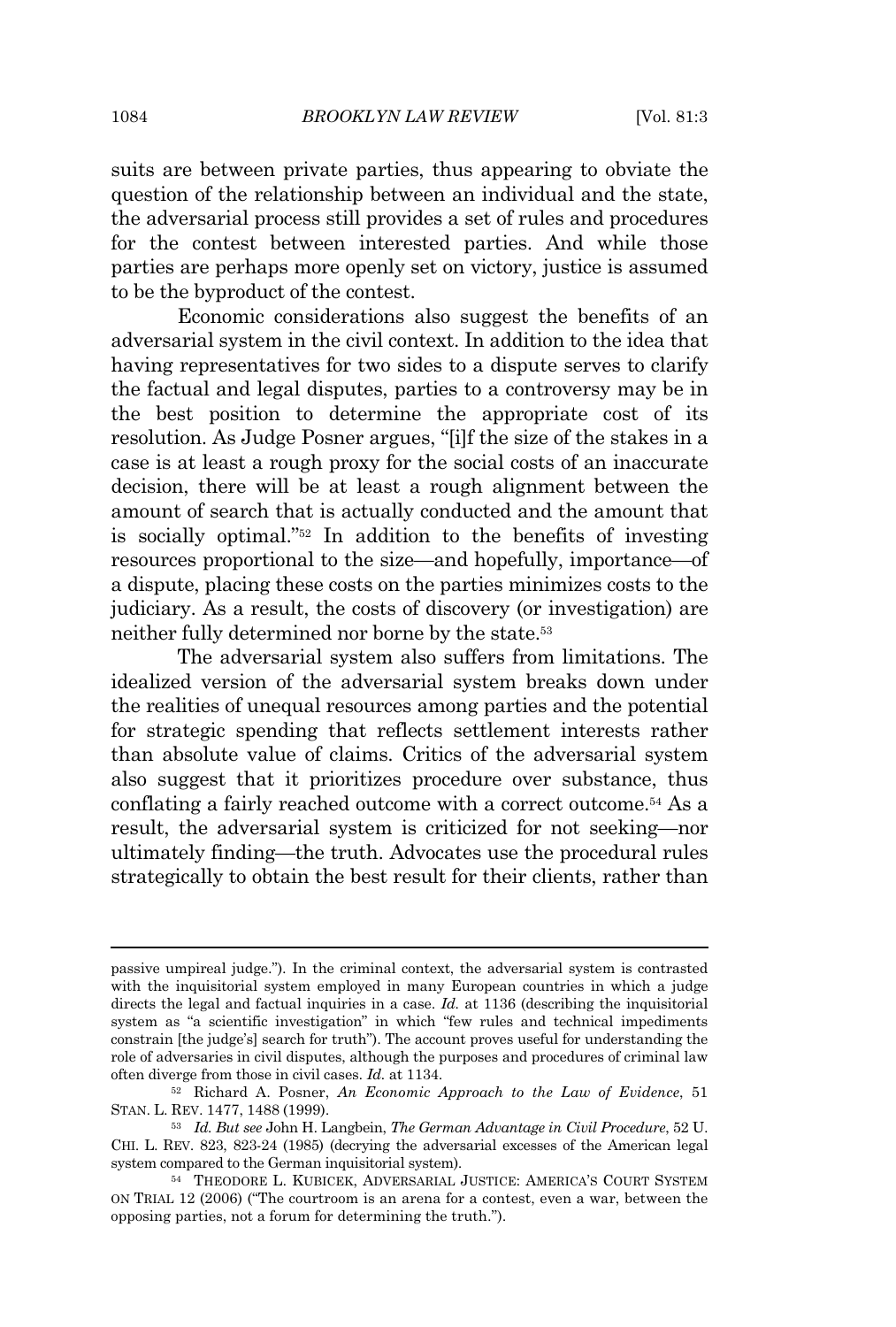seeking a just result.<sup>55</sup> From this view, too, the costs of discovery and the damage that can be inflicted through that process form part of the strategy for achieving a desirable outcome. Instead of acting as an internal constraint on each party to focus on the most important aspects of a dispute, the economic cudgel of litigation costs can be wielded to expand the scope of the dispute.

These critiques have the most weight when there is unequal representation of parties and the greatest impact when the private parties are standing in for the greater interests of the public.<sup>56</sup> Some parties are unable to afford representation or lack resources to fully litigate all issues. This may result in unequal representation of the parties to a dispute. This economic imbalance impacts the truth-determining quality of the adversarial process. If one side is not fully argued, then a judge who is reliant on adversarial arguments will have difficulty discerning the truth. In other words, if it is the careful selection of evidence and the choice and development of legal arguments by the parties that allow the judiciary to discern the truth in factual matters and the correct interpretation and application of the law in legal matters, then the economic inability of one side to properly play its role should be of great concern. In particular, the most "important" areas of a dispute will not be properly identified. Even if they are, without fully developed arguments, a noninquisitorial judge may not reach the correct outcome. The resulting injustice may be relatively small when a limited number of parties are involved and the allocation of the disputed asset is not of great societal interest. But decisions that are factually or legally wrong and that impact parties beyond those with an interest in the specific dispute are of greater concern. It follows that it is even more problematic when a party is wholly absent from a dispute that has implications for those beyond the immediate litigation. Patent law is one such area: decisions regarding the validity and scope of a patent affect parties beyond those present to a dispute. Rules of estoppel prevent the results from being applied without the

<sup>55</sup> As a result, much of the literature on the adversarial system discusses the potential conflict between lawyers acting as officers of the court and as advocates for their clients. *See, e.g.*, KUBICEK, *supra* note 54 (describing the conflict between lawyers' goals of winning and their duties to the courts); Fuller, *supra* note 25, at 30-37 (discussing the tension between a system that allows a lawyer to defend a man he knows to be guilty and the pursuit of truth); Fred C. Zacharias & Bruce A. Green, *Reconceptualizing Advocacy Ethics*, 74 GEO. WASH. L. REV. 1, 24 (2005) (looking to mid-nineteenth-century case law to explain that properly understood, the tension in the adversary system is between a lawyer's duty to his client and a sense of professional—as compared with personal—morality).

<sup>56</sup> I am referring here to interests beyond the universal public interest in accurate and just resolution of private disputes. *See supra* Section I.A (discussing public interest in accurate patent scope and validity determinations).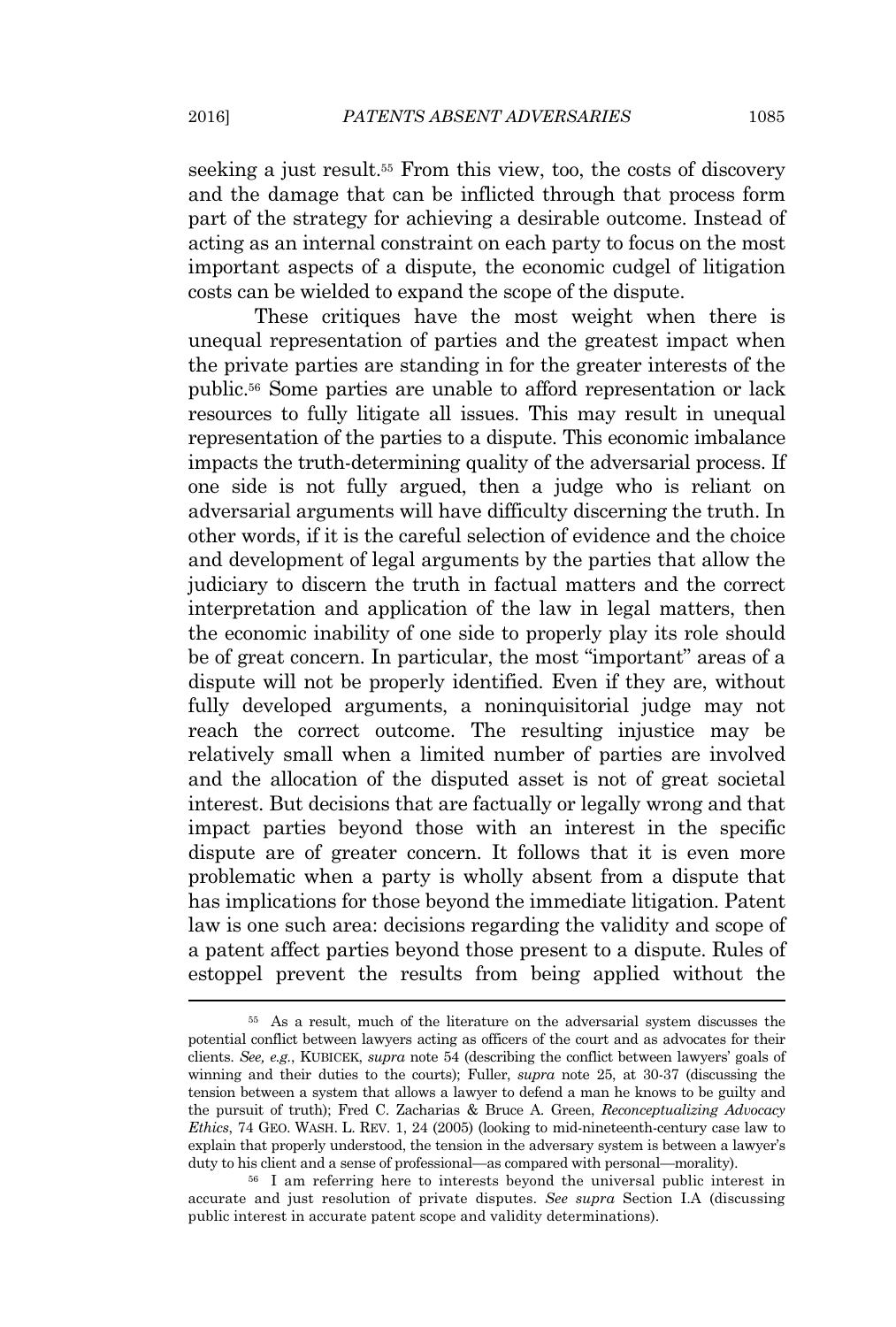opportunity for further argument in district court patent litigation.<sup>57</sup> Due to the nature of ITC proceedings and the in rem remedies available to complainants, however, decisions from that agency may have a direct, legal impact on those not present during proceedings.

## *B. Patent Law's Particular Reliance on Adversaries*

Patents are time-limited rights to exclude, granted by the government, intended to encourage innovation and investment in the development and distribution of new technologies.<sup>58</sup> Patents allow rights holders to exclude competition and therefore charge higher prices for their goods. In exchange, the public benefits when companies innovate in order to reap those higher prices.<sup>59</sup> In addition to enjoying access to these protected works—albeit at a premium price—during the term of protection, the public again benefits when the intellectual property falls back into the public domain. Commercial competitors of intellectual property rights holders may also be restricted during the term of the patent, but competitors benefit from disclosure of the works, licensing opportunities, and their own abilities to obtain protection for improvements and works that build on the protected rights. As a result, diverse parties are affected by patent grants and are harmed by the grant of overbroad or ultimately invalid patents. At the same time, because the benefits of patent invalidation are

<sup>57</sup> Even if a patent has been found valid in previous litigation, later litigants not parties to the earlier lawsuit may challenge its validity and advance novel claimconstruction arguments. Blonder-Tongue Labs., Inc. v. Univ. of Ill. Found., 402 U.S. 313 (1971).

<sup>&</sup>lt;sup>58</sup> U.S. CONST. art. I, § 8, cl. 8 ("The Congress shall have Power . . . [t]o promote the Progress of Science and useful Arts, by securing for limited Times to Authors and Inventors the exclusive Right to their respective Writings and Discoveries."); *see* Rebecca S. Eisenberg, *Patents and the Progress of Science: Exclusive Rights and Experimental Use*, 56 U. CHI. L. REV. 1017, 1017 (1989) (explaining that the right of exclusion is meant to provide an incentive for individuals to invest in research and to disclose their new inventions to benefit the general public); David S. Olson, *Taking the Utilitarian Basis for Patent Law Seriously: The Case for Restricting Patentable Subject Matter*, 82 TEMP. L. REV. 181, 195-97 (2009) (analyzing how the patent system offers a solution to the public goods problem by granting inventors the exclusive right to control their invention for 20 years).

<sup>59</sup> *See* Dan L. Burk & Mark A. Lemley, *Policy Levers in Patent Law*, 89 VA. L. REV. 1575, 1580 (2003) (discussing how the exclusive rights granted to inventors is a limitation society is willing to accept in the name of greater innovation and social utility of inventions). Other means of encouraging innovation and artistic expression exist, of course, such as grants, prizes, and tax incentives. This summary of intellectual property rights does not address the rich scholarship on whether and when such mechanisms might be preferable substitutes for intellectual property law.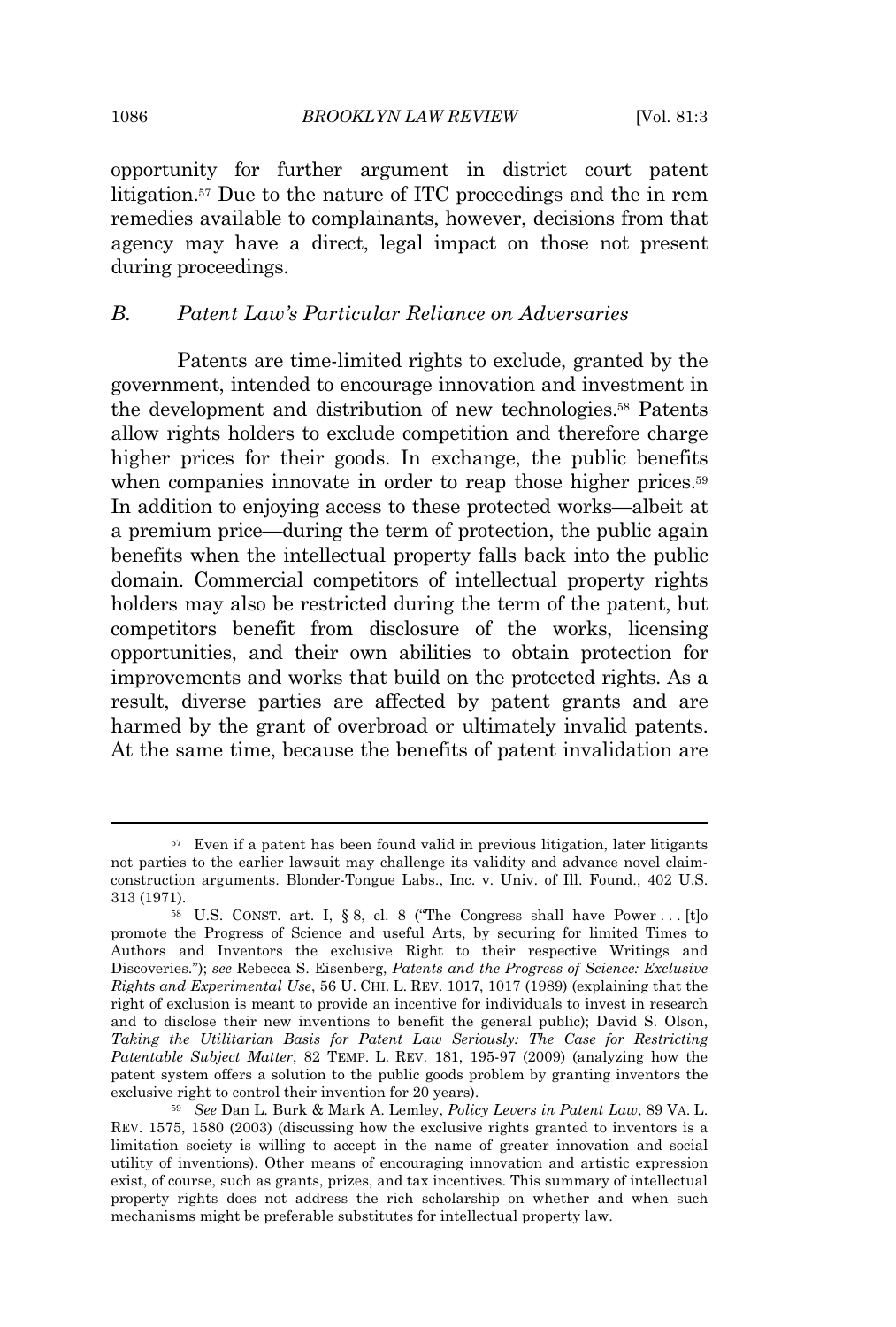diffuse, while the harms of litigation are concentrated, patent challenges are a public good that may be underencouraged.<sup>60</sup>

The patent system was designed to rely on private parties to challenge issued patents on "ideas which do not merit patent protection." <sup>61</sup> Patents are granted by the government, following application and examination by the U.S. Patent and Trademark Office (USPTO). In determining whether to issue a patent, the USPTO applies the statutory requirements that an invention be novel, nonobvious, and useful, in an iterative process that may result in the issuance of a patent with narrower claims than those originally included in the patent application.<sup>62</sup> The patent system is more than a simple registry because the examination provides substantive review, during which there is potential for an application to be denied or a patent issued only after revision. Nonetheless, the contours of patent rights are often determined in postgrant litigation, either in federal district courts or through administrative procedures that redetermine the scope and validity of patents.<sup>63</sup> As the Supreme Court has recognized, one reason to encourage postgrant challenges to patents is that they are generally issued without the benefits of adversarial arguments.<sup>64</sup> Professor Mark Lemley has argued that this state of affairs, with a system more rigorous than a simple registry but less than an exhaustive examination at the USPTO, is justified given the very large number of patent applications filed, the high marginal cost of more careful examination, and the low number of patents that become valuable.<sup>65</sup> In 2013, for example, 6,092 patent

<sup>60</sup> *See generally* Joseph Scott Miller, *Building a Better Bounty: Litigation-Stage Rewards for Defeating Patents*, 19 BERKELEY TECH. L.J. 667 (2004) (discussing why the diffuse benefits of patent invalidation may lead to underencouragement of challenges to patents).

 $61$  Lear, Inc. v. Adkins, 395 U.S. 653, 656, 669 (1969) (further noting that the existence of an unchallenged patent "may deter others from attempting to compete with the licensee"); Commil USA, LLC v. Cisco Sys., Inc., 135 S. Ct. 1920, 1929 (2015) (suggesting ways that validity ought to be challenged by competitors, such as through declaratory judgments and administrative review).

 $62$  The application may also be rejected or issued as filed.

 $63$  Issued patents are presumed valid, 35 U.S.C.  $\S 282$  (2012); however, uncertainty associated with the validity and scope of an issued patent may well persist until that patent has been litigated. *See* Mark A. Lemley & Carl Shapiro, *Probabilistic Patents*, 19 J. ECON. PERSPECTIVES 75-76 (2005) (1.5% of issued patents are litigated; half of those are found invalid).

<sup>64</sup> *Lear*, 395 U.S. at 669-70 ("[T]he Patent Office is often obliged to reach its decision in an *ex parte* proceeding, without the aid of the arguments which could be advanced by parties interested in proving patent invalidity.").

<sup>65</sup> Mark A. Lemley, Essay, *Rational Ignorance at the Patent Office*, 95 NW. U. L. REV. 1495, 1495-97 (2001).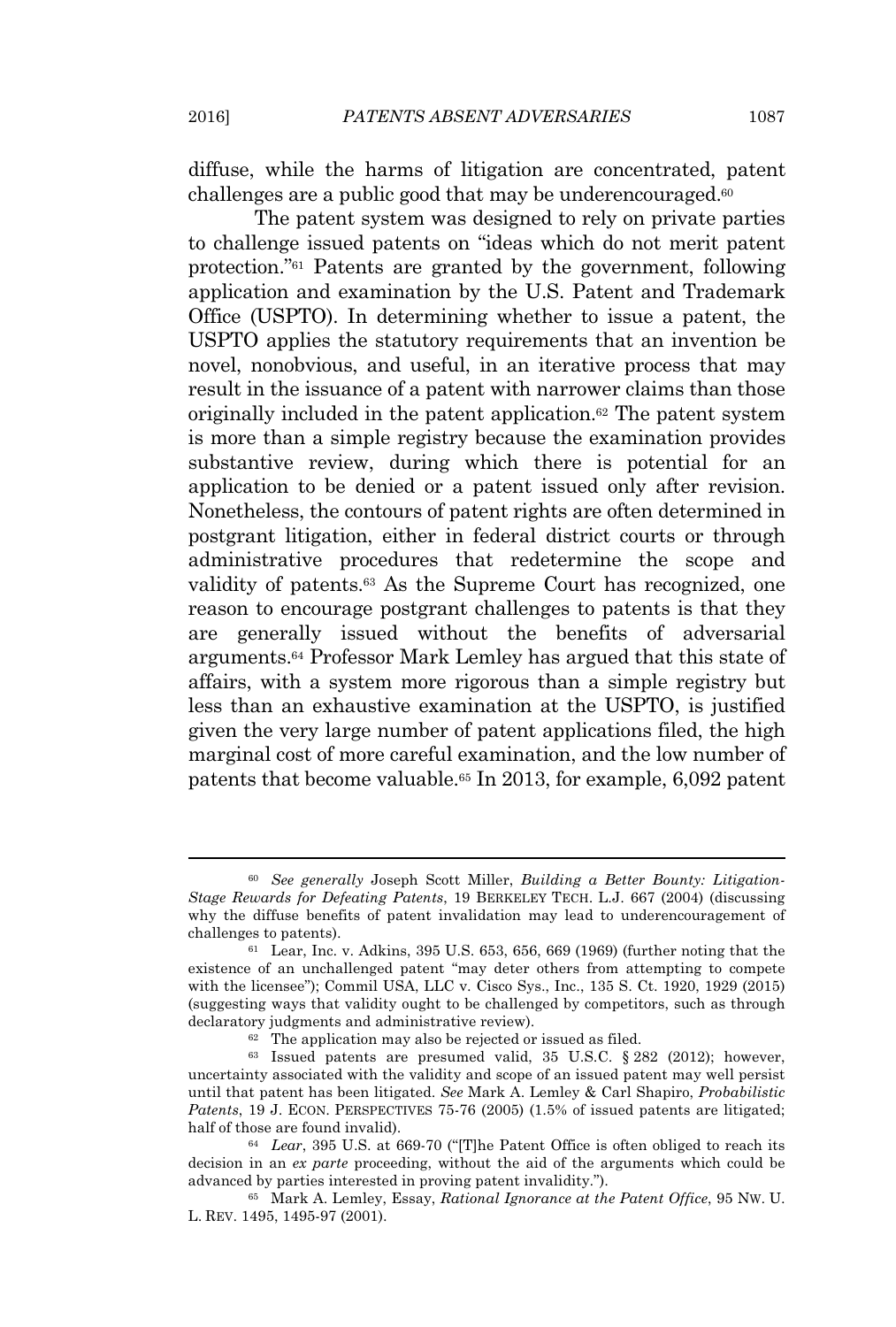suits were filed in district courts,<sup>66</sup> 41 new patent-related investigations were undertaken in the ITC under section  $337$ ,  $67$ and 298 postgrant reexamination requests were made to the USPTO.<sup>68</sup> These suits still involve a small number of patents compared to the 290,083 patents issued in 2013.<sup>69</sup>

In a patent infringement suit in federal district court, the court's determination generally consists of two steps.<sup>70</sup> First, in a process called claim construction, the court determines the meaning and scope of the patent claims. Second, the court looks at the accused product or process and determines whether it satisfies the claims of the patent. The court may also hear counterclaims of patent invalidity, as well as various defenses to infringement. Relief for infringement may include damages and injunctive relief.<sup>71</sup>

Administrative agencies, such as the USPTO and the ITC, have become increasingly involved in determining the reach of patents. The role of the USPTO has always been central—it does, after all, act as a gatekeeper by determining whether to grant patents and register trademarks. Its role has expanded, however, with the 2011 passage of the Leahy-Smith

<sup>69</sup> For another measure, *compare* LEX MACHINA, *supra* note 66 (4,917 patents were at issue in litigation in 2013), *with* USPTO ACCOUNTABILITY REPORT, *supra* note 68, at 144, 146 (564,007 utility patent applications were filed and 265,979 were issued in 2013). Different PTO sources have small discrepancies in these numbers, though either set supports the notion that far more patents are filed and granted than are ever litigated. *See U.S. Patent Statistics Chart Calendar Years 1963–2014*, U.S. PAT. & TRADEMARK OFF., http://www.uspto.gov/web/offices/ac/ido/oeip/taf/us\_stat.htm [http://perma.cc/795H-AE7Y] (last visited May 17, 2016) (571,612 utility patent applications filed and 277,835 granted in 2013). Of course, the litigated patents were likely not the same ones issued in 2013, but the order of magnitude of patent grants has remained the same for the past 20 years, allowing the general observation to stand. *Id.*

<sup>66</sup> OWEN BYRD & BRIAN HOWARD, LEX MACHINA: 2013 PATENT LITIGATION YEAR IN REVIEW i (2013), http://pages.lexmachina.com/rs/lexmachina/images/LexMachina-2013%20Patent%20Litigation%20Year%20in%20Review.pdf [http://perma.cc/K9XJ-67RP] [hereinafter LEX MACHINA].

<sup>67</sup> *Id.* at ii.

<sup>68</sup> U.S. PATENT & TRADEMARK OFFICE, PERFORMANCE AND ACCOUNTABILITY REPORT 154 (2014), http://www.uspto.gov/about/stratplan/ar/USPTOFY2014PAR.pdf [http://perma.cc/2F35-UVNZ] [hereinafter USPTO ACCOUNTABILITY REPORT]. This number is lower than in previous years because of changes in postgrant review procedures implemented pursuant to the America Invents Act. In 2012, for example, there were a total of 1,387 postgrant review proceedings. *Id.*

<sup>70</sup> Markman v. Westview Instruments, Inc., 517 U.S. 370, 374 (1996).

<sup>71</sup> The availability of injunctive relief has somewhat decreased following the Supreme Court's 2006 decision in *eBay v. MercExchange*. *See* Ebay Inc., v. MercExchange, L.L.C., 547 U.S. 388 (2006); Christopher B. Seaman, *Permanent Injunctions in Patent Litigation After* eBay*: An Empirical Study*, 101 IOWA L. REV. (forthcoming 2016) (finding that for certain business models and technology areas, patent holders were far less likely to obtain injunctive relief following *eBay*); Sarah R. Wasserman Rajec, *Tailoring Remedies to Spur Innovation*, 61 AM. U. L. REV. 733 (2012) (discussing denial of injunctive relief in cases following *eBay*).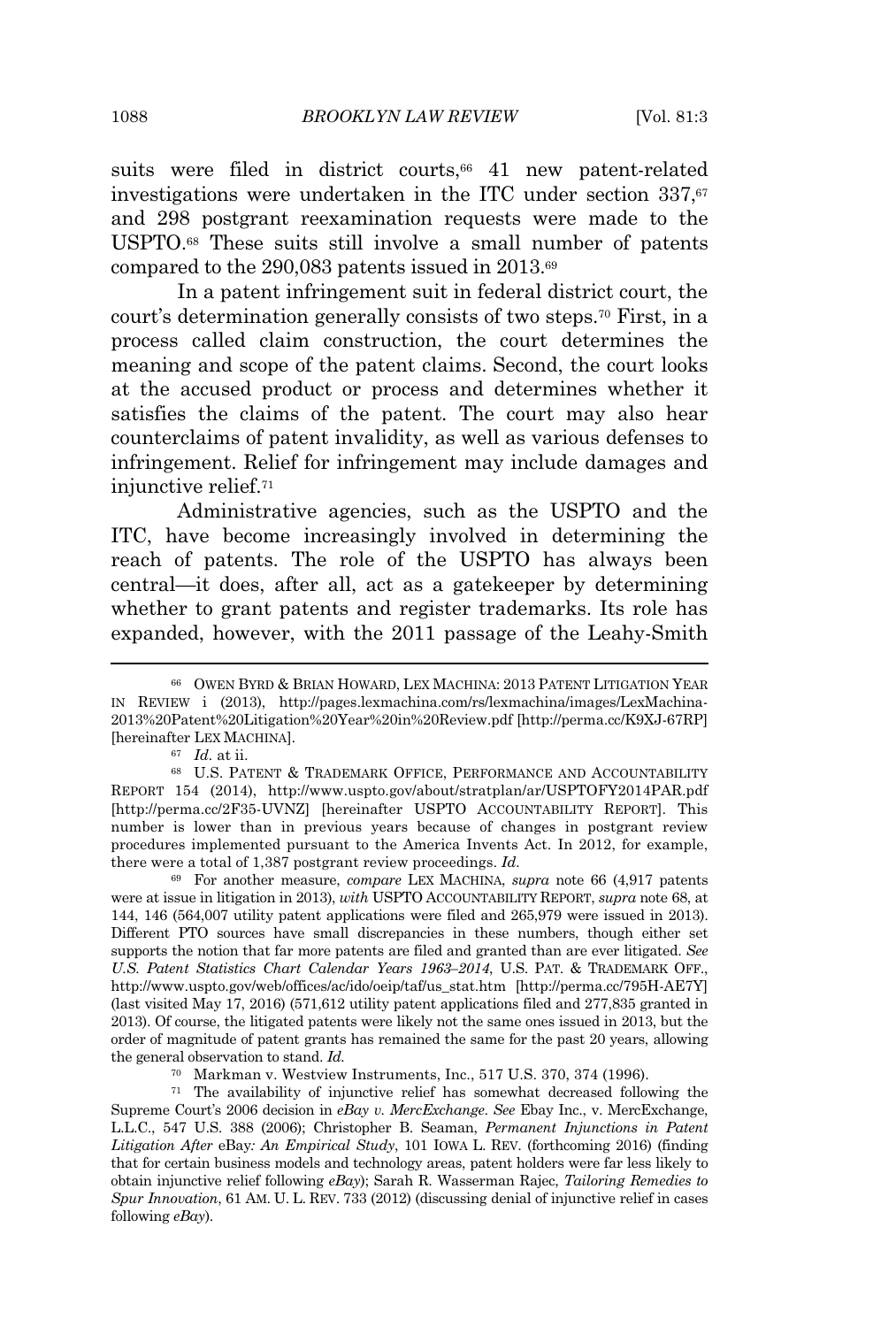America Invents Act (AIA), which encourages greater use of postgrant review to narrow or invalidate issued patents.<sup>72</sup> Similarly, filings at the ITC have increased as the forum has become increasingly attractive to patent holders.

Although the ITC applies the same substantive patent law as federal district courts, there are some key differences between proceedings at the ITC and typical adversarial proceedings. One is that staff attorneys in the OUII may participate in the investigation in various ways, such as by helping parties file complaints, advising the ITC on the institution of new investigations, and—as a third party to the litigation representing the public interest.<sup>73</sup> The ITC makes determinations of both validity and infringement following proceedings before ALJs. These proceedings are similar to those undertaken in district court proceedings in terms of the applicable substantive law.<sup>74</sup> Validity and infringement determinations, however, are made as a part of the ITC's larger determination of whether there has been a violation of applicable trade laws. If it finds there has been a violation, the ITC may issue an exclusion order or grant other relief. As damages are not available, the exclusion order is the main form of relief litigants seek in the ITC.<sup>75</sup> ITC determinations of invalidity do not have preclusive effect in district court proceedings.<sup>76</sup> Nevertheless, exclusion orders may affect nonparties to ITC proceedings and result in the exclusion of products at the border, as discussed in Part II.<sup>77</sup>

Patent law is part of the general "legal tapestry"<sup>78</sup> of American jurisprudence, and as such, the same safeguards of the adversarial process are present in jurisdictional, procedural, and substantive patent laws.<sup>79</sup> As in other civil disputes, adversaries

<sup>72</sup> Leahy-Smith America Invents Act, Pub. L. No. 112-29, 125 Stat. 281 (2011). The AIA expanded the PTO's ability to narrow or invalidate already granted patents through postgrant review and inter partes review procedures. 35 U.S.C. §§ 311-19, 321-29) (2012).

<sup>73</sup> *See infra* notes 155-57 and accompanying text.

<sup>74</sup> *See* Sapna Kumar, *The Other Patent Agency: Congressional Regulation of the ITC*, 61 FLA. L. REV. 529, 551-58 (2009) (discussing the areas in which the Federal Circuit has ruled that portions of the Patent Act apply in section 337 investigations, and suggesting a blanket amendment to section 337 to clarify that the Patent Act applies to determinations before the ITC).

<sup>75</sup> *See infra* notes 130-40 and accompanying text.

<sup>76</sup> *See* Kumar, *supra* note 74, at 560.

<sup>77</sup> *See infra* Section II.D.

<sup>78</sup> Timothy R. Holbrook, *Explaining the Supreme Court's Interest in Patent* Law, 3 IP THEORY 62, 71-72 (2013) (suggesting that part of the Supreme Court's interest in patent law reflects its rejection of patent exceptionalism, and describing cases in which the Court analyzed patent issues through a lens of nonpatent doctrine).

<sup>79</sup> *Id.*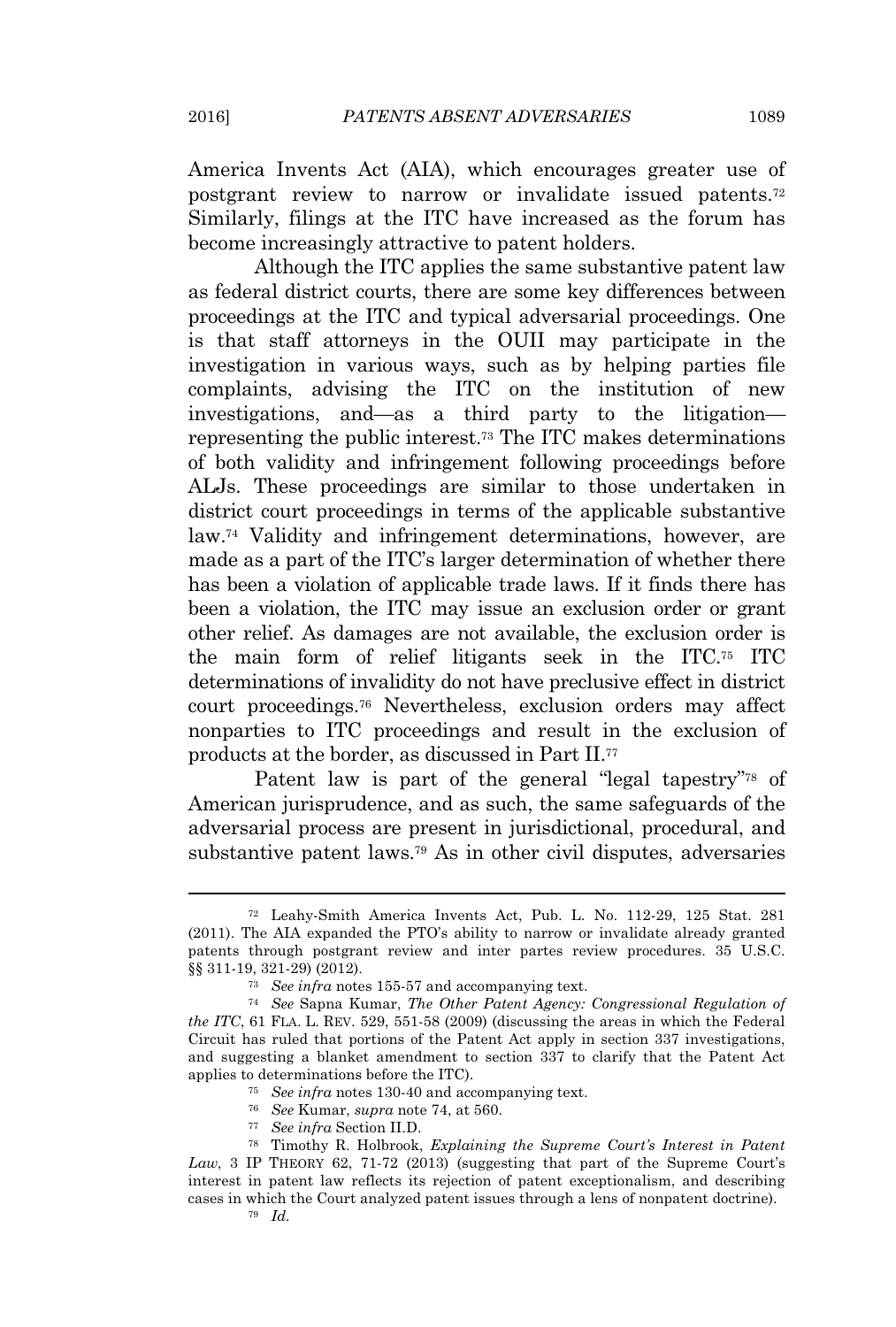are charged with carrying out the truth-finding and efficiency goals of the legal system. Thus, in patent law disputes, advocates dispute the boundaries of government-granted rights to exclude others from making, selling, or using (inter alia) a claimed invention. Similar standing and procedural requirements apply in patent law as in other civil litigation. And the role of adversaries is particularly important because their arguments ensure a robust public domain through the narrowing and invalidation of patents (where appropriate).

These decisions reach beyond the parties to a dispute. A patent holder whose patent is invalidated against one competitor cannot later assert the patent against another.<sup>80</sup> And if a patent is found to be valid, other innovators will rely on the court's decision in evaluating whether their own products infringe, and if so, whether to seek a license or redesign their products.<sup>81</sup>

While patent litigation plays an important role for competitors, the public also has a strong interest in limiting overbroad or invalid patents.<sup>82</sup> Intellectual property law determines the allocation of rights between the rights holder, other innovators and commercial entities, and the public. Overbroad or invalid patents hinder the ability of others to innovate. Even in a best-case scenario where such patents are cheaply licensed, invalidated, or narrowed in subsequent proceedings, they add transaction and other costs for other innovators. These costs represent a transfer of value away from future innovation to those whose activity does not rise to the level considered worthy of a patent reward. At worst, overbroad or invalid patents chill innovation by actors who are unable or unwilling to pay the costs associated with investigating, negotiating, or litigating the patents. As a result, the private parties in intellectual property disputes who challenge patents serve as stand-ins for all potential innovators. They also represent

<sup>80</sup> Blonder-Tongue Labs., Inc. v. Univ. of Ill. Found., 402 U.S. 313, 350 (1971) (holding that a patent holder is estopped from asserting a patent that was previously held invalid in federal court against a different defendant); Mendenhall v. Barber-Greene Co., 26 F.3d 1573, 1577 (Fed. Cir. 1994) ("[O]nce the claims of a patent are held invalid in a suit involving one alleged infringer, an unrelated party who is sued for infringement of those claims may reap the benefit of the invalidity decision . . . .").

<sup>81</sup> The question of collateral estoppel in claim construction is analyzed "under the law of the regional circuit." Transocean Offshore Deepwater Drilling, Inc. v. Maersk Contractors USA, Inc., 617 F.3d 1296, 1311 (Fed. Cir. 2010). Thus, the legal effects of prior claim-construction decisions vary. However, the Court of Appeals for the Federal Circuit explained that in claim construction, "the court is defining the federal legal rights created by the patent document." Markman v. Westview Instruments, Inc., 52 F.3d 967, 978 (Fed. Cir. 1995) (en banc), *aff'd*, 517 U.S. 370 (1996).

<sup>82</sup> *See* Michael J. Burstein, *Rethinking Standing in Patent Challenges*, 83 GEO. WASH. L. REV. 498, 500 (2015) (arguing for increased standing for patent challenges and describing "the injury that arises from even the mere existence of a patent").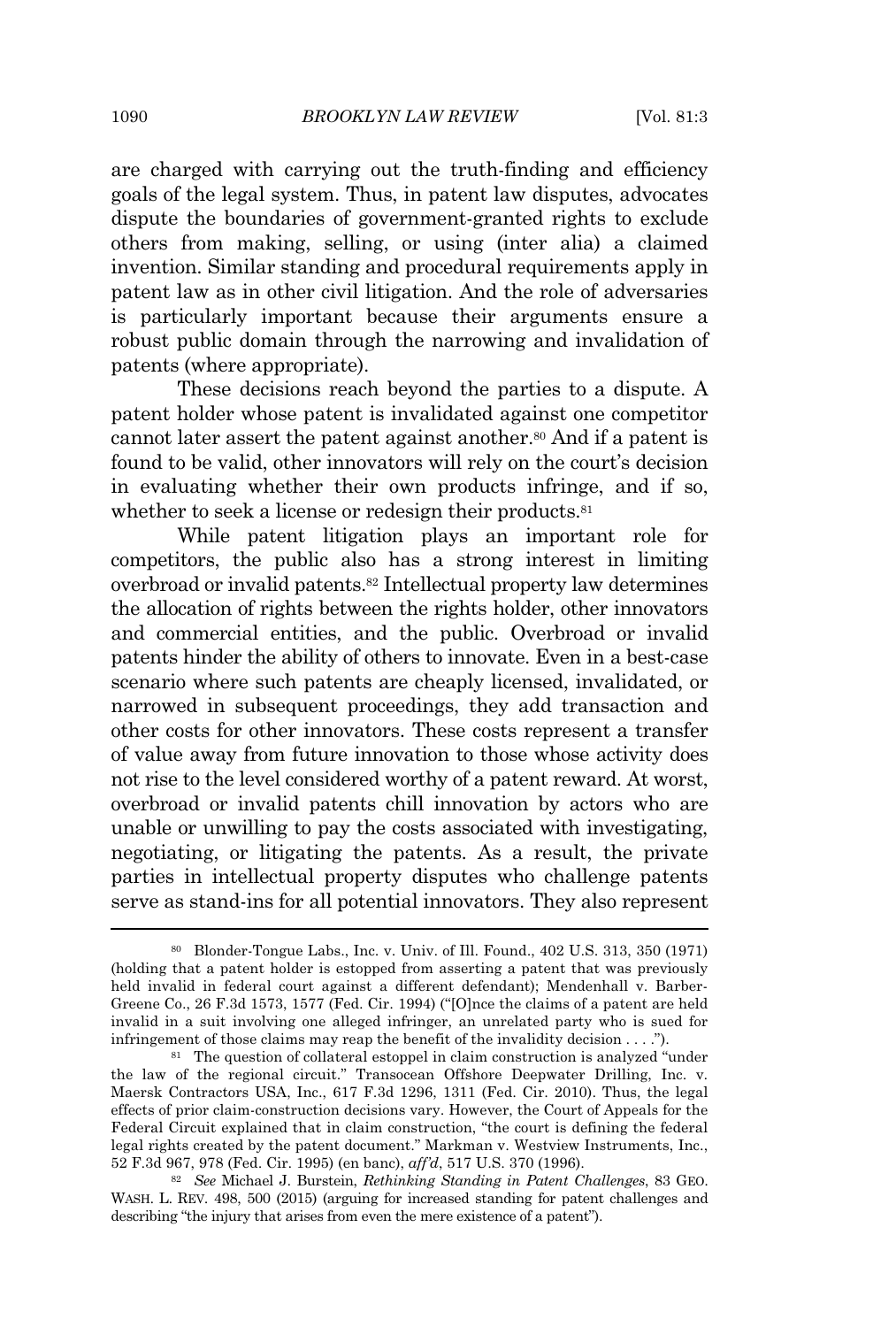the public's interest in encouraging innovation. Their efforts lead to the elimination of invalid patents and determinations of appropriate borders between the rights of one inventor and those of successor competitors.

The public also has a more direct interest in the narrowing and elimination of overbroad and invalid patents. In addition to benefitting from the potential for future innovation, the public benefits from increased competition in the production of unpatented goods. An overbroad or invalid patent allows the patent holder to charge premium prices for goods that fall within its scope.<sup>83</sup> The narrowing or invalidation of a patent allows competitors to make and sell goods in a competitive market.<sup>84</sup> These innovation and competition interests form the basis of the public interest in patent litigation.

To be sure, competitors rarely choose to defend patent infringement suits out of a sense of civic duty alone. In claimconstruction hearings, patents are generally narrowed in the context of accused infringers' arguments that the patent does not cover their accused products. But patent challenges cannot be brought by just anyone. The U.S. Constitution provides that federal courts may exercise jurisdiction only over "[c]ases" or "[c]ontroversies." <sup>85</sup> This limitation is reflected in the requirement that a litigant demonstrate her standing to bring suit.<sup>86</sup> Despite the general public interest in the scope and effectiveness of intellectual property rights, constitutional standing requirements limit the cases that can be brought to those between patent owners and alleged infringers.<sup>87</sup> In addition, because the benefits

<sup>83</sup> Festo Corp. v. Shoketsu Kinzoku Kogyo Kabushiki Co., Ltd., 535 U.S. 722, 730 (2002) (stating that a patent monopoly is a property right, and "like any property right, its boundaries should be clear").

<sup>84</sup> United Carbon Co. v. Binney & Smith Co., 317 U.S. 228, 236 (1942) (explaining, in the context of claim definiteness, that if a patent's boundaries are unclear, there will result "[a] zone of uncertainty which enterprise and experimentation may enter only at the risk of infringement claims").

<sup>85</sup> U.S. CONST. art. III, § 2.

<sup>86</sup> Summers v. Earth Island Inst., 555 U.S. 488, 490 (2009); Lujan v. Defs. of Wildlife, 504 U.S. 555, 560-61 (1992) (explaining the requirement that a plaintiff suffer an injury in fact that is "concrete and particularized" and "actual or imminent, not 'conjectural' or 'hypothetical,'" that there be "a causal connection between that injury and the conduct complained of," and that a favorable decision would likely redress the injury (quoting Whitmore v. Arkansas, 495 U.S. 149, 155 (1990))).

<sup>87</sup> Thus, for example, the Supreme Court's recent decision in *Myriad* included an analysis of the ACLU's standing to bring suit challenging the validity of a patent on behalf of patients who could not afford diagnostic tests from the only source that provided them. The Court found that only a doctor who had previously used the test had standing to bring the declaratory judgment claim against the patent holder. Ass'n for Molecular Pathology v. Myriad Genetics, Inc., 133 S. Ct. 2107, 2116 n.3 (2013) (citing Medimmune, Inc. v. Genetech, Inc., 549 U.S. 118, 127 (2007)). The interest in bringing certainty to the scope and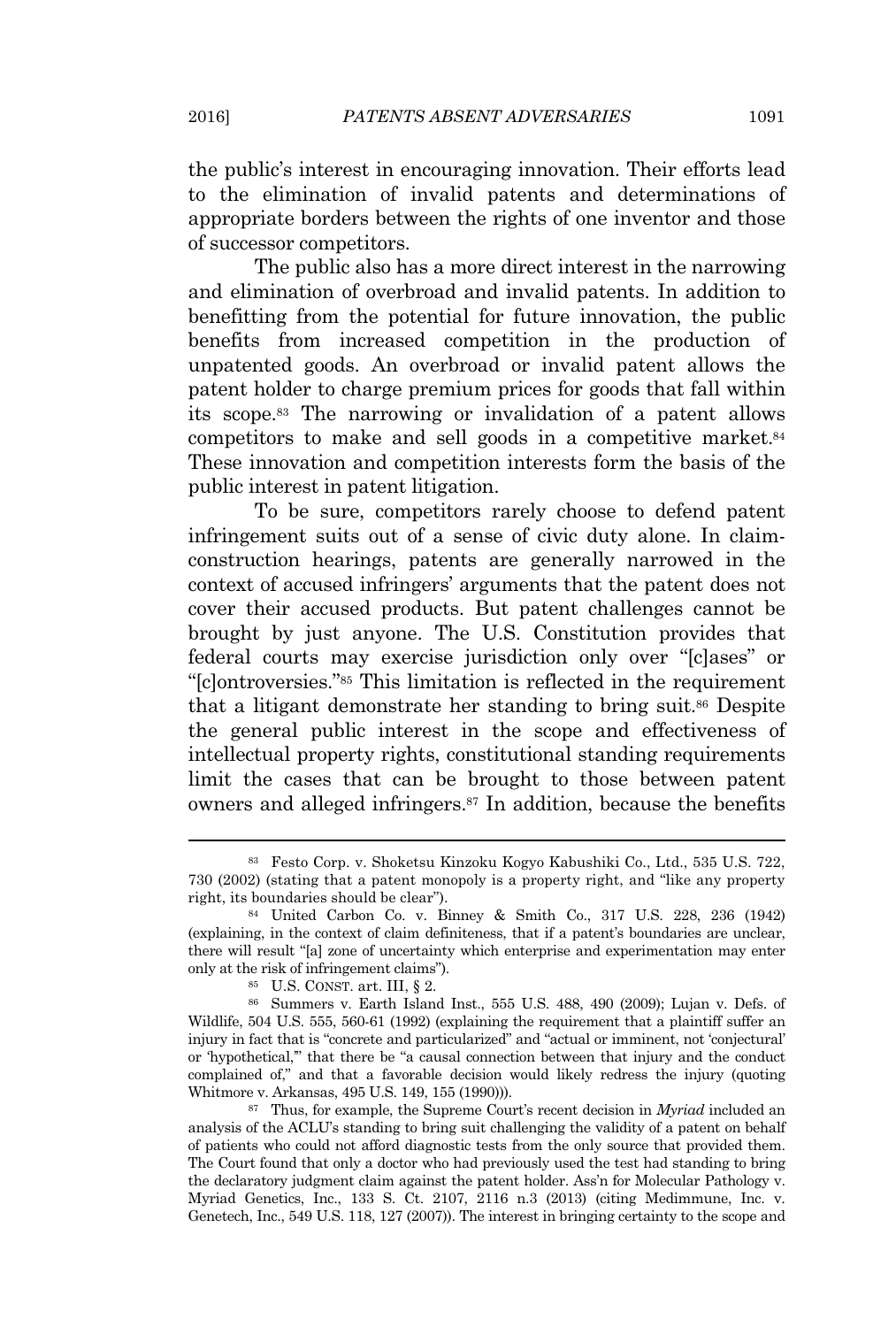of narrowing or invalidating a patent may be dispersed among numerous constituencies, whereas the costs of bringing such a challenge will be concentrated, incentives to bring suit are low.<sup>88</sup>

While standing and jurisdictional requirements may narrow the number of potential parties who can challenge patents, the requirements also ensure that the parties who appear in court have adverse interests and will rigorously develop their arguments in ways that aid the court in arriving at truth for all the reasons discussed above.<sup>89</sup> Thus, together, standing requirements and practical considerations mean that the parties to a patent lawsuit play a crucial role in determining the contours of patents—contours that impact the interests of nonparties.

# II. ASYMMETRIC REPRESENTATION AT THE INTERNATIONAL TRADE COMMISSION

#### *A. The ITC's Emergence as a Forum for Patent Enforcement*

The ITC conducts intellectual property–based import investigations as part of its broader investigative responsibilities for trade matters.<sup>90</sup> The ITC is the modern incarnation of the Tariff Commission, which was established by President Woodrow Wilson in 1916 to study various aspects of U.S. tariff administration and effects.<sup>91</sup> Its powers were soon expanded to allow the Commission to order exclusion of imports that "destroy or substantially injure an industry, efficiently and economically operated, in the United States" as a result of unfair trade practices.<sup>92</sup> That provision was

validity of patents has led Michael Burstein to argue for the expansion of standing doctrine to allow for a broader potential group of challengers. Burstein, *supra* note 82, at 500.

- <sup>88</sup> *See* Miller, *supra* note 60.
- <sup>89</sup> *See supra* Section I.A.

<sup>90</sup> *See, e.g.*, *About the USITC*, U.S. INT'<sup>L</sup> TRADE COMM'N, http://www.usitc.gov/ press\_room/about\_usitc.htm [http://perma.cc/X7QX-7DCP] (last visited May 17, 2016).

<sup>91</sup> Trade Act of 1974, 19 U.S.C. § 2231 (2012); *see also* William E. Perry, *Administration of Import Trade Laws by the United States International Trade Commission*, 3 B.U. INT'<sup>L</sup> L.J. 345, 346 (1985) (detailing the origins of the ITC in the Tariff Commission, "a bipartisan commission designed to investigate the administrative, fiscal, and economic effects of the customs laws, as well as to study tariff relationships between the United States and foreign countries").

<sup>92</sup> Tariff Act of 1922, Pub. L. No. 67-318, § 316(a), 42 Stat. 858, 943-44 (1922). At the same time, the ITC was given the power to impose penalty duties. S. Alex Lasher further detailed how the Tariff Act of 1922 built on the momentum of the Revenue Act of 1916 and included section 316, the predecessor to section 337, "grant[ing] the President discretionary authority to impose penalty duties or order the exclusion of imports which, as a result of unfair trade practices, destroyed, injured or impaired the development of industry in the United States," so long as the industry was "efficiently and economically operated." S. Alex Lasher, *The Evolution of the Domestic Industry Requirement in Section 337 Investigations Before the United States International Trade Commission*, 18 U. BALT. INTELL. PROP. L.J. 157, 159 (2010) (footnote omitted) (quoting Tariff Act of 1922 § 316(a)).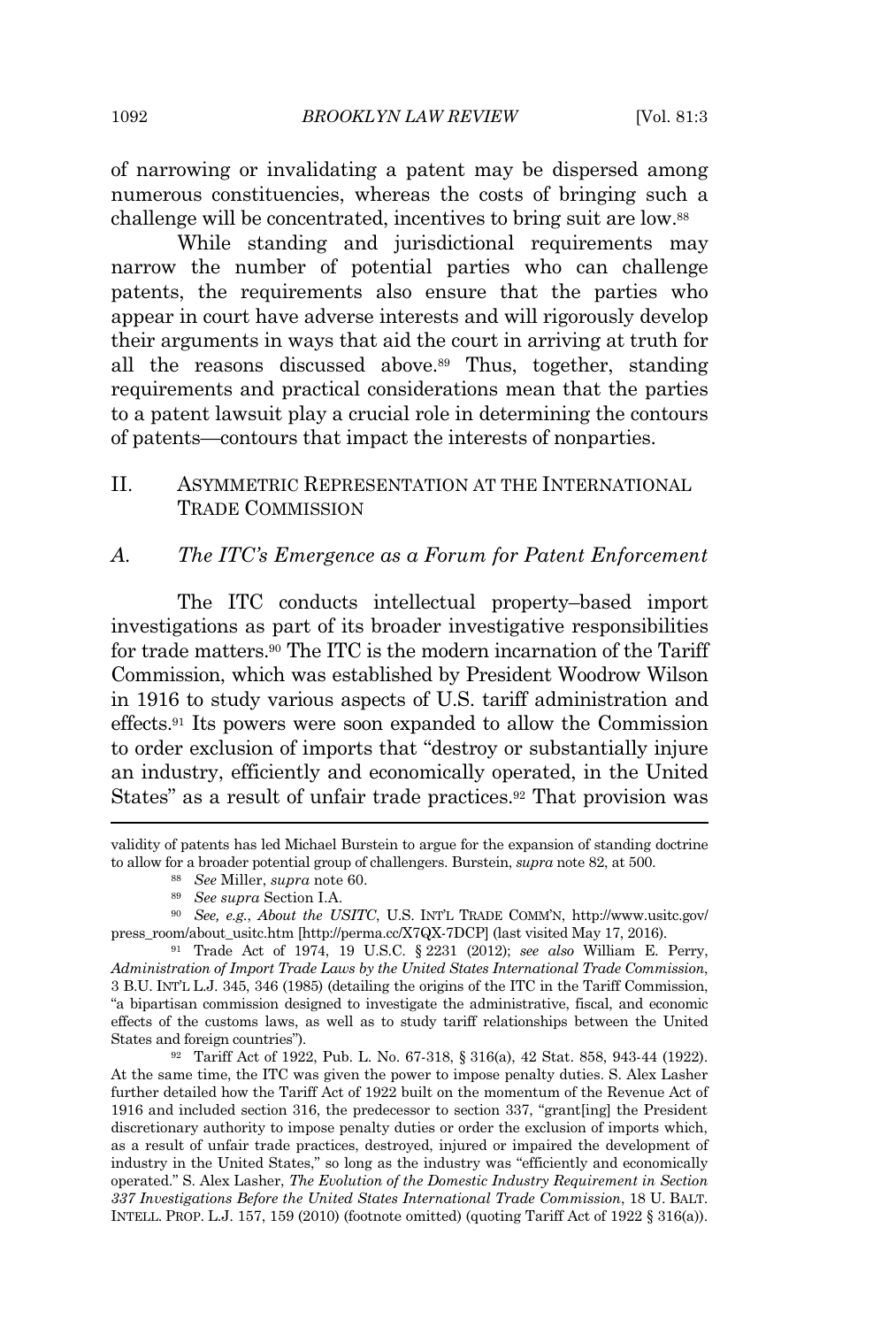the precursor to section 337 of the Tariff Act of 1930, which tasks the Commission with investigations of unfair competition in importation, including imports that infringe intellectual property rights.<sup>93</sup> The 1974 Tariff Act renamed the Tariff Commission and bolstered the independence of the newly titled "International Trade Commission" from the executive branch.<sup>94</sup>

The ITC has three objectives: (1) "administer[ing] U.S. trade remedy laws within its mandate in a fair and objective manner,"<sup>95</sup> (2) providing independent analysis of "matters of tariffs, international trade, and U.S. competitiveness" to the executive and legislative branches, $96$  and (3) "maintain[ing] the U.S. Harmonized Tariff Schedule." <sup>97</sup> The first part of the mission statement encompasses section 337 investigations and the ITC's responsibilities relating to antidumping and countervailing duty investigations,<sup>98</sup> inter alia.<sup>99</sup> Intellectual property enforcement at

<sup>93</sup> In particular, section 337 declares unlawful "[t]he importation into the United States, the sale for importation, or the sale within the United States after importation . . . of articles that infringe a valid and enforceable United States patent," in addition to other unfair methods of competition in importation that harm domestic industry. 19 U.S.C. § 1337(a)(1)(B)(i) (2012); *see* JOHN H. JACKSON ET AL., LEGAL PROBLEMS OF INTERNATIONAL ECONOMIC RELATIONS 676 (3d ed. 1995).

<sup>94</sup> Trade Act of 1974 § 2231(a); *see also* Tariff Act of 1930, Pub. L. No. 71-361, § 337, 46 Stat. 590, 703 (1930) (removing control of the Commission's budget from the Office of Management and Budget); Tariff Act of 1930, 19 U.S.C. § 1333(g) (2012) (allowing the ITC to represent itself in court, in addition to representation from the Department of Justice). These structural provisions ensuring independence from the executive branch satisfy the constitutional delegation to Congress of the power "to regulate Commerce with foreign Nations." U.S. CONST. art. I, § 8, cl. 3.

- <sup>95</sup> *About the USITC*, *supra* note 90.
- <sup>96</sup> *Id.*
- <sup>97</sup> *Id.*

<sup>98</sup> Countervailing duty investigations are governed by subtitle A of title VII of the Tariff Act of 1930, as added to by the Trade Agreements Act of 1979. 19 U.S.C. § 1671 (2012). Antidumping duty investigations are governed by §§ 1671-1673. For an overview of relevant statutory provisions, see U.S. INT'<sup>L</sup> TRADE COMM'N, SUMMARY OF STATUTORY PROVISIONS RELATED TO IMPORT RELIEF (1998), http://usitc.gov/press\_room/documents/ pub3125.pdf [http://perma.cc/2JT9-BK4J].

<sup>99</sup> The ITC has authority to perform other investigations, which are less frequent, such as investigations of injury to U.S. industries from increased imports, 19 U.S.C. §§ 2251-2254 (2012) (also known as the safeguards provision, sections 201-04 of the Trade Act of 1974 allow investigations into whether sudden, increased imports of an article represent a substantial cause of serious injury or threat of serious injury to a domestic

That power was revoked, however, and the ITC is no longer statutorily permitted to impose penalty duties when it finds unlawful importation. When the Smoot-Hawley Tariff Act was passed in 1930, the President's ability to levy penalty duties was eliminated, based on a finding of the Tariff Commission that "[s]toppage of importation of infringing articles through an order of exclusion from entry is the only effectual remedy." U.S. TARIFF COMM'N, TWELFTH ANNUAL REPORT OF THE UNITED STATES TARIFF COMMISSION 21 (1928). *But see* Colleen V. Chien, *Protecting Domestic Industries at the ITC*, 28 SANTA CLARA COMPUTER & HIGH TECH. L.J. 169 (2011); Colleen V. Chien & Mark A. Lemley, *Patent Holdup, the ITC, and the Public Interest*, 98 CORNELL L. REV. 1 (2012) (arguing that the ITC should tailor its exclusion orders and use its bonding authority to fashion remedies that better reflect remedies in standard patent infringement suits).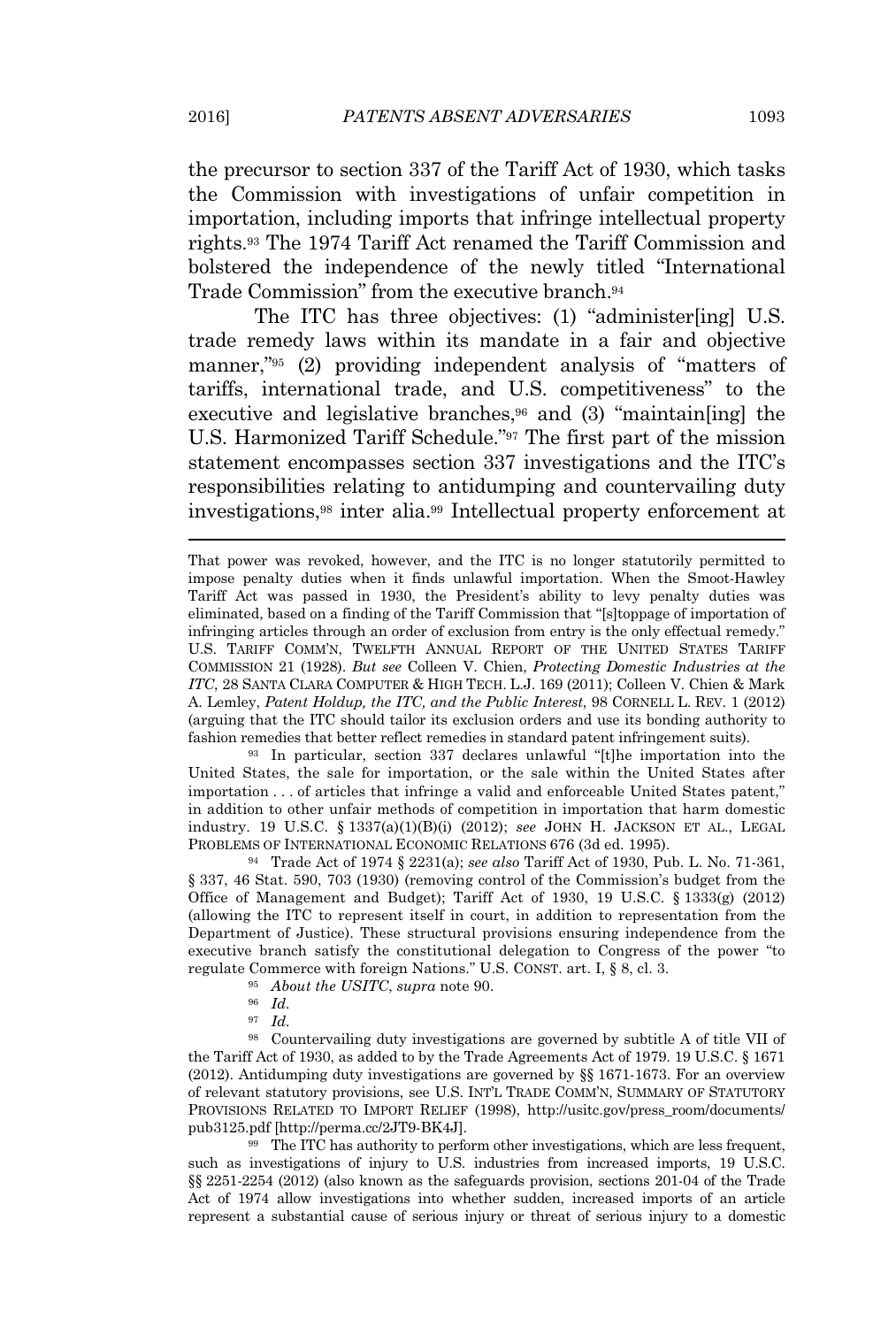the ITC is thus part of a larger statutory scheme aimed at maintaining fair competition—the import-focused analog of antitrust law.<sup>100</sup>

The enactment of section 337 was aimed at "protect[ing] U.S. domestic industries from unfair competition in the importation into the United States of goods made by foreign companies." <sup>101</sup> The statute was amended in 1988 to explicitly include infringement of intellectual property as a basis for unfair import investigations and to eliminate the requirement of proving injury to a domestic industry for such claims.<sup>102</sup> Instead, intellectual property rights holders are merely required to prove that a domestic industry exists in section 337 cases that are based on claims of intellectual property infringement. Although the standard for obtaining an exclusion order is thereby lower in intellectual property disputes than in other unfair trade disputes, the Court of Appeals for the Federal Circuit has emphasized its understanding that Congress sees the ITC as "fundamentally a trade forum, not an intellectual property forum." <sup>103</sup> Nonetheless, the ITC is currently most often used to seek exclusion orders

<sup>100</sup> *See* JACKSON ET AL., *supra* note 93, at 676. Jackson et al. compare the idea of labeling certain trade practices "unfair" to the rationales underlying antitrust law's labeling of monopolization and price fixing as undesirable and deserving of regulation; thus, the fairness label can be understood as the manifestation of "a desire to create a level playing field where the producers of the world all have an equal chance to compete." JOHN H. JACKSON ET AL., LEGAL PROBLEMS OF INTERNATIONAL ECONOMIC RELATIONS 677 (4th ed. 2002).

<sup>101</sup> Gary M. Hnath, *General Exclusion Orders Under Section 337*, 25 NW. J. INT'<sup>L</sup> L. & BUS. 349, 350 (2005).

<sup>102</sup> *See* Omnibus Trade and Competitiveness Act of 1988, Pub. L. No. 100-418, 102 Stat. 1211, §§ 1341-1342 (1988).

<sup>103</sup> John Mezzalingua Assocs., Inc. v. Int'l Trade Comm'n, 660 F.3d 1322, 1327-28 (Fed. Cir. 2011); *see also* Chien, *supra* note 92, at 176 ("While the ITC hears many patent cases, its mandate is to promote fair trade and competition in products, not to protect intellectual property rights outside of this context.").

industry; if so, the ITC may recommend action to the President, including imposition of or increase in an existing duty and quantitative restrictions), investigations of market disruption by imports from communist countries, *id.* § 2436 (2012) (granting the ITC authority to investigate and make determinations as to whether imports of an article produced in a Communist country are causing market disruption for a domestically produced article and the extent of the disruption, following which the President may increase or impose a duty or quantitative restriction on importation or take other action to alleviate the disruption), and investigations under the agricultural adjustment act, 7 U.S.C. § 624 (2012) (under which the Secretary of Agriculture may advise the President of imports that render ineffective or materially interfere with a program undertaken by the U.S. Department of Agriculture, and following which the President may ask the ITC to investigate the matter; the ITC may then make a recommendation to the President to impose an import fee or a quantitative restriction on importation). The small number of Communist countries and provisions limiting application of the Agricultural Adjustment Act against WTO member-country imports have made the recent impact of these provisions relatively small. Although the safeguard provisions of sections 201-04 are used more frequently, there are diplomatic checks on their overuse.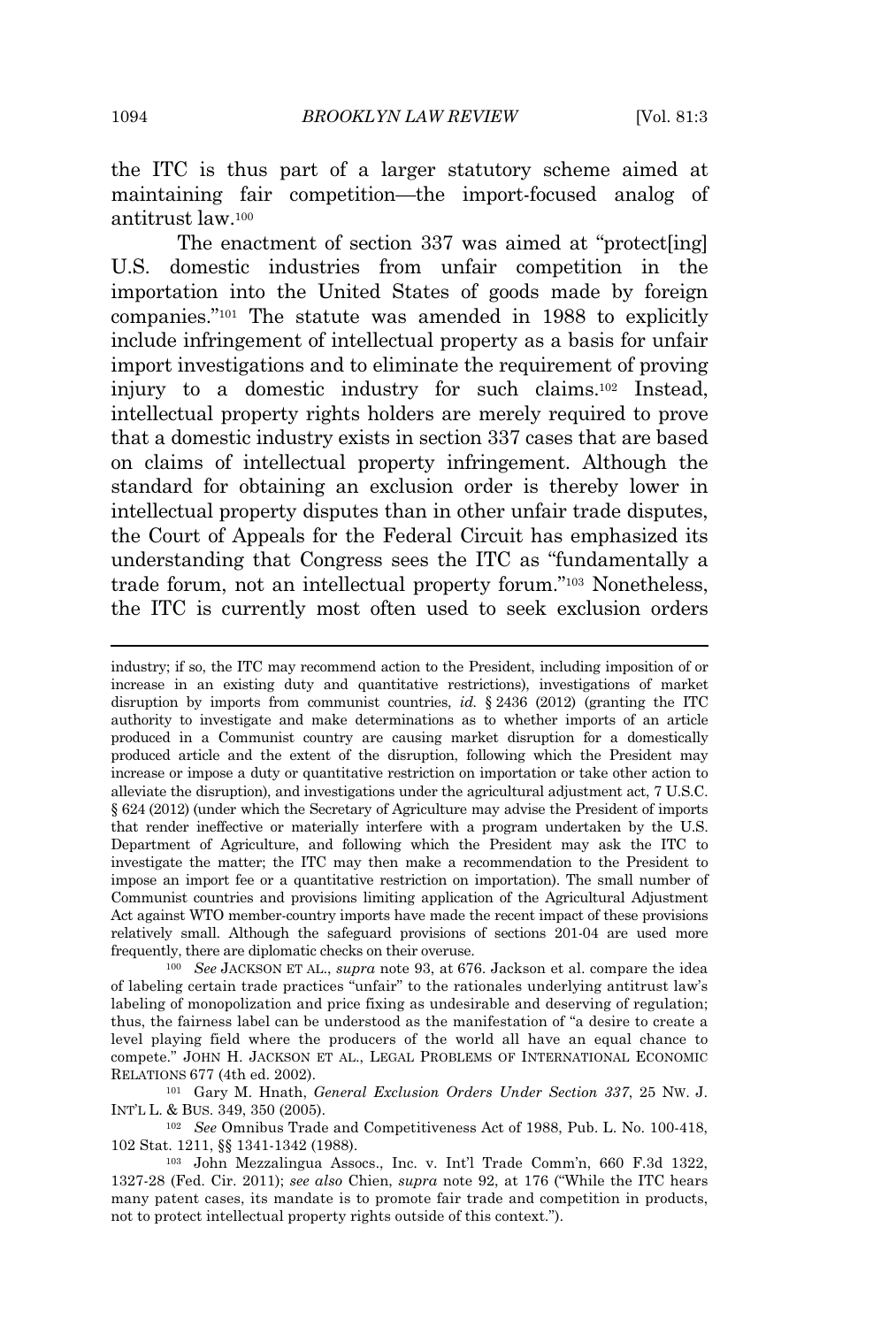covering goods that infringe U.S. intellectual property rights primarily patent rights, although claims based on trademark infringement, copyright infringement, and trade secret theft are sometimes brought as section 337 actions as well.<sup>104</sup>

The ITC has proved to be a desirable forum for patent holders to enforce their rights.<sup>105</sup> In particular, the ITC offers faster resolutions and broader remedies, with some of the enforcement costs resting on Customs.<sup>106</sup> The broad remedy of the GEO allows a patent holder to keep out infringing imports whatever their source, obviating the need to request multiple investigations against only nominally changed companies or goods.<sup>107</sup> GEOs are particularly valuable in industries with low barriers to entry and where it is hard to detect the existence of infringing products. These industries are vulnerable to unfair competition from infringing imports because importers and manufacturers can form and dissolve in ways that allow them to avoid the reach of typical injunctive relief. The cost of detecting infringement and identifying the source is often high for patent holders, making GEOs enforced at the border by Customs particularly attractive. One example is the toner cartridge industry. In an investigation related to that technology, the ALJ found that there were 1,283 manufacturers in China alone, that it was hard to identify the

<sup>105</sup> See FACTS AND TRENDS, *supra* note 104 (showing increasing number of section 337 investigations and explaining that "[m]ost section 337 investigations involve allegations of infringement of patents or other intellectual property rights").

<sup>104</sup> WALKER & SOUCIE, *supra* note 13, § 2:11; U.S. INT'<sup>L</sup> TRADE COMM'N, STRATEGIC PLAN FY 2009-2014, at 13, http://www.usitc.gov/press\_room/documents/ strategic\_plan\_2009-2014.pdf [http://perma.cc/WS9H-YRB8]. The prevalence of patent infringement cases brought under section 337 in comparison to other forms of intellectual property cases is likely because copyright, trademark, and trade dress rights are enforceable under other trade measures through the ITC or directly with Customs. *But see* P. Andrew Riley & Jonathan R.K. Stroud, *A Survey of Trade Secret Investigations at the International Trade Commission: A Model for Future Litigants*, 15 COLUM. SCI. & TECH. L. REV. 41, 45 (2013) ("Even parties well-versed in ITC patent practice can find it valuable to include trade secret contentions in ITC complaints. Trade secret investigations involve different legal issues of proof and a distinct domestic industry requirement. Furthermore, the ITC allows for broader discovery, as it must fully address each claim raised—making the addition of a trade secret claim essential to garnering a complete picture of any suspected economic espionage."). In 2013, the ITC instituted 42 new investigations; in 2011, the number of new section 337 investigations was at a record high of 69. U.S. INT'<sup>L</sup> TRADE COMM'N, USITC SECTION 337 INVESTIGATIONS—FACTS AND TRENDS REGARDING CASELOAD AND PARTIES (2014), http://www.usitc.gov/press\_room/ documents/featured\_news/337facts2014.pdf [http://perma.cc/V36F-EQ3D] [hereinafter FACTS AND TRENDS].

<sup>106</sup> Kumar, *supra* note 74, at 536-37; Chien & Lemley, *supra* note 92, at 2-3 (noting that following the Supreme Court's 2006 *eBay* decision narrowing the availability of injunctions, nonpracticing entities have increasingly turned to the ITC because of its broad remedial powers).

<sup>107</sup> Certain Airless Paint Spray Pumps and Components, Inv. No. 337-TA-90, USITC Pub. 1199 (Nov. 1981).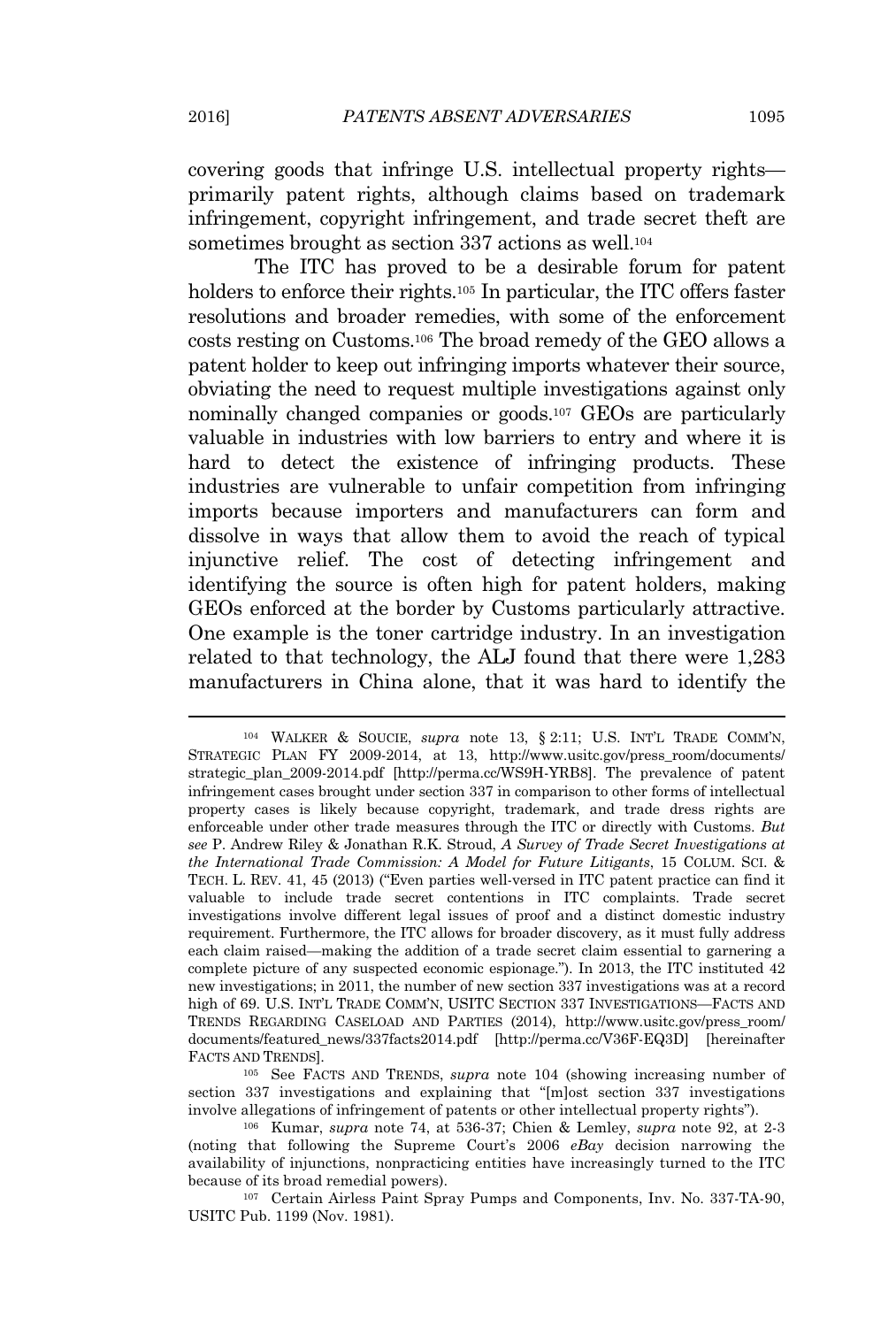source of any given toner cartridge (in part because of related trademark problems), and that it was particularly difficult to identify a source because toner cartridges were sold directly to consumers over the Internet by companies that changed their business names and otherwise obfuscated their identities.<sup>108</sup>

The ITC also offers procedural and remedial variations from district court proceedings, variations that are attractive to patent holders as alternatives for—but more often as complements to—district court litigation.<sup>109</sup> Section 337 investigations at the ITC are adversarial in nature, although the ITC performs other tasks that follow an investigative or inquisitorial model.<sup>110</sup> While the legal bases for a finding of patent infringement or validity are the same at the ITC as they are in district courts, there are significant differences between the two venues in terms of procedures, the effects of a ruling, and remedies. Litigation can proceed simultaneously in district court and at the ITC, potentially yielding different results.<sup>111</sup> In addition, ITC determinations do not have preclusive effects on district court litigation.<sup>112</sup> In contrast, district court decisions *do* have preclusive effect at the ITC.<sup>113</sup> The ITC is limited to intellectual property infringement disputes that relate to importation, thus covering importation, sale for importation, or sale after importation,<sup>114</sup>

<sup>110</sup> As its name suggests, the protection of intellectual property rights is not the only focus of the ITC, nor was it, historically, its primary focus.

<sup>111</sup> *See* Kumar, *supra* note 74, at 538-40 (discussing the phenomenon).

<sup>114</sup> 19 U.S.C. § 1337(a) (2012).

<sup>108</sup> Certain Toner Cartridges and Components Thereof, Inv. No. 337-TA-740, USITC Pub. 4376 (June 1, 2011) (Order 26: Initial Determination Granting Complainant Lexmark Int'l, Inc.'s Motion For Summary Determination On Violations of Section 337 By Defaulting Respondents).

<sup>109</sup> Colleen V. Chien, *Patently Protectionist? An Empirical Analysis of Patent Cases at the International Trade Commission*, 50 WM. & MARY L. REV. 63, 70 (2008) (finding that approximately two-thirds of section 337 cases initiated between January 1995 and June 2007 had an associated district court litigation).

<sup>112</sup> The legislative history of the 1974 Trade Act explains that determinations made under section 337 "should not have a res judicata or collateral estoppel effect in cases before [federal] courts." S. REP. NO. 93-1298, at 196 (1974). The Supreme Court recently reaffirmed that Congress may insulate agency decisions from having preclusive effect. B&B Hardware, Inc. v. Hargis Indus., Inc. 135 S. Ct. 1293 (2015). The Court of Appeals for the Federal Circuit has also denied preclusive effect to ITC determinations of validity or infringement. *See, e.g.*, Bio-Tech. Gen. Corp. v. Genetech, Inc., 80 F.3d 1553, 1564 (Fed. Cir. 1996); *see also* Texas Instruments Inc. v. Cypress Semiconductor Corp., 90 F.3d 1558, 1569 (Fed. Cir. 1996) (holding that "decisions of the ITC involving patent issues have no preclusive effect in other forums," but affirming the district court's discretion to "attribute whatever persuasive value to the prior ITC decision as it considers justified"); LSI Corp. v. U.S. Int'l Trade Comm'n, 604 F. App'x 924, 930 (Fed. Cir. 2015) (calling the rule against preclusion "well-settled"). *But see* Kumar, *supra* note 74, at 560 (arguing that because the ITC now hears so many patent disputes, their determinations should be given preclusive effect).

<sup>113</sup> *In re* Princo Corp., 478 F.3d 1345, 1353 (Fed. Cir. 2007).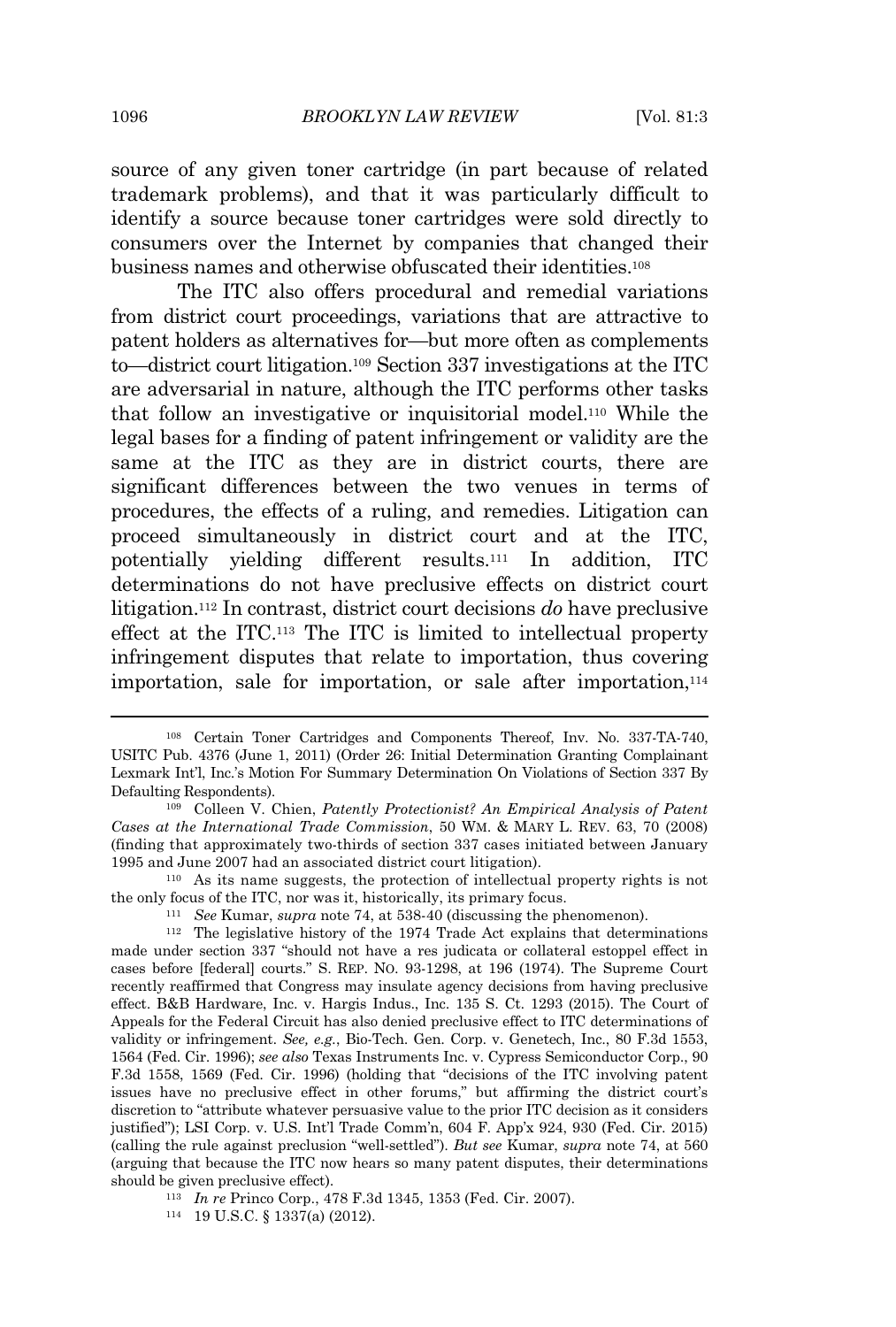whereas district courts may additionally hear infringement suits for the unauthorized making, using, offering to sell, or sale of a patented invention in the United States.<sup>115</sup>

Although there are other differences between the ITC and federal district courts, two situations unique to the ITC are most at odds with the adversarial nature of rights determination. These occur when the ITC engages in claim construction without arguments from any alleged importers and when unnamed importers challenge Customs's infringement determinations through that agency without the participation of the patent holder. Both of these situations arise as a result of the ITC's broad power to grant relief that extends beyond the parties to an investigation.

The ITC asserts broad, in rem jurisdiction that extends to future imports of goods.<sup>116</sup> In a 1981 decision, the predecessor court to the Federal Circuit explained that Congress exercised its "plenary constitutional power to regulate foreign commerce, a portion of which power Congress delegated to the ITC under [section 337]," such that the ITC may "exclude products sold by a domestic owner/importer/consignee, under its subject matter jurisdiction, whether or not it named the foreign manufacturer as a respondent or gave notice to that foreign manufacturer."<sup>117</sup> In such cases, then, the basis of jurisdiction is the imported goods, rather than the nature or location of relevant parties. This is problematic because the participation of adverse parties and their development of arguments to limit the scope or validity of patents are so important. Moreover, rulings on scope and validity made without the benefit of adversarial argument may be applied to nonparties, such that the burden is on those parties to prove noninfringement based on the construction of a patent that the nonparty had no opportunity to challenge. In addition, ITC exclusion orders often include broad language based on the patent claims, rather than descriptions of future imports that may infringe those claims.<sup>118</sup> The next section

<sup>115</sup> *Id.* § 271(a). The infringement of patented processes likewise can be heard in both district courts and the ITC, where the ITC's jurisdiction is similarly restricted to importation of goods manufactured through a patented process. Another difference between the forums is that the statutory safe harbors in  $35 \text{ U.S.C.}$  §  $271(g)$  are available in district court litigation but not in section 337 investigations at the ITC. Kinik Co. v. Int'l Trade Comm'n, 362 F.3d 1359, 1363 (Fed. Cir. 2004).

<sup>116</sup> *See* Sealed Air Corp. v. U.S. Int'l Trade Comm'n, 645 F.2d 976 (C.C.P.A. 1981).

<sup>117</sup> *Id.* at 985-86.

<sup>118</sup> Daniel E. Valencia, *Appeals from the International Trade Commission: What Standing Requirement?*, 27 BERKELEY TECH. L.J. 1171, 1173 (2012) ("The ITC has consistently issued exclusion orders with broad language to cover infringing future products not yet developed at the time of the investigation.").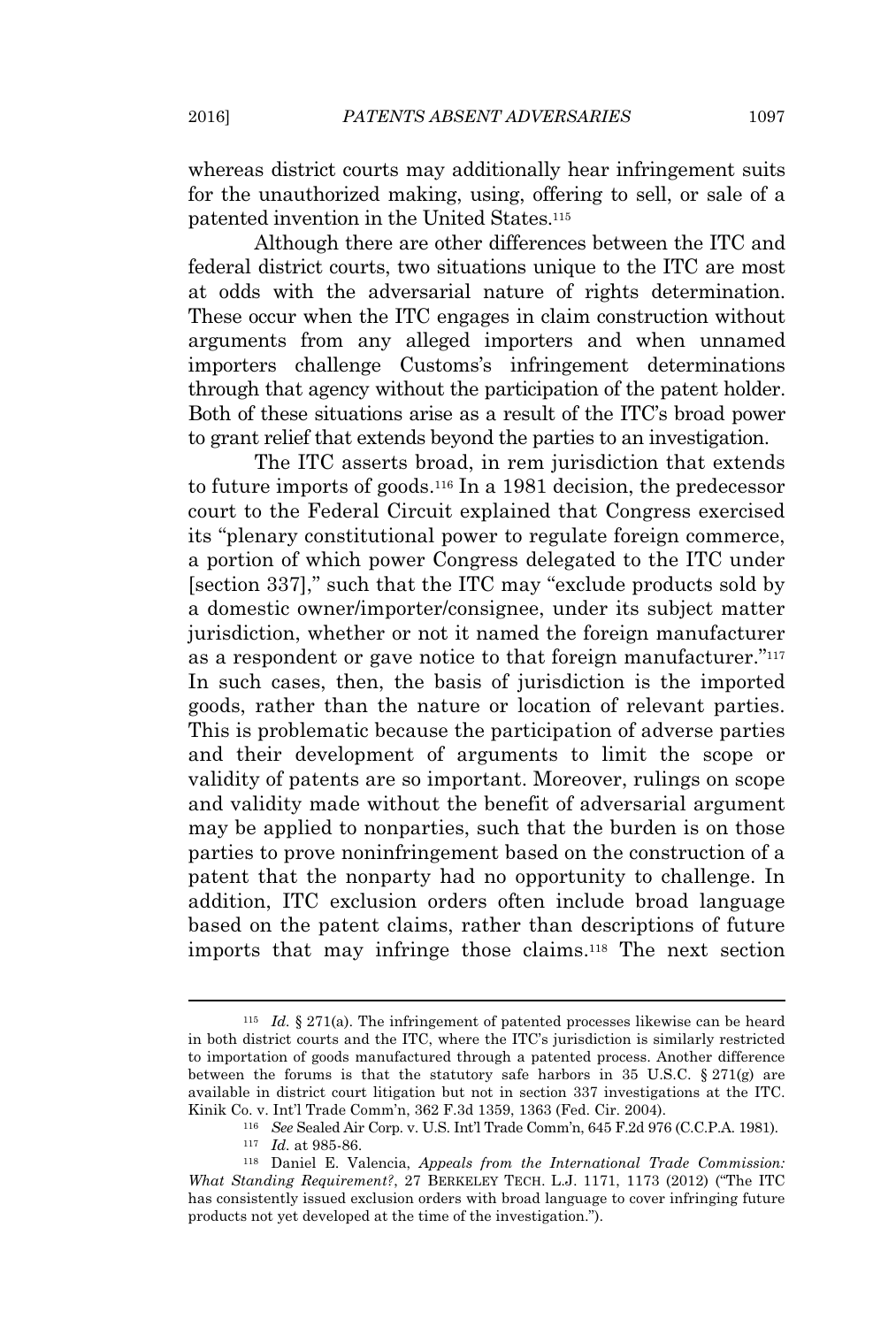discusses section 337 investigations and their wide-ranging impact in more detail.

#### *B. Section 337 Investigations*

This section briefly explains the process for seeking relief in the ITC from infringing imports, focusing in particular on enforcement following the default of named respondents. It is these situations in which claim construction may proceed without adversaries and then result in broadly enforceable orders. If named respondents engage in their adversarial roles, the ALJ who hears arguments will have a full record on which to make determinations about the validity and appropriate scope of a patent.<sup>119</sup> But if the named parties default and the patent holder has requested a GEO, the ALJ must make claim-construction determinations and evaluate the appropriateness of a GEO with no participation from those having interests adverse to the patent holder.<sup>120</sup> Without parties representing adversarial positions, the ALJ will hear only from the patent holders and the investigative attorney assigned to the case,<sup>121</sup> and the process of construing patent claims is likely to be far less contested.<sup>122</sup>

A patent holder initiates the process by filing a complaint with the ITC, typically naming a number of respondents, such as foreign manufacturers and importers, alleged to have violated section 337 through patent infringement.<sup>123</sup> The complaint also

<sup>119</sup> The caveat is that it is always possible that further claim construction will be needed for different products accused of infringing a patent. The problem of conducting claim construction "in an adversarial vacuum" is discussed in Section II.C. Even if solved in situations of absent adversaries, it remains a potential issue any time a GEO is issued.

<sup>120</sup> This situation may arise when all respondents default; the more frequent scenario is that a number of respondents will settle or enter into consent agreements with the complainant, following which the remainder of respondents are held in default. *See, e.g.*, Certain Toner Cartridges & Components Thereof, Inv. No. 337-TA-829, USITC Pub. 4553 (Feb. 28, 2013) (Initial Determination) (granting GEO) (detailing 16 respondents who had entered into consent agreements or settlements and 16 who had defaulted, leaving no respondents active in the investigation).

<sup>121</sup> *See infra* Section II.C (discussing staff attorneys in the Office of Unfair Import Investigations).

<sup>122</sup> Certain Toner Cartridges & Components Thereof, USITC Inv. No. 337-TA-829 (Feb. 28, 2013) (Order No. 25: Initial Determination Granting Complainants Motion for Summary Determination of Violation by the Defaulting Respondents & Recommended Determination on Remedy & Bonding) ("With the termination of the Clover respondents and Clover-Customer respondents from the investigation . . . the number of claim terms disputed by parties still active in the investigation was significantly reduced." (citation omitted)).

 $123$  It is likely that complainants are motivated to name more respondents in their complaints following a case decided in the Federal Circuit holding that limited exclusion orders may only be applied against named respondents. Previously, in contrast, limited exclusion orders could be targeted towards manufacturers and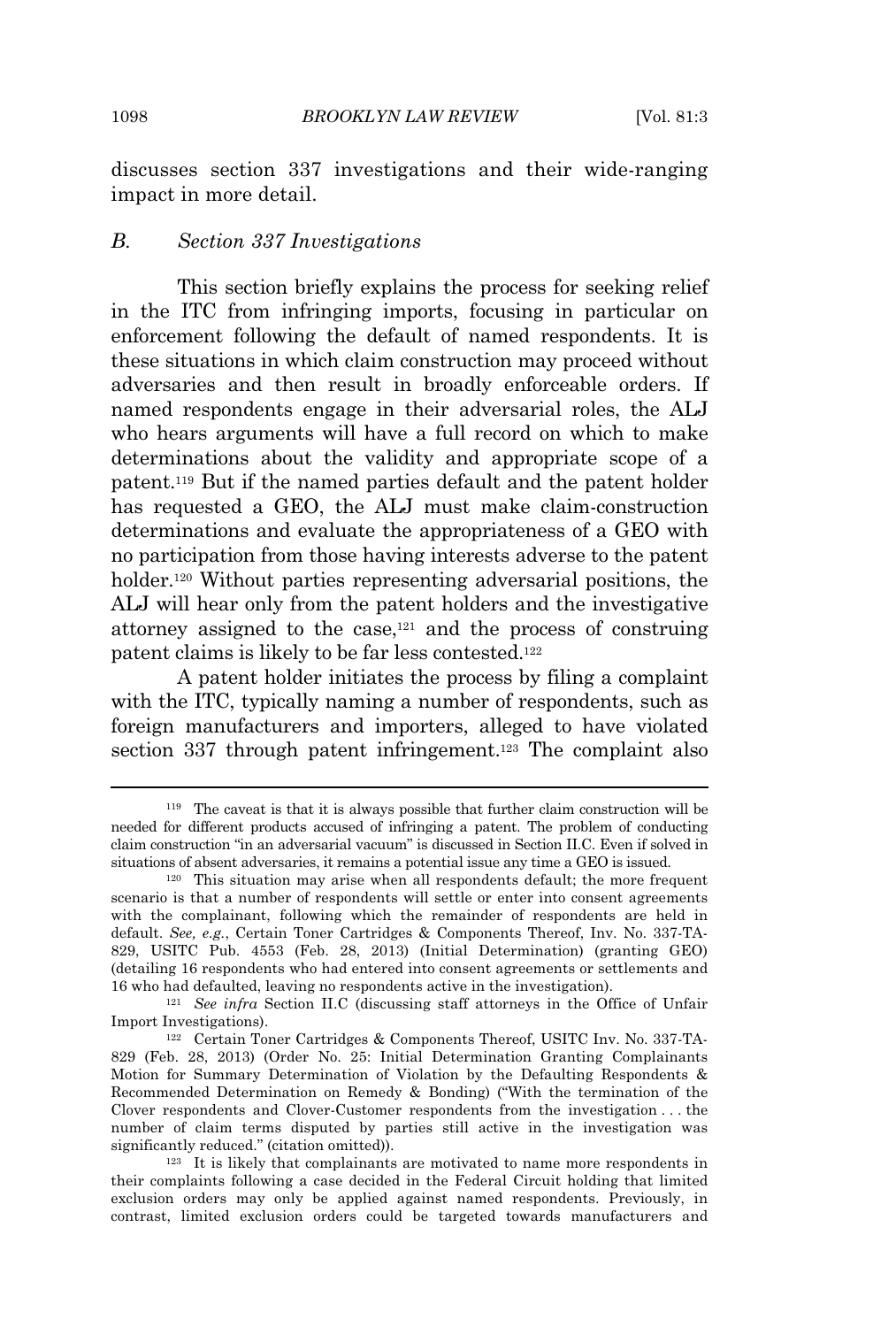requests relief, such as an LEO that covers the infringing goods, a GEO that applies to all imported, infringing goods, or a cease and desist order.

The ITC has 30 days to decide whether to institute an investigation.<sup>124</sup> Upon commencing an investigation, the ITC publishes a notice in the Federal Register.<sup>125</sup> Interested parties not initially named in the complaint may seek to intervene during the course of the investigation.<sup>126</sup> The investigation is assigned to an ALJ, who presides over discovery, pretrial issues, and hearings, in addition to making interim decisions and issuing a final initial determination as to whether there was a violation of section 337 and evaluating the appropriateness of the requested relief.<sup>127</sup> The ITC decides whether to review the ALJ's interim determinations throughout the investigation and then the final initial determination, but unreviewed determinations are final.<sup>128</sup>

Often, parties will either default, enter into a settlement agreement, or request a consent order soon after a complaint is filed.<sup>129</sup> In accordance with its name, a consent order is issued with the consent of both parties and, upon the parties' motion to terminate an investigation, can be requested at any time during the investigation. A consent order differs from a settlement in that the ITC retains jurisdiction over parties' compliance under the former.<sup>130</sup>

importers of downstream products that incorporated infringing components made by named respondents. Kyocera Wireless Corp. v. Int'l Trade Comm'n, 545 F.3d 1340 (Fed. Cir. 2008).

<sup>124</sup> This is a relatively mechanical decision that is based on whether the complainant has alleged infringing importation and the existence or process of establishment of a domestic industry. *See* 19 U.S.C. § 1337(d) (2012); TOM M. SCHAUMBERG, A LAWYER'<sup>S</sup> GUIDE TO SECTION 337 INVESTIGATIONS BEFORE THE U.S. INTERNATIONAL TRADE COMMISSION 38 (2d ed. 2012) (noting that in only two cases has the Commission declined to initiate an investigation).

<sup>125</sup> 19 C.F.R. § 210.10(b) (2015).

<sup>126</sup> *Id.* § 210.19.

<sup>127</sup> SCHAUMBERG, *supra* note 124, at 38-39.

<sup>128</sup> *Id.* at 39.

<sup>129</sup> *See* 19 U.S.C. § 1337(c); 19 C.F.R. § 210.21(c). The two are similar, in that they are based on agreements between the parties; however, the court retains jurisdiction following a consent order to judge violations. A bit less than half of the investigations initiated at the ITC are resolved through settlements or consent orders. FACTS & TRENDS, *supra* note 104, at 4-5.

<sup>130</sup> *See* 19 U.S.C. § 1337(c); 19 C.F.R. § 210.21. Parties may also agree to termination on the basis of a settlement agreement, licensing agreement, or arbitration agreement. However, in such cases, the Commission does not maintain its jurisdiction to enforce the terms of the agreement. Merritt R. Blakeslee, *Post-Litigation Enforcement of Remedial Orders Issued by the U.S. International Trade Commission in Section 337 Investigations*, 8 J. MARSHALL REV. INTELL. PROP. L. 248, 251 (2009). A consent order is enforced by the Commission similarly to a cease and desist order. San Huan New Materials High Tech, Inc. v. Int'l Trade Comm'n, 161 F.3d 1347 (Fed. Cir. 1998).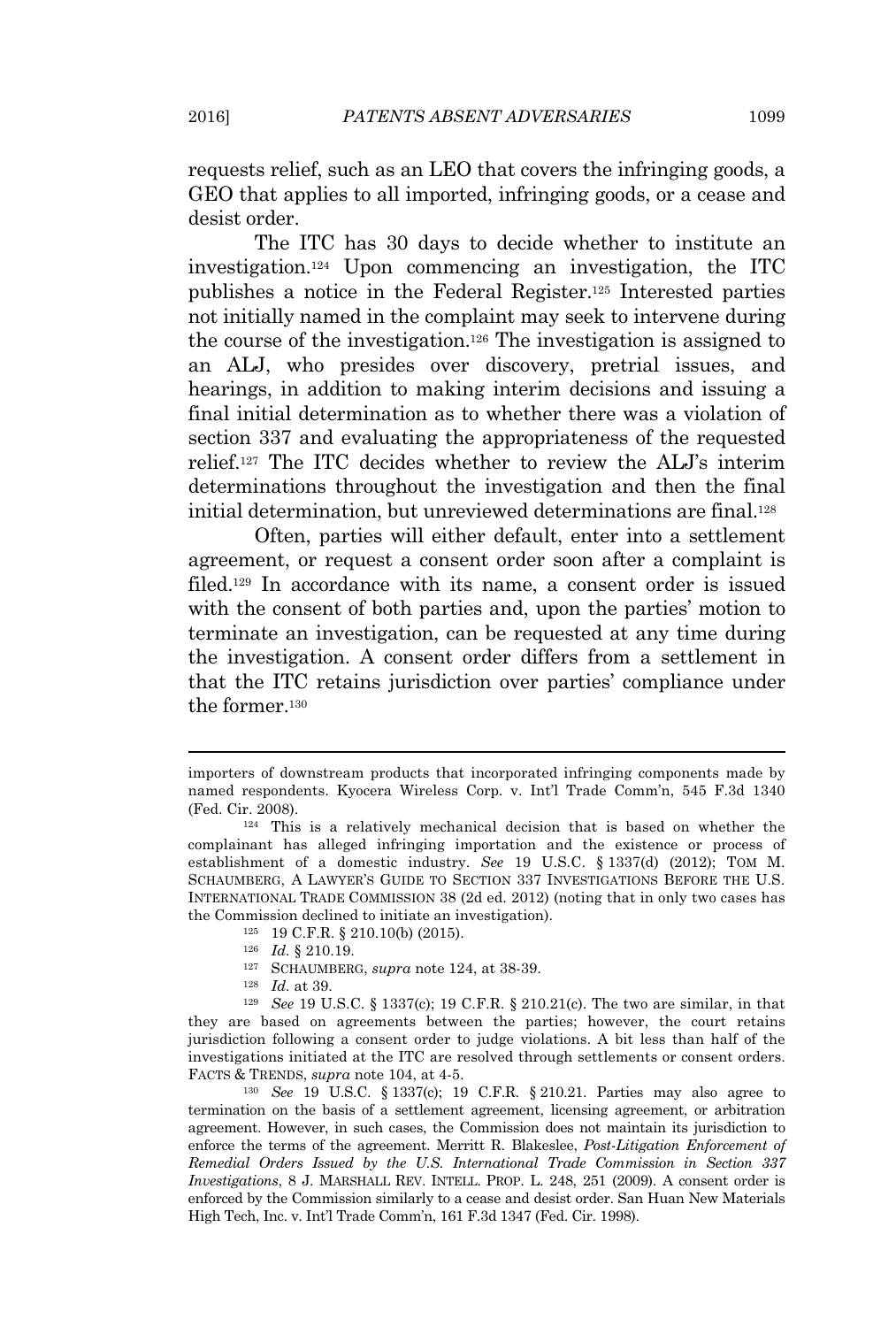Many respondents do not enter an appearance at all or appear only to state that they will default. The investigation proceeds with hearings to determine that there is a domestic industry, that there has been importation, and that the accused imports infringe the patents in suit. When a party has defaulted, an LEO may be entered against that respondent if, assuming all the facts alleged in the complaint are true, a violation has been shown.<sup>131</sup>

If the ITC determines there has been a violation of section 337, it may issue either or both of a cease and desist order and an exclusion order.<sup>132</sup> The ITC may issue civil penalties for the violation of these orders, but remedies for section 337 investigations do not include monetary damages.<sup>133</sup> Generally, the ITC issues an exclusion order following a finding of violation unless the order would run counter to various public interest factors.<sup>134</sup> Exclusion orders are in rem relief:<sup>135</sup> the ITC's power to grant them is theoretically justified by its jurisdiction over goods imported into the United States.<sup>136</sup> Exclusion orders—which state that certain goods are excluded from entering the United States—are enforced at the border by

<sup>131</sup> 19 U.S.C. § 1337(d).

<sup>132</sup> *Id.* § 1337(f). A cease and desist order is a strong tool against the distribution or further sale of goods that have already been imported. The Commission may enter a cease and desist order against named respondents to an investigation who have "a commercially significant" inventory of infringing goods in the United States to prohibit the distribution and sale of those goods.

<sup>133</sup> *Id.* § 1337(f)(2) (allowing for a maximum penalty of the greater of \$100,000 per day of violation or twice the domestic value of the imported goods); *see also* Ninestar Tech. Co., Ltd. v. Int'l Trade Comm'n, 667 F.3d 1373 (Fed. Cir. 2012) (affirming the imposition of such penalties).

<sup>134</sup> 19 U.S.C. § 1337(d) (requiring consideration of "the public health and welfare, competitive conditions in the United States economy, the production of like or directly competitive articles in the United States, and United States consumers"); SCHAUMBERG, *supra* note 124, at 181-82.

 $135$  "[S]ection 337(a)(1)(B)(i) covers imported articles that directly or indirectly infringe when it refers to 'articles that—infringe' . . . . Thus, infringement, direct or indirect, must be based on the articles as imported to satisfy the requirements of section 337." Certain Electronic Devices with Image Processing Systems, Components Thereof, and Associated Software, Inv. No. 337-TA-724, USITC Pub. 4374 (Dec. 21, 2011) (Commission Opinion); *see also* Suprema, Inc. v. Int'l Trade Comm'n, 742 F.3d 1350, 1357-58 (Fed. Cir. 2013); Sealed Air Corp. v. Int'l Trade Comm'n, 645 F.2d 976, 985 (C.C.P.A. 1981) ("An exclusion order operates against goods, not parties.").

<sup>136</sup> 19 U.S.C. § 1337(a)(B).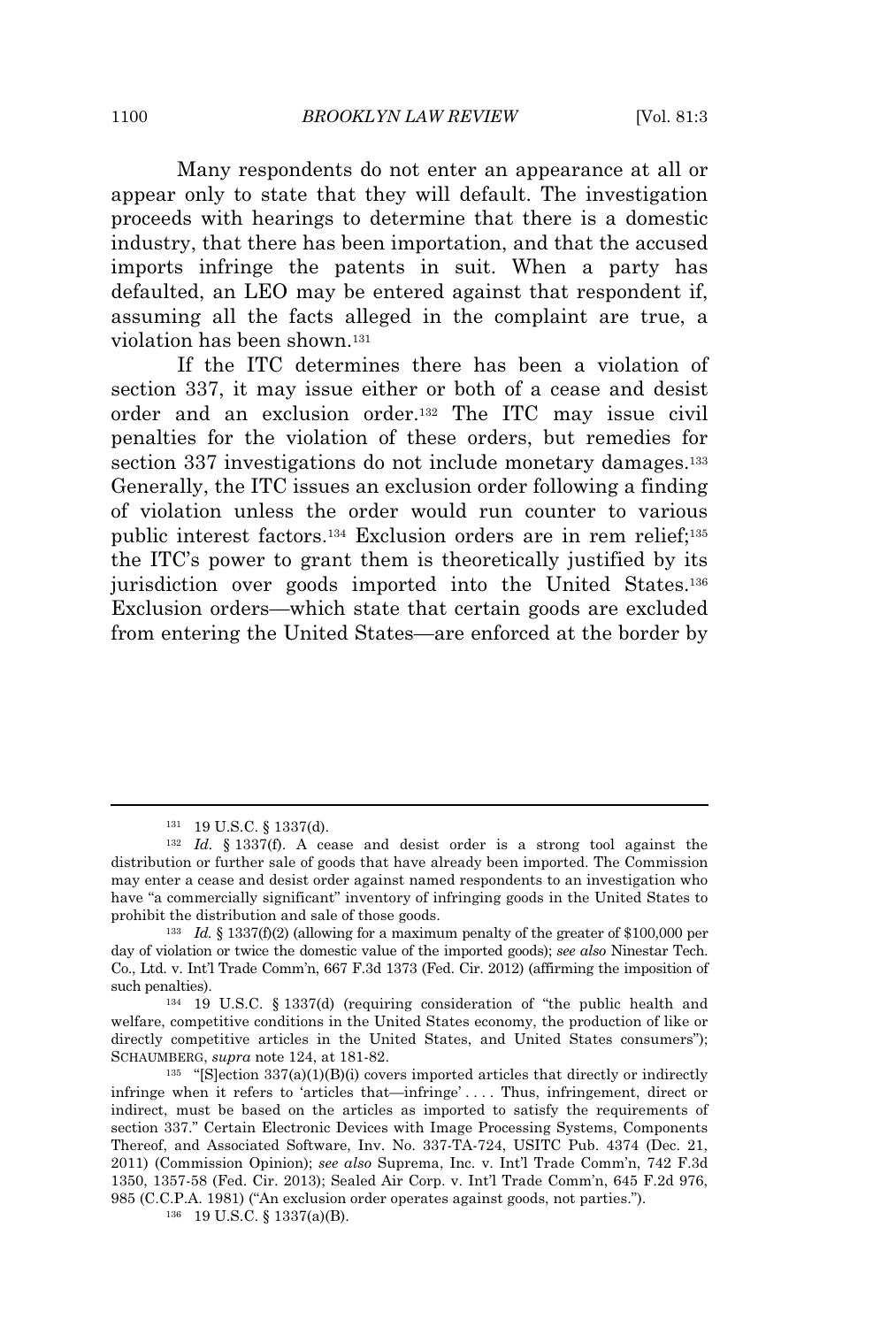Customs.<sup>137</sup> Repeated violations may result in the seizure and forfeiture of infringing goods.<sup>138</sup>

Exclusion orders may be limited—and apply only to named parties—or general, applying as to the world.<sup>139</sup> When at least one respondent participates throughout an investigation that results in a finding of a violation, the ITC may enter a GEO following the required showing that "there is a pattern of violation of this section and it is difficult to identify the source of infringing products." <sup>140</sup> But complainants have a high bar to prove the necessity of a GEO after all the respondents have dropped out of the investigation through consent orders or default.<sup>141</sup> In that case, the ITC may enter a GEO only where a violation of section 337 "is established by substantial, reliable, and probative evidence."<sup>142</sup>

#### *C. Absent Adversaries for Claim Construction at the ITC*

The ITC rules on the scope and validity of patents absent adversarial participation when it grants a GEO following the

<sup>140</sup> 19 U.S.C. § 1337(d)(2)(B); *see also* WALKER & SOUCIE, *supra* note 13, § 1.8. The grant of GEOs is governed by section 337(d)(2), which was amended in 1994 following a GATT panel report limiting GEOs to particular circumstances. 19 C.F.R. § 210.50(c) (2015).

<sup>141</sup> 19 C.F.R. § 210.16(c)(2). A complainant may seek entry of specific relief against defaulting respondents, similar to civil litigation. *Id.* § 210.16(c)(1).

<sup>142</sup> *Id.* § 210.16(c)(2). In contrast, the Commission may terminate an investigation without making a determination of violation of section 337 when the parties have all entered into consent agreements or settlements. And it is the Commission's practice to terminate investigations without entering a GEO in cases where all respondents have settled with the complainant. Certain Plastic Molding Machines With Control Systems Having Programmable Operator Interfaces Incorporating General Purpose Computers, and Components Thereof II, Inv. No. 337-TA-462, USITC Pub. 3609 (July 2003).

<sup>137</sup> *Id.* § 1337(d). Final exclusion orders (in addition to seizure and forfeiture orders) are enforced by Customs at the relevant ports of entry. 19 C.F.R. § 12.39 (2015); WALKER & SOUCIE, *supra* note 13, § 10:3. The Commission enforces cease and desist orders and consent orders by assessing civil penalties or by filing for injunctive relief in a federal district court. WALKER & SOUCIE, *supra* note 13, §§ 10.2, 10.5.

<sup>138</sup> SCHAUMBERG, *supra* note 124, at 17.

<sup>139</sup> 19 U.S.C. § 1337(d). The ITC is no longer statutorily permitted to impose penalty duties when it finds unlawful importation because that remedy was found to be ineffectual as compared to orders of exclusion. S. Alex Lasher, *The Evolution of the Domestic Industry Requirement in Section 337 Investigations Before the United States International Trade Commission*, 18 U. BALT. INTELL. PROP. L.J. 157, 158-59 (2010) (explaining penalty duties) (citing Tariff Act of 1922, Pub. L. No. 67-318, 42 Stat. 858 (1922)). The ITC is no longer statutorily permitted to impose penalty duties when it finds unlawful importation. When the Smoot-Hawley Tariff Act was passed in1930, the President's ability to levy penalty duties was eliminated, based on the Tariff Commission's finding that "[s]toppage of importation of infringing articles through an order of exclusion from entry is the only effectual remedy." U.S. TARIFF COMM'N, TWELFTH ANNUAL REPORT OF THE UNITED STATES TARIFF COMMISSION 21 (1928).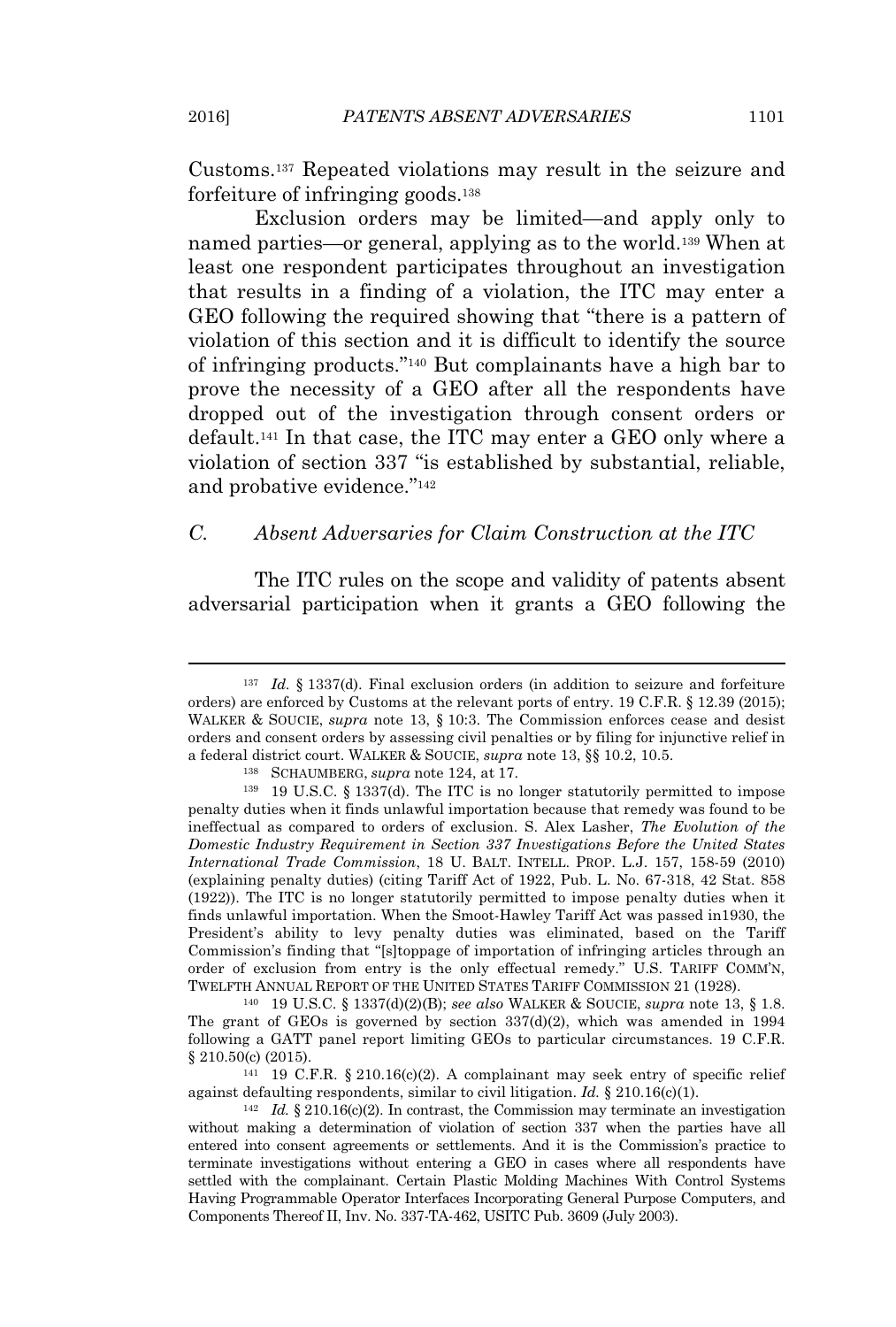default of all remaining parties to an investigation.<sup>143</sup> Most cases that result in a GEO are decided by an ALJ following briefing and arguments by the complainant, named respondents, and sometimes a staff attorney from the OUII. Thus, opposing parties appear and present arguments about the proper scope of the patent claims, in addition to arguing whether the patent is even valid. When there are no respondents participating, there is the potential for the entry of an LEO or a GEO. The defaulting respondents may be subject to an LEO on the basis of the facts alleged in the complaint. These orders apply only to defaulting parties, similar to default rules in federal courts.<sup>144</sup> While LEOs include claim construction and infringement decisions reached without the benefit of adversarial argument, they apply only to named respondents who had notice and opportunity to appear and contest the ruling but declined to do so. A GEO, in contrast, applies against all products deemed to infringe, regardless of the importer. For a system reliant on adversarial argument to reach its outcomes, this is problematic.

The standard for obtaining a GEO absent adversaries is higher than for an LEO. As one ALJ noted, a higher evidentiary standard is required because it is "the only evidentiary assurance that the [ITC] has in what is basically an *ex parte* proceeding that relief is warranted against the entire world." <sup>145</sup> Still, in satisfying the "substantial, reliable, and probative evidence" standard for entering a GEO absent participation from any named respondents, the complainant faces no adversary.<sup>146</sup> The evidence before the deciding ALJ must meet a higher standard, but it remains unopposed.

Importantly, although the ALJ is entrusted with performing claim construction and making infringement determinations without the benefit of adversarial participation, the judge is barred from considering—or ruling on—the validity of a patent where no invalidity argument has been raised by a

<sup>&</sup>lt;sup>143</sup> 19 C.F.R. § 210.16(c)(2). The regulations likely refer to default by the "last" remaining respondent" because of the practice of naming multiple respondents in an investigation and because of the frequency of withdrawal through consent orders, settlements, and notices of intention to default throughout the course of the investigation. *Id.*

<sup>144</sup> *See generally* FED. R. CIV. P. 55 (covering default and default judgment in federal courts).

<sup>145</sup> Certain Sildenafil or any Pharmaceutically Acceptable Salt Thereof, Inv. No. 337-TA-489 (Oct. 27, 2003) (Order No. 19: Initial Determination Granting in Part & Denying in Part Complainant's Motion for Summary Determination with Respect to Domestic Indus. & Violation of Section 337 & Recommended Determination on Remedy and Bonding).

<sup>146</sup> 19 U.S.C. § 1337(g)(2)(B) (2012).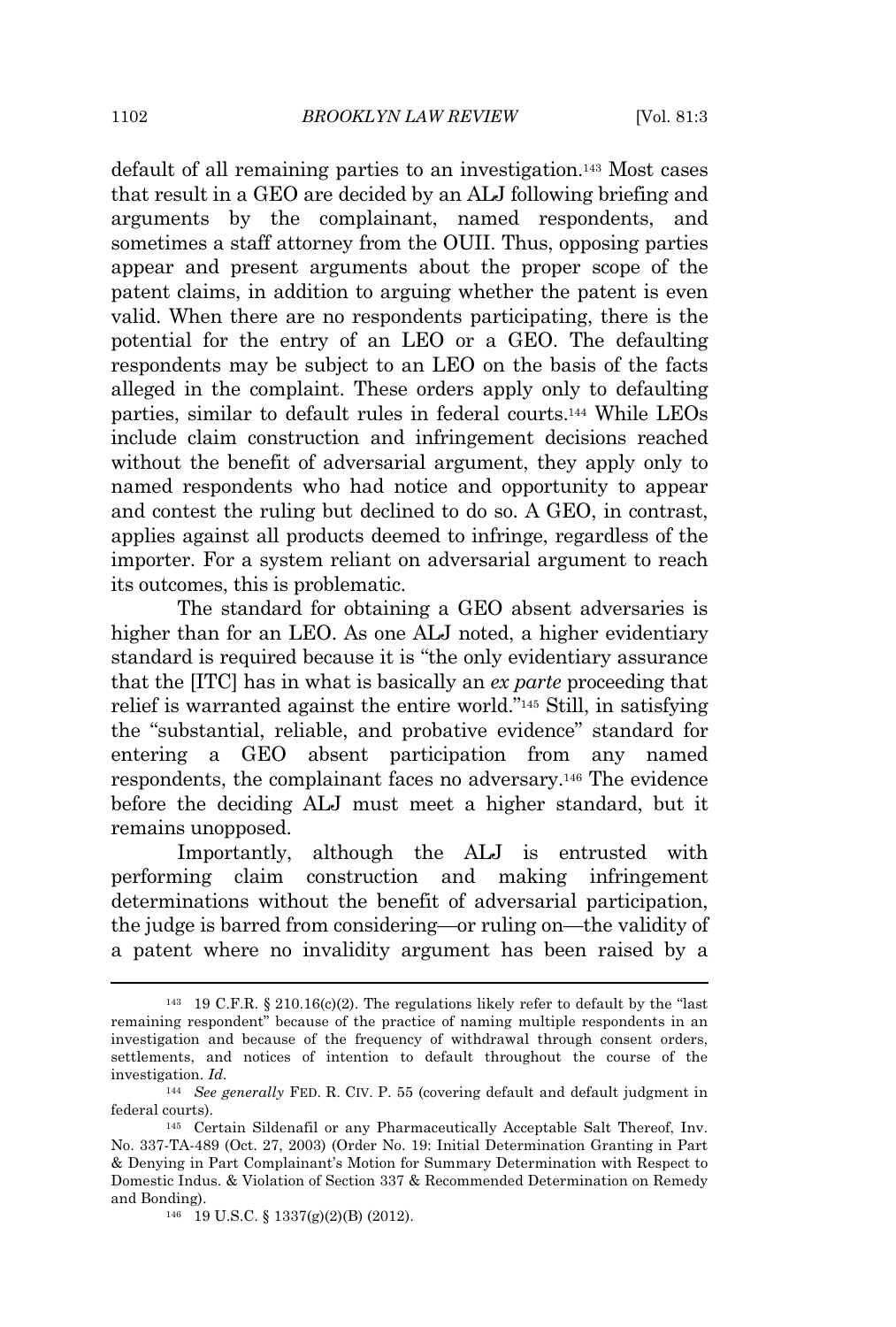party.<sup>147</sup> Challenging the validity of asserted patents is one of the important roles that adversaries in patent litigation play.<sup>148</sup> In a 1993 investigation, an ALJ expressed frustration with this inability to consider invalidity when it appeared to be relevant. In that investigation, a named respondent had filed a brief contesting the validity of the patent but had withdrawn the brief pursuant to a settlement agreement.<sup>149</sup> After noting that there would be advantages to the complainant and respondent in settling the litigation, the ALJ wrote, "I am not authorized to consider issues relating to the public interest or remedy here (i.e., the question of whether monopolies based on patents that may or may not be valid should be enforced by the [ITC] against anyone other than the parties who . . . [settled])." <sup>150</sup> The ALJ's discomfort, it seems, came not from the settlement of named parties to the dispute, but from the concern that the patent would be widely enforced against nonparties without a determination of its validity, even where that validity was questionable enough for a respondent to file a motion arguing against it.

Even when validity is not an issue, claim construction is. In order to meet the "substantial, reliable, and probative evidence" standard for granting a GEO after all remaining respondents have defaulted, the ALJ must make a finding of infringement and follow the same two-step process used in district courts, albeit sometimes within a single hearing.<sup>151</sup> First, the ALJ must determine the scope and meaning of asserted claims; then, the products accused of infringing are compared to the claims as construed.<sup>152</sup>

This situation of judges making claim-construction determinations without adversarial participation—while ignoring potential validity concerns—is theoretically problematic, but it also has real world impact. For a sense of how frequently GEOs

<sup>152</sup> Markman v. Westview Instruments, Inc., 517 U.S. 370, 374 (1996).

<sup>147</sup> Lannom Mfg. Co. v. U.S. Int'l Trade Comm'n, 799 F. 2d 1572 (Fed. Cir. 1986) (reversing Commission determination of invalidity in which no defense of invalidity was raised by the parties).

<sup>148</sup> *See infra* Section I.B.

<sup>149</sup> Certain Devices for Connecting Computers via Tel. Lines, Inv. No. 337-TA-360, USITC Pub. 2843 (May 25, 1994) (Initial Determination on Motion for Summary Determination).

<sup>150</sup> *Id.*

<sup>151</sup> 19 U.S.C. § 1337(g)(2)(B). Some ALJs conduct a separate hearing and issue a claim-construction order prior to the initial determination, while some choose to hear claim construction and infringement arguments simultaneously. For a description of each ALJ's procedures, see Mark Tison, *Did You Know How Claim Construction Is Handled In Patent-Based Section 337 Investigations?*, ITC 337 L. BLOG, http://www.itcblog.com/did-you-knowhow-claim-construction-is-handled-in-patent-based-section-337-investigations [http://perma. cc/DRP6-URG5] (last visited May 17, 2016).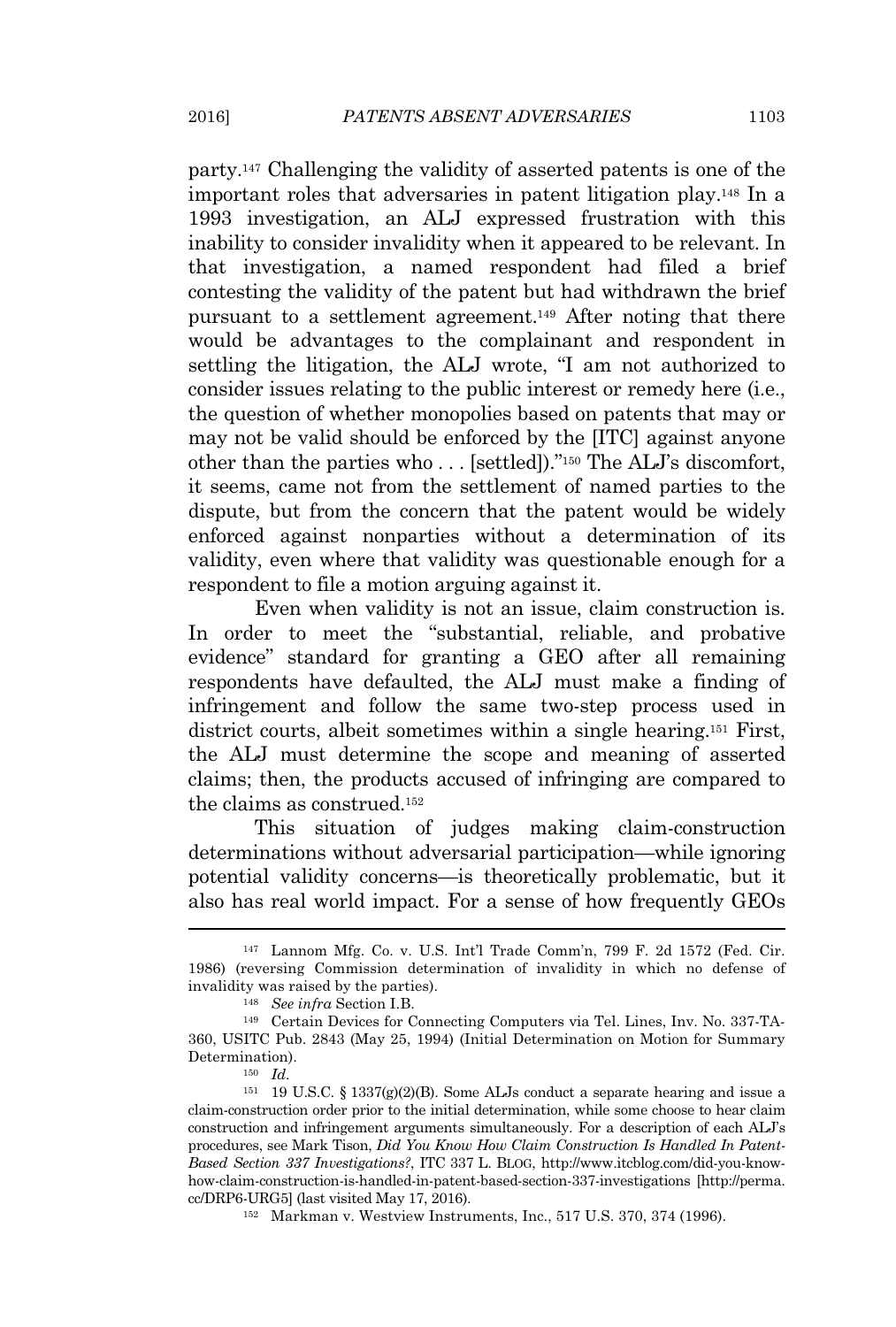are issued absent adversarial argument, consider the following statistics: of 929 completed investigations at the ITC, 102 investigations, or about 11%, have resulted in GEOs for patent infringement.<sup>153</sup> Of those 102 GEOs, approximately 31 have been entered in proceedings where all of the named respondents have defaulted or exited the investigation through some sort of agreement prior to claim construction.<sup>154</sup>

<sup>153</sup> Numbers were derived from searches on the ITC website and confirmed through Westlaw searches, updated as of November 9, 2015. Results available from author.

<sup>154</sup> These investigations include those predating the 1988 requirement that GEOs entered following the default of all respondents meet higher evidentiary standards, and they include investigations in which a party is not formally declared in default but did not participate. It does not include investigations in which there was participation in arguments. It does not include investigations in which respondents participated in claim construction and defaulted later, immediately prior to the GEO. This choice is made in order to capture those cases in which no adversarial positions were argued in the course of the ALJ's claim-construction decision. The investigations are: Certain Cases for Portable Electronic Devices, USITC Inv. No. 337-TA-867/861 (July 10, 2014) (Commission Opinion) (Consolidated); Certain Lighting Control Devices Including Dimmer Switches and Parts Therof (IV), Inv. No. 337-TA-776, USITC Pub. 4403 (June 7, 2012) (Order No. 18: Initial Determination Granting in Part Motion by Complainant Lutron Electronics Co., Inc. for Summary Determination of Violation of Section 337 and Recommended Determination on Remedy); Certain Toner Cartridges and Components Thereof, Inv. No. 337-TA-740, USITC Pub. 4376 (June 11, 2011) (Order 26: Initial Determination Granting Complainant Lexmark International, Inc.'s Motion for Summary Determination on Violations of Section 337 by Defaulting Respondents); Certain Inkjet Ink Supplies and Components Thereof, Inv. No. 337-TA-730 (Aug. 3, 2011) (Order No. 14: Initial Determination Granting Complainant's Motion for Summary Determination That a Domestic Industry Exists and That There Have Been Violations of Section 337 of the Tariff Act of 1930 (Amended) by the Defaulting Respondents and Complainants' Request for a General Exclusion Order); Certain Electronic Paper Towel Dispensing Devices and Components Thereof, Inv. No. 337-TA-718, USITC Pub. 4359 (July 12, 2011) (Order No. 36: Initial Determination Granting Complainant's Motion for Summary Determination of Violation of Section 337 by Defaulting Respondents; and Recommended Determination on the Issues of Remedy and Bond with Respect to Defaulting Respondents); Certain Inkjet Ink Supplies and Components Thereof, Inv. No. 337-TA-691, USITC Pub. 4290 (Nov. 2011); Certain Tadalafil or Any Salt or Solvate Thereof and Products Containing Same, Inv. No. 337-TA-539 (June 13, 2006) (General Exclusion Order); Certain Plastic Food Containers, Inv. No. 337-TA-514 (May 23, 2005) (General Exclusion Order); Certain Plastic Grocery and Retail Bags, Inv. No. 337-TA-492 (Mar. 30, 2004); Certain Sildenafil or Any Pharmaceutically Acceptable Salt Thereof, Such as Sildenafil Citrate, and Products Containing Same, Inv. No. 337-TA-489 (Oct. 27, 2003) (Order No. 19: Initial Determination Granting in Part and Denying in Part Complainant's Motion for Summary Determination with Respect to Domestic Industry and Violation of Section 337 and Recommended Determination on Remedy and Bonding); Certain Battery-Powered Ride-On Toy Vehicles and Components Thereof, Inv. No. 337-TA-314, Pub. 2420 (Apr. 9, 1991) (Notice of Issuance of Exclusion Order); Certain Strip Lights, Inv. No. 337-TA-287 (Sept. 28, 1989) (Exclusion Order); Certain Chemiluminescent Compositions and Components Thereof and Methods of Using, and Products Incorporating, the Same, Inv. No. 337-TA-285, USITC Pub. 2370 (Aug. 17, 1991) (Notice of Issuance of General Exclusion Order); Certain Minoxidil Powder, Salts and Compositions for Use in Hair Treatment, Inv. No 337-TA-267 (Feb. 16, 1988) (Initial Determination); Certain Reclosable Plastic Bags and Tubing, Inv. No. 337-TA-266, USITC Pub. 2239 (May 25, 1989) (Initial Advisory Opinion); Certain Feathered Fur Coats and Pelts, and Process for the Manufacture Thereof, Inv. No. 337-TA-260, USITC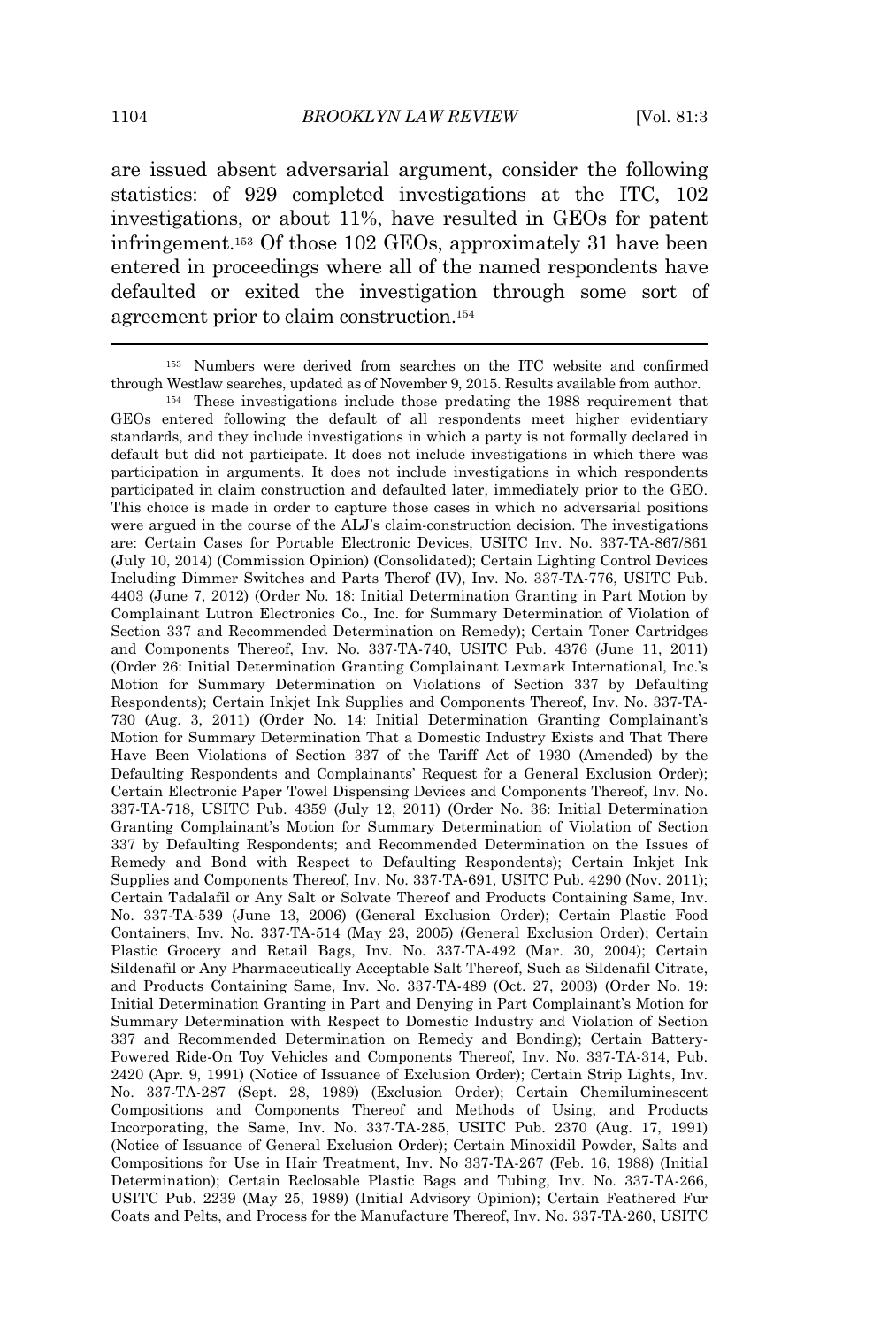Although these investigations are missing an adversary, the decisions are not made entirely without representation of the public interest. The ITC maintains the OUII, which is meant to operate as an independent litigant in some ITC investigations with the purpose of protecting the public interest, including the creation of a complete record on all contested issues.<sup>155</sup> The OUII does not assign an investigative attorney to every investigation. But when a complainant requests a GEO following the default of all remaining parties, an investigative attorney is generally assigned to participate, presumably because of the importance of the remedy issue in those investigations. In general, the OUII focuses on cases that particularly implicate the public interest, bring up complex issues relating to the existence of a domestic industry, or require extra analysis of the appropriate remedy.<sup>156</sup> And ALJs are very open to investigative attorneys' arguments.<sup>157</sup> But while the investigative attorney provides another voice in proceedings that would otherwise only have briefing from the

<sup>155</sup> WALKER & SOUCIE, *supra* note 13, §§ 2:3, 4:33. For a proposal to use "neutral third party litigants" such as the OUII staff attorneys in patent litigation more broadly, see Jeremy W. Bock, *Neutral Litigants in Patent Cases*, 15 N.C. J.L. & TECH. 233, 250-51 (2014).

<sup>156</sup> MARK K. NEVILLE, JR., INTERNATIONAL TRADE LAWS OF THE UNITED STATES ¶ 13.02 (2013), 2013 WL 5356725.

Pub. 2085 (Sept. 24, 1987) (Initial Determination); Multi-Level Touch Control Lighting Switches, Inv. No. 337-TA-225 (July 16, 1987) (Commission Opinion); Certain Apparatus for Installing Electrical Lines and Components Therefor, Inv. No. 337-TA-196, USITC Pub. 1858 (Dec. 27, 1984) (Order No. 5: Initial Determination Finding Two Respondents in Default and Granting in Part Complainant's Motion for Summary Determination); Certain Foam Earplugs, Inv. No. 337-TA-184, USITC Pub. 1671 (Mar. 4, 1985) (Commission Action and Order); Certain Indomethacin, Inv. No 337-TA-183 (Aug. 13, 1986) (Initial Determination After Remand); Certain Woodworking Machines, Inv. No. 337-TA-174, USITC Pub. 1979 (Feb. 6, 1985) (Initial Determination); Certain Miniature Plug-In Blade Fuses, Inv. No. 337-TA-114, USITC Pub. 1983 (Jan. 13, 1983) (Commission Action and Order); Certain Methods for Extruding Plastic Tubing, Inv. No. 337-TA-110, USITC Pub. 1287 (Sept. 2, 1982) (Commission Action and Order); Certain Window Shades and Components Thereof, Inv. No. 337-TA-83, USITC Pub. 1152 (May 1981) (Commission Action and Order); Certain Rotatable Photograph and Card Display Units, and Components Therefor, Inv. No 337-TA-74, USITC Pub. 1109 (Nov. 21, 1980) (Commission Determination and Order); Certain Rotary Scraping Tools, Inv. No. 337-TA-62, USITC Pub. 1027 (Jan. 10, 1980) (Commission Determination, Order, and Opinion); Certain Pump Top Insulated Containers, Inv. No. 337-TA-59, USITC Pub. 1010 (Nov. 9, 1979) (Commission Determination, Order, and Opinion); Certain Flexible Foam Sandals, Inv. No. 337-TA-47, USITC Pub. 947 (Feb. 21, 1979) (Commission Determination, Order, and Memorandum Opinion); Certain Roller Units, Inv. No. 337-TA-44, USITC Pub. 944 (Feb. 14, 1979) (Commission Determination, and Action); Certain Electric Slow Cookers, Inv. No. 337-TA-42, USITC Pub. 994 (Aug. 9, 1979) (Commission Determination, Order, and Opinion).

<sup>157</sup> In one study, not limited to complainants seeking GEOs or missing active respondents, ALJs were found to agree with staff attorney positions 80% of the time. Jerold B. Murphy, *A Statistical Comparison of the Staff Attorneys' Positions on Disputed Issues and the Administrative Law Judges' Decisions on Such Issues*, 21 337 REP. 53, 54 (2005) (examining 7 initial decisions with 90 distinct issues).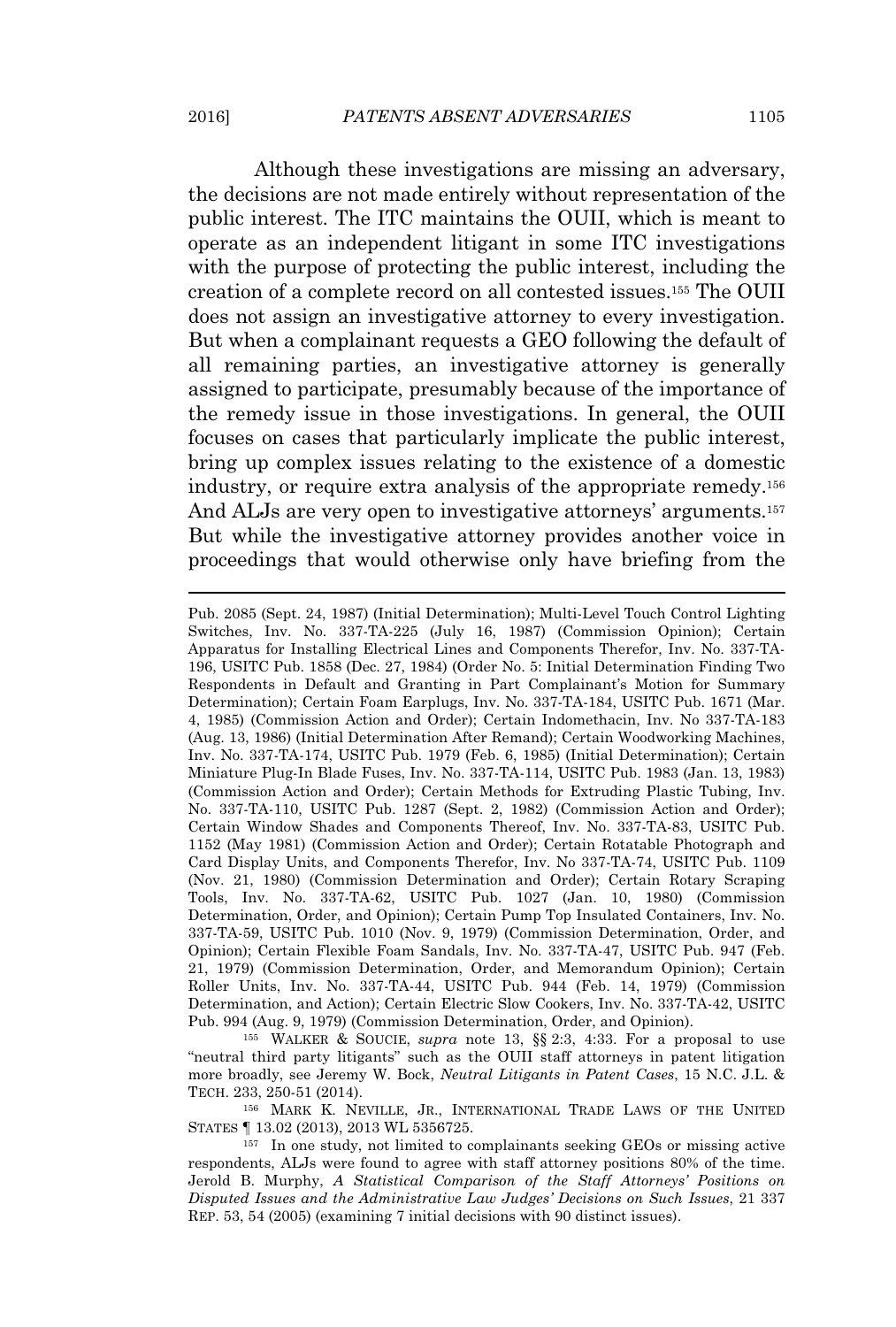complainant, this presence does not truly solve the problem of the missing adversary. For one thing, the investigative attorney does not independently develop evidence, but rather gives opinions on the reliability of the evidence that is put forth. Moreover, the investigative attorney is not meant to be an opposing party to the complainant (or to any named respondents), but rather is entirely independent.

Investigative attorney briefing does not take the place of arguments a private party might otherwise put forth in litigation to narrow the scope of a patent, as is clear from a review of those cases. In many of the cases that resulted in a GEO following default of remaining respondents, the investigative attorney did not argue for a different claim construction from that put forth by the complainant.<sup>158</sup> Because the ALJ is only required to construe claims that are "in controversy," there is less likelihood of indepth claim construction when there is no other interested party to a proceeding and the investigative attorney is amenable to the complainant's arguments.<sup>159</sup> Where the investigative attorney did disagree, the ALJ considered their arguments, sometimes agreeing with the investigative attorney,<sup>160</sup> sometimes with the complainant,<sup>161</sup> and sometimes coming to a different meaning

<sup>158</sup> *See, e.g.*, Certain Strip Lights, Inv. No. 337-TA-287 (June 27, 1989) (Initial Determination) (citing to the investigative attorney's briefing and exhibits and finding no disagreement on claim term meaning); Certain Devices for Connecting Computers Via Telephone Lines, Inv. No. 337-TA-360, USITC Pub. 2843 (May 24, 1994) (Initial Determination on Motion for Summary Determination) (essentially adopting complainant's expert report on claim construction and infringement); Certain Toner Cartridges & Components Thereof, Inv. No. 337-TA-740, USITC Pub. 4376 (June 1, 2011) (Initial Determination) (adopting the expert report by reference following investigative attorney's agreement on all issues); Certain Chemiluminescent Compositions & Components Thereof & Methods of Using, & Products Incorporating, the Same, Inv. No. 337-TA-285, USITC Pub. 2370 (Mar. 22, 1989) (Initial Determination) (adopting expert report where investigative attorney agrees there is no genuine issue).

<sup>159</sup> Vanderlande Indus. Nederland BV v. Int'l Trade Comm'n., 366 F.3d 1311, 1323 (Fed. Cir. 2004); Certain Inkjet Ink Supplies & Components Thereof, Inv. No. 337-TA-730 (Aug. 3, 2011) (Order No. 14: Initial Determination Granting Complainants Motion for Summary Determination That a Domestic Industry Exists and That There Have Been Violations of Section 337 of the Tariff Act of 1930 (Amended) by the Defaulting Respondents and Complainants Request for a General Exclusion Order) (following *Verlande* in a section 337 investigation with no participating respondents and recommending entry of a GEO).

<sup>160</sup> *See, e.g.*, Certain Inkjet Ink Supplies & Components Thereof, Inv. No. 337- TA-730 (Aug. 3, 2011) (Order No. 14: Initial Determination Granting Complainants Motion for Summary Determination That a Domestic Indus. Exists & That There Have Been Violations of Section 337 of the Tariff Act of 1930 (Amended) by the Defaulting Respondents & Complainants Request for a General Exclusion Order) (agreeing with the investigative attorney and rejecting complainant Hewlett Packard's construction of "interface package").

<sup>161</sup> Certain Toner Cartridges & Components Thereof, Inv. No. 337-TA-829 (Feb. 28, 2013) (Order No. 25: Initial Determination) (siding with the OUII on two claim terms and with complainant Canon on the third disputed term).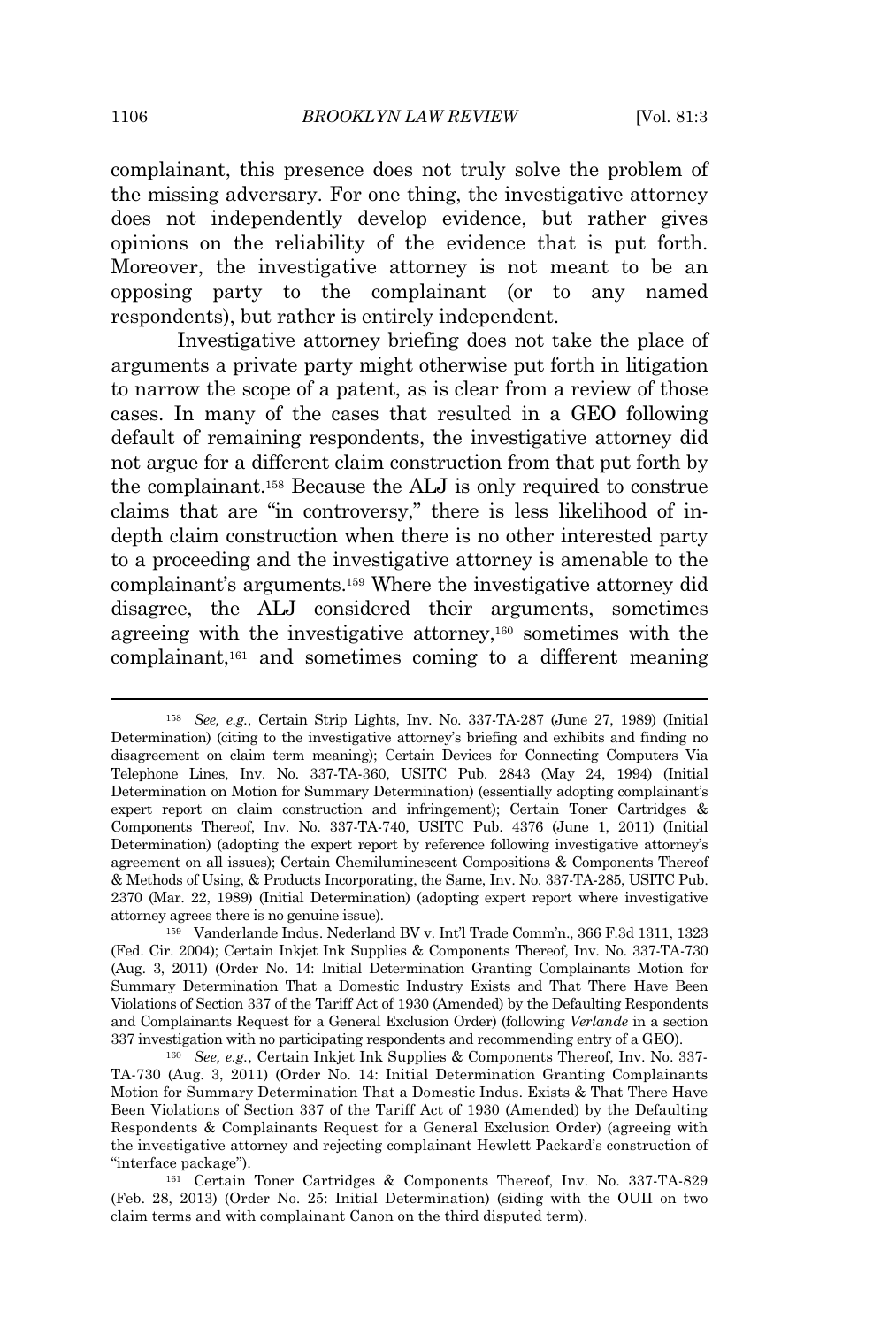entirely.<sup>162</sup> All of these outcomes are contemplated in the adversarial model, where the process of arguing both sides of a dispute leads a judge to a fuller understanding and possibly more nuanced view than an inquisitorial-style process might produce. Disputes between the investigative attorney and complainant, however, are infrequent compared to the number of disputed terms in typical patent infringement disputes—whether at the ITC or in federal district court.<sup>163</sup>

This critique is not to suggest that either the ALJs or the investigative attorneys assigned to investigations are not performing their duties. Rather, the problem arises because parties with real interests are absent from the proceedings. Investigative attorneys do not have access to information about many types of infringing goods, so developing relevant arguments to appropriately narrow the scope of claims is nearly impossible. This is coupled with an inability to challenge validity—a type of challenge that is often easier to develop based on a closed record. The result is that patent claims are generally construed and applied in an adversarial vacuum.

#### *D. Absent Adversaries for Customs Enforcement*

The second instance of claim construction absent adversaries occurs in the enforcement of GEOs against nonparties to the original investigation. Following a finding of infringement by named parties (and other necessary findings),<sup>164</sup> the ITC may enter a GEO. A typical order includes a statement that "the Commission has determined that a general exclusion order from

<sup>162</sup> Certain Lighting Control Devices Including Dimmer Switches & Parts Thereof (IV), Inv. No. 337-TA-776, USITC Pub. 4403 (Oct. 17, 2012) (Final Commission Determination of Violation) (rejecting investigative attorney and complainant positions on claim construction and finding infringement of all asserted claims except for one that was inexplicably left out of complainant's expert report).

<sup>163</sup> *See* James R. Barney & Charles T. Collins-Chase, *An Empirical Analysis of District Court Claim Construction Decisions, January to December 2009*, 2011 STAN. TECH. L. REV. 2, 9 (2011) (showing the average number of claim terms in dispute in each district in the year 2009, with an average of 13.1 claim terms in dispute per case in the district that issued the most claim-construction decisions that year. That district was the Eastern District of Texas, which issued 55 decisions on claim construction. Overall, the authors analyzed 211 district court decisions construing 1,858 disputed claim terms, making an average of 8.8 claim terms in dispute per case). In contrast, the investigations examined for this article in which claims were construed without adverse parties present and a GEO was entered, there tended to be between zero and three claim terms that were disputed by the OUII's investigative attorney.

 $164$  19 U.S.C. § 1337(d)(2) (2012) (requiring findings that a GEO is "necessary to prevent circumvention of an exclusion order limited to products of named persons" or that "there is a pattern of violation of this section and it is difficult to identify the source of infringing products").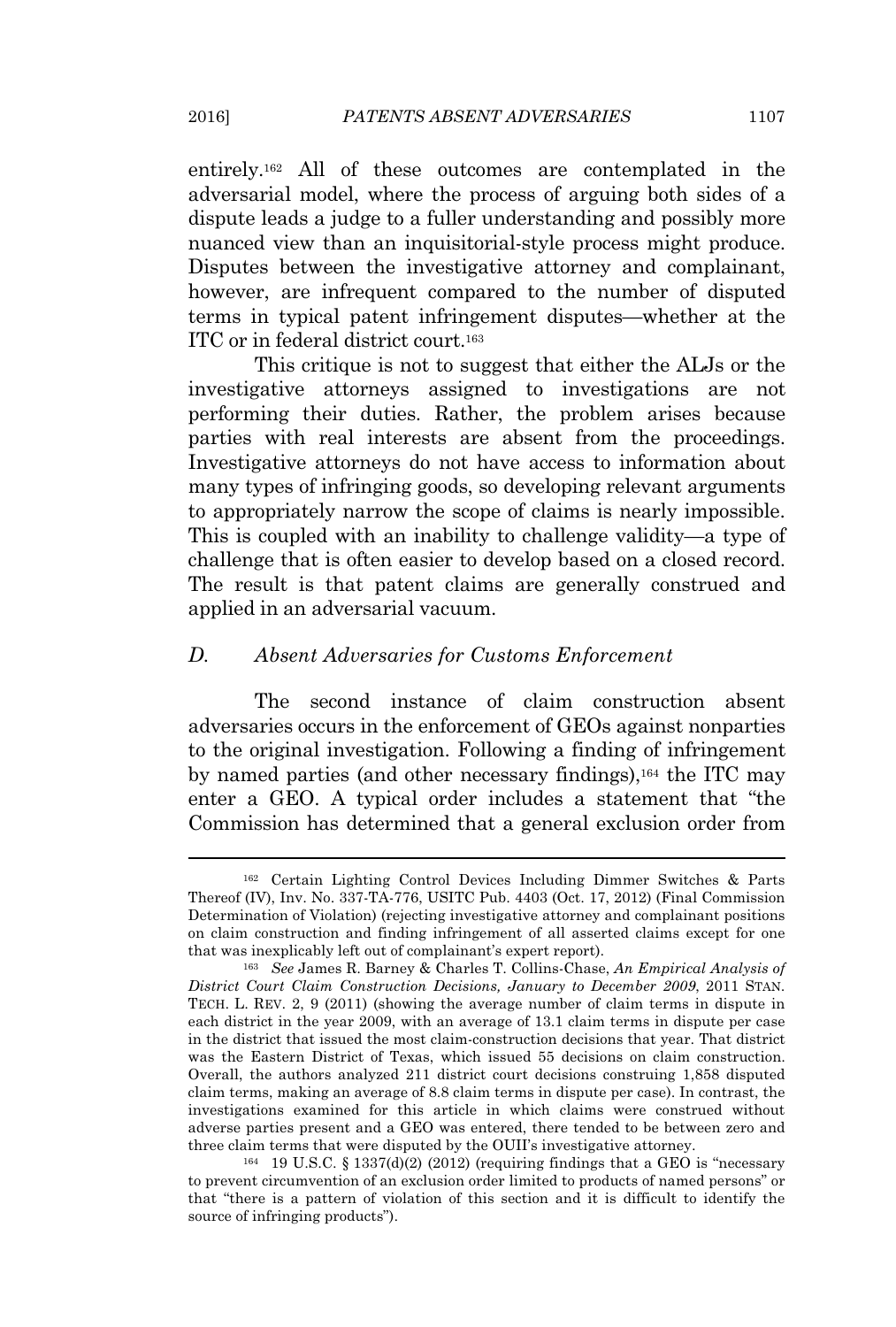entry for consumption is necessary to prevent circumvention of an exclusion order limited to products of named persons because there is a pattern of violation of section 337 and it is difficult to identify the source of infringing products." <sup>165</sup> Because the orders do not apply to specific, infringing goods, the order is written only in terms of the patents at issue. Thus, a representative GEO provides, "Lighting control devices including dimmer switches and parts thereof covered by one or more of [specifying claims in a patent] are excluded from entry into the United States for consumption . . . for the remaining terms of the patent, except under license of the patent owner or as provided by law."<sup>166</sup>

Customs enforces ITC exclusion orders issued pursuant to section 337 proceedings.<sup>167</sup> To effect this, the ITC notifies the Secretary of the Treasury of the order.<sup>168</sup> The Secretary of the Treasury then disseminates the order within Customs and its "Regional Commissioners, District and Area Directors," with direction to "[deny] entry of all importations of articles covered by the exclusion order except, in patent cases, where a license from the patent owner is presented by the importer." <sup>169</sup> The ITC also provides Customs with a brief description of the product involved, Harmonized Tariff Schedule tariff number(s) of the product involved, and other information that aids in identifying infringing goods.<sup>170</sup> Customs has an Intellectual Property Rights Branch that prepares an "exclusion order notice" to be disseminated to various ports of entry to aid field officers in identifying articles

<sup>165</sup> Certain Lighting Control Devices Including Dimmer Switches & Parts Thereof (IV), Inv. No. 337-TA-776, USITC Pub. 4403 (Oct. 17, 2012) (General Exclusion Order); *see, e.g.*, Certain Recordable Compact Discs & Rewritable Compact Discs, Inv. No. 337-TA-474, USITC Pub. 3686 (Apr. 2004). Underlying infringement claims reversed by U.S. Philips Corp. v. Int'l Trade Comm'n, 424 F.3d 1179 (Fed. Cir. 2005); Princo Corp. v. Int'l Trade Comm'n, 616 F.3d 1318 (Fed. Cir. 2010).

<sup>166</sup> Certain Lighting Control Devices Including Dimmer Switches & Parts Thereof (IV), Inv. No. 337-TA-776, USITC Pub. 4403 (Oct. 17, 2012) (General Exclusion Order).

 $167$  19 U.S.C. § 1337(d)-(e). In addition, some imports may be stopped by Customs for infringement of trademark or copyright laws without a section 337 proceeding. Registered trademarks or copyrights may be recorded with Customs upon the submission of an application that includes information about authorized or licensed users and manufacturers of the goods, after which Customs will exclude goods it considers to infringe the marks, requiring importers to challenge and prove their authorization for importation. *See* 19 C.F.R. § 133.21 (2015). In particular, 19 C.F.R. § 133.21 provides that "CBP may detain any article of domestic or foreign manufacture imported into the United States that bears a mark suspected of being a counterfeit version of a mark that is registered . . . and is recorded with CBP."

<sup>168</sup> 19 U.S.C. § 1337(d)-(e) (2004).

<sup>169</sup> DONALD K. DUVALL, UNFAIR COMPETITION AND THE ITC: ACTIONS BEFORE THE INTERNATIONAL TRADE COMMISSION UNDER SECTION 337 OF THE TARIFF ACT OF 1930, at 660 (1995).

<sup>170</sup> *See id.*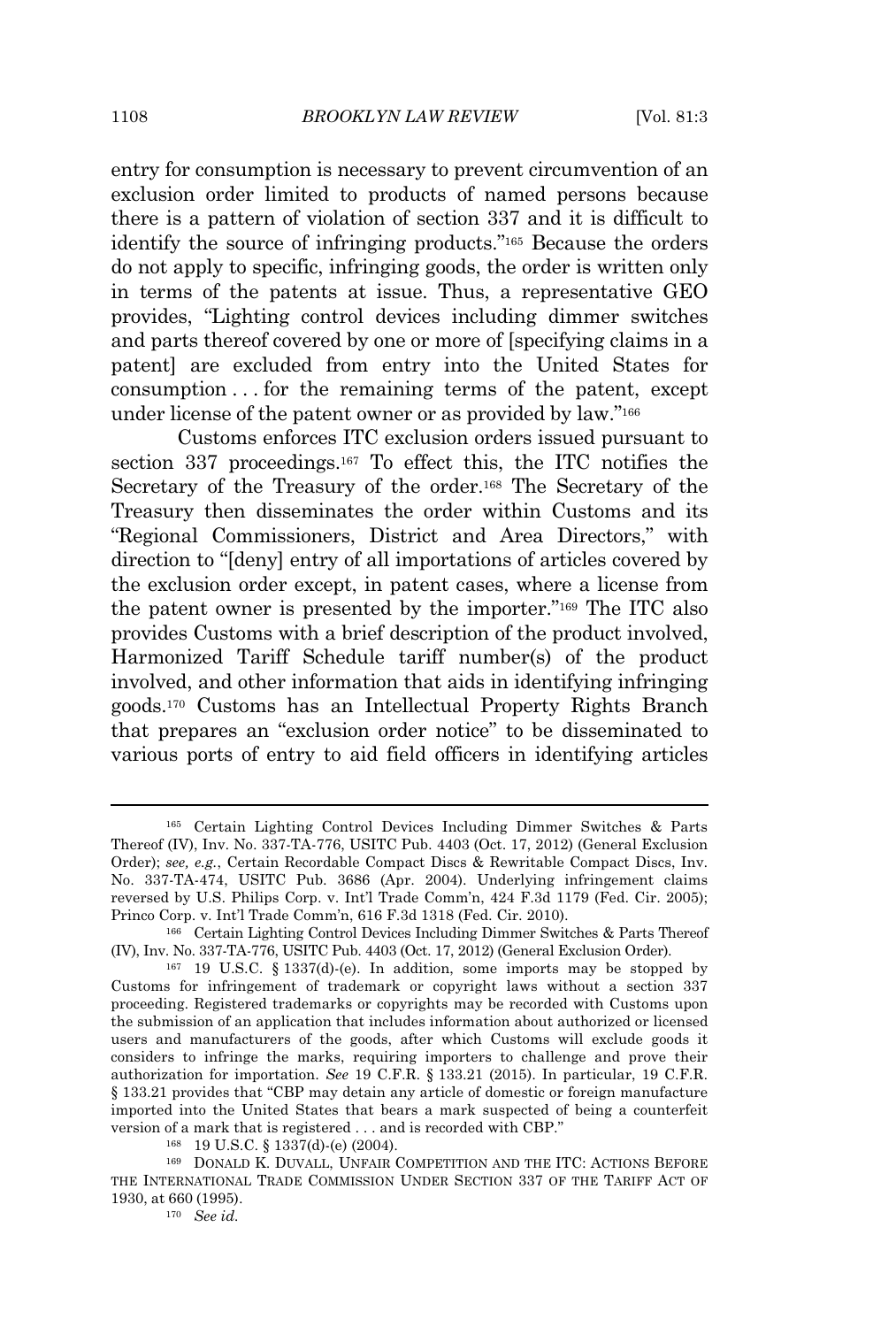under exclusion orders.<sup>171</sup> Ultimately, to enforce GEOs, Customs must perform infringement analysis at the border to determine if goods infringe the relevant patents—as construed by the ITC.<sup>172</sup>

Importers potentially subject to exclusion of goods under a GEO have two avenues for protest. One of those avenues does not raise concerns about absent adversaries, although it is procedurally problematic; the other excludes one of the adversaries. In the first, importers concerned that their goods might wrongly be excluded under a GEO can request an advisory opinion from the ITC that their goods do not infringe.<sup>173</sup> These proceedings include the original complainant and an investigative attorney and allow for further claim construction if necessary before making an infringement determination. For example, in one investigation, the ITC construed the term "nozzle" to include a limitation of "wide lips" in its initial determination.<sup>174</sup> Following a request for an advisory opinion, the ITC further construed the term "nozzle" and found that the precise dimensions in the patent specification determined what "wide lips" meant and that the goods at issue did not infringe under that construction.<sup>175</sup> Although the advisory opinion proceedings include both interested parties, and therefore do not raise concerns about missing adversaries, they are

<sup>171</sup> Jamie Beaber, *Enforcement of US International Trade Commission Exclusion Orders*, ASPATORE, Dec. 2012, 2012 WL 5899382, at \*4.

<sup>172</sup> According to practitioners, patent holders may visit Customs field officers at ports and educate them on how to identify infringing goods when those goods are highly technical. *Id.* at \*7 n.29; *see also* JON C. EVANS & RIC MACCHIAROLI, JONES DAY, ITC REMEDIAL ORDERS IN THE REAL WORLD (2015), http://www.jonesday.com/files/Publication/ 1237eed8-9556-430a-acff-971d9c188dc9/Presentation/PublicationAttachment/3242b57d-4f d0-4c98-90dd-9c7e290ad8a6/ITC%20Remedial%20Orders.pdf [http://perma.cc/X7SB-8TQ2] (suggesting that "the complainant should meet with Customs to provide industry information and intelligence to the field agents who will enforce the terms of the order" and giving examples of helpful information such as "established ports of entry, known and suspected importers, the identity of articles subject to exclusion . . . methods of infringement testing, and the technology at issue").

<sup>173</sup> 19 C.F.R.§ 210.79 (2015); *see also* 19 U.S.C. § 1337 (k) (2012). For example, in September 2011, a nonrespondent requested an advisory opinion that its connectors were outside the scope of a GEO. The Commission reviewed goods and submissions from the nonrespondent, from original complainant PPC, and from the Commission's Investigative attorney, and rendered its opinion that the products submitted were not covered by the GEO. Certain Coaxial Cable Connectors and Components Thereof and Products Containing Same, Inv. No. 337-TA-650, USITC Pub. 4283 (Feb. 9, 2012) (Advisory Opinion).

<sup>174</sup> Certain Amorphous Metal Alloys and Amorphous Metal Articles, Inv. No. 337-4A-143, USITC Pub. 1664 (May 14, 1984) (Initial Determination); 49 Fed. Reg. 42,083 (Oct. 24, 1984).

<sup>175</sup> Certain Amorphous Metal Alloys and Amorphous Metal Articles, Inv. No. 337-TA-143, USITC Pub. 2036 (June 17, 1987) (Commission Action and Order) (construing the patent claims and holding that in order to literally infringe the claims of the '257 patent, the front lip of the nozzle must be "from at least 1.45 to 1.55 times the width of the nozzle slot").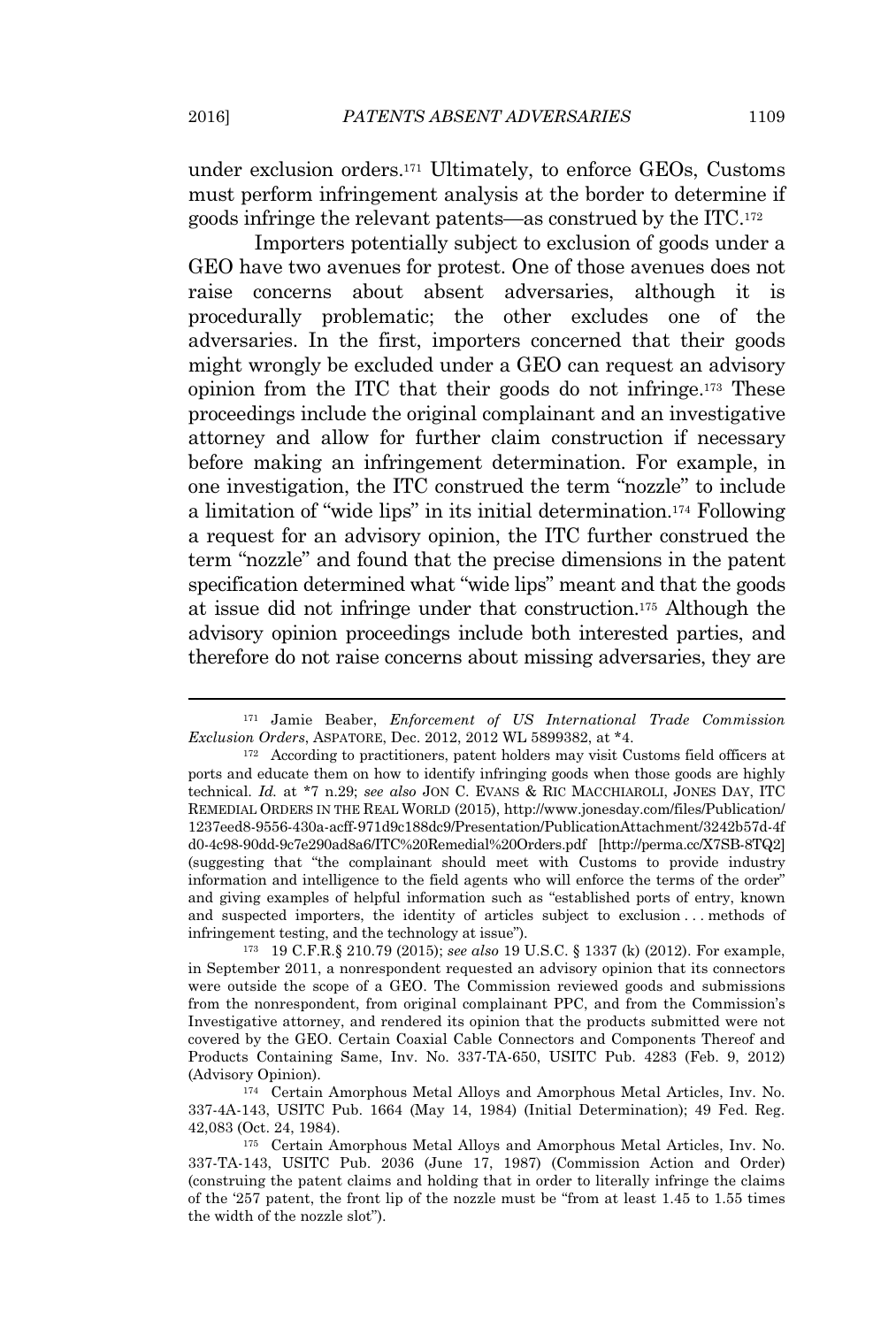not considered "final determinations" and thus are not subject to review by the Court of Appeals for the Federal Circuit.<sup>176</sup> This process allows importers who were not parties to the original investigation an opportunity to be heard; because it is not appealable, however, that opportunity is limited.

The second avenue importers have to dispute the application of an exclusion order to their goods is filing a Customs protest.<sup>177</sup> If Customs excludes goods at the border, the importer may file a protest with Customs, and if denied, may file a civil suit in the U.S. Court of International Trade (USCIT) to dispute Customs's application of the GEO to its goods.<sup>178</sup> The proceeding at the USCIT is between the importer and Customs, and no other person is permitted to intervene, including the patent holder.<sup>179</sup>

A recent case highlights the potential problems with this avenue from an adversarial process viewpoint. John Mezzalingua Associates, Inc. filed a complaint with the ITC in May 2008, naming eight respondents who allegedly were importing for sale in the United States coaxial cables that infringed four patents.<sup>180</sup> In March 2010, the ITC issued an LEO against a number of defaulting defendants for infringement of a design patent and a GEO for coaxial cable connectors that infringe claim 1 and/or 2 of one of the utility patents in suit.<sup>181</sup>

<sup>176</sup> Allied Corp. v. U.S. Int'l Trade Comm'n, 850 F.2d 1573, 1578 (Fed. Cir. 1988). In some investigations, such as the one at issue in *Allied Corp.*, the Commission will modify the original exclusion order following the advisory opinion proceedings in order to clarify its scope. *Id.* at 1581; Amorphous Metal Alloys and Amorphous Metal Articles, Inv. No. 337- TA-143, Pub. 2035 (May 28, 1987) (Advisory Opinion) (modifying scope of exclusion order). A scope modification is appealable. *Allied Corp.*, 850 F.2d at 1579-80.

<sup>&</sup>lt;sup>177</sup> Matters Subject to Protest, 19 C.F.R.  $\S 174.11(b)(4)$  (2011). The AIPLA has expressed concern about Customs procedures when evaluating whether design-around technology infringes. American Intellectual Property Law Association, Comment Letter on "Interagency Review of Exclusion Order Enforcement Process," 78 Fed. Reg. 37,242 (July 20, 2013).

<sup>178</sup> 19 C.F.R. § 174.11(b)(4) (2015); 28 U.S.C. §§ 1581(a), 2636(a) (2012).

<sup>179</sup> WALKER & SOUCIE, *supra* note 13, § 10:3; Corning Gilbert, Inc. v. United States, 896 F. Supp. 2d 1281 (Ct. Int'l Trade 2013).

<sup>180</sup> *See* Certain Coaxial Cable Connectors and Components Thereof and Products Containing Same, Inv. No. 337-TA-650, USITC Pub. 4283 (Mar. 13, 2010); Notice of Investigation, 73 Fed. Reg. 31,145 (May 30, 2008).

<sup>181</sup> Certain Coaxial Cable Connectors and Components Thereof and Products Containing Same, Inv. No. 337-TA-650, USITC Pub. 4283 (Mar. 13, 2010) (Notice of Commission Issuance of a General Exclusion Order and a Remand Order; Extension of Target Date) ("The limited exclusion order prohibits the unlicensed entry of coaxial cable connectors and components thereof and products containing the same that infringe the claim of the '076 design patent and are manufactured abroad by or on behalf of, or imported by or on behalf of, any of the defaulting respondents. The general exclusion order prohibits the unlicensed entry of coaxial cable connectors and components thereof and products containing the same that infringe claim 1 and/or 2 of the '194 patent.").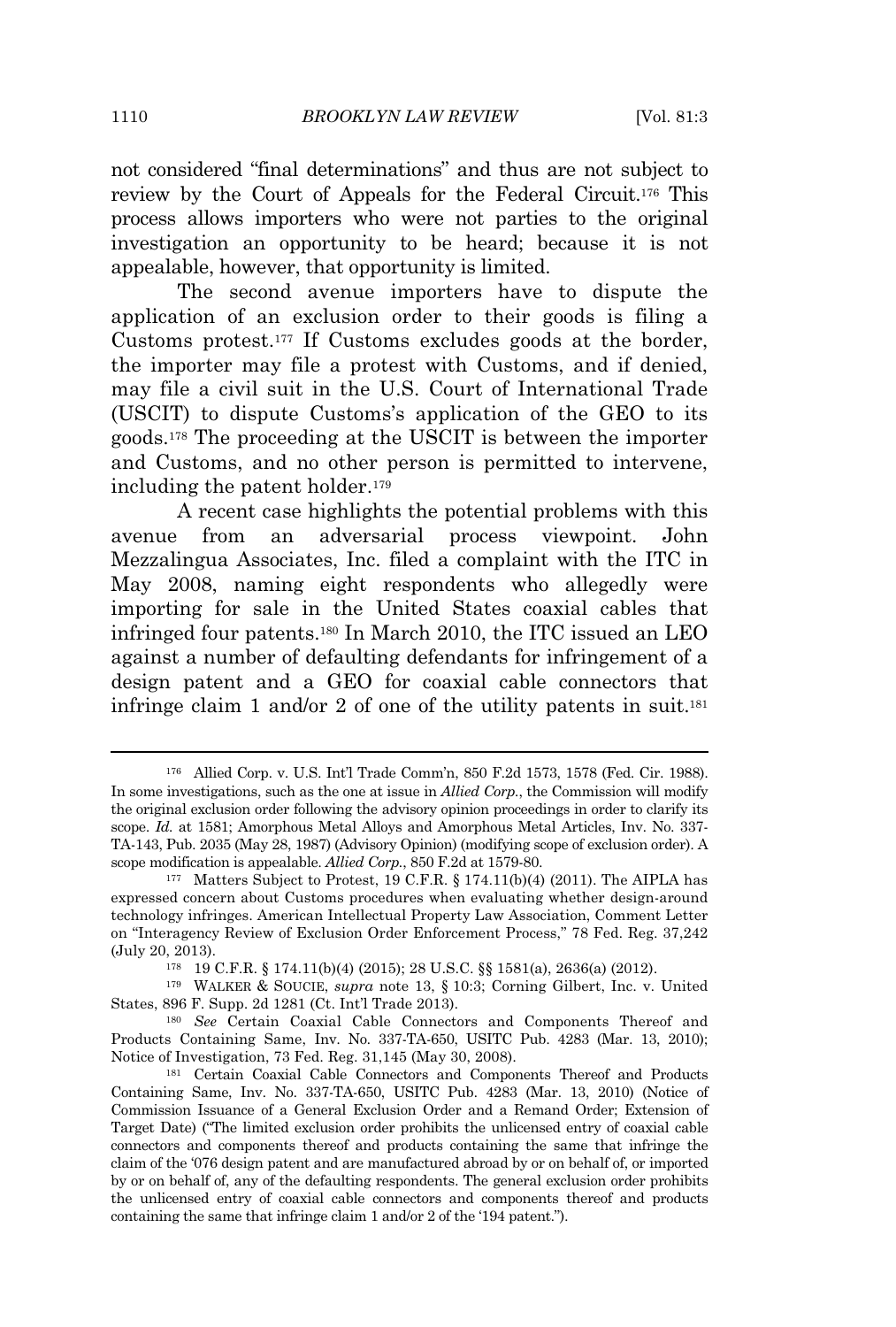Following an appeal to the Court of Appeals for the Federal Circuit on the issue of domestic industry, the other asserted utility patent was also found to be infringed, and a GEO was entered for those asserted claims as well.<sup>182</sup>

In 2010, Customs denied entry to various coaxial cable connecters imported by Corning Gilbert that Customs had determined were subject to a GEO.<sup>183</sup> Corning Gilbert was not a named respondent, although it and Mezzalingua had previously been involved in patent infringement litigation in federal district court. Corning Gilbert protested the denial and appealed the decision through Customs. Corning Gilbert lost its appeal and brought suit against Customs in the USCIT, challenging Customs's denial of Corning Gilbert's protests. Because the suit was between the importer and Customs, the patent holder, Mezzalingua, was not a party.<sup>184</sup> The court noted that its jurisdiction over the appeal from a protest denial derived from section 1581(a) of its governing statute, which is important for two reasons.<sup>185</sup> First, it meant that intervention by Mezzalingua was expressly disallowed by statute.<sup>186</sup> In addition, it meant that the court reviewed Customs's decision de novo, based on a record developed for the proceeding.<sup>187</sup> Moreover, the USCIT denied Mezzalingua's motion to participate as amicus curiae.<sup>188</sup> In doing so, the court stated that it was wary that Mezzalingua's participation as amicus curiae might be

<sup>185</sup> Corning Gilbert, Inc. v. United States, No. 11-00511, slip op. 12-62 (Ct. Int'l Trade May 14, 2012).

<sup>182</sup> Certain Coaxial Cable Connectors and Components Thereof and Products Containing Same, Inv. No. 337-TA-650, USITC Pub. 4283 (Sept. 13, 2011) (Notice of Issuance if a General Exclusion Order for U.S. Patent No. 5,470,257). Although the defaulting respondents were found to infringe, there was no limited exclusion order. *Id.*

<sup>183</sup> "The general exclusion order prohibits the unlicensed entry of coaxial cable connectors and components thereof and products containing the same that infringe claim 1 and/or 2 of the '194 patent." Coaxial Cable Connectors and Components Thereof and Products Containing Same, Inv. No. 337-TA-650, USITC Pub. 4283 (Mar. 31, 2010) (Notice of Commission Issuance of a General Exclusion Order, a Limited Exclusion Order, and a Remand Order; Extension of Target Date).

<sup>184</sup> WALKER & SOUCIE, *supra* note 13, § 10:4, at 417 (noting that "Customs officials are often forced to make their own determinations on highly technical issues like claim construction and patent infringement without the input of either the ITC or ITC complainants" and under tight deadlines because "Customs must review and decide protests within 30 days of their filing").

<sup>186</sup> *Id.* (citing 28 U.S.C. § 2631(j)(1)(A) (2006)).

 $187$  In contrast, when the court exercises its review under section 1581(i), a provision granting residual jurisdiction over trade-related suits not enumerated in 19 U.S.C. § 1514(a) (2012), it does so according to the Administrative Procedure Act, based on the record developed in the agency and with appropriate deference to its decisions. Justin R. Miller, *The Interplay of Jurisdiction Between 28 U.S.C. § 1581(a) and § 1581(i)*, 21 TUL. J. INT'<sup>L</sup> & COMP. L. 439, 439-41 (2013).

<sup>188</sup> *Corning Gilbert Corp.*, slip op. 12-62.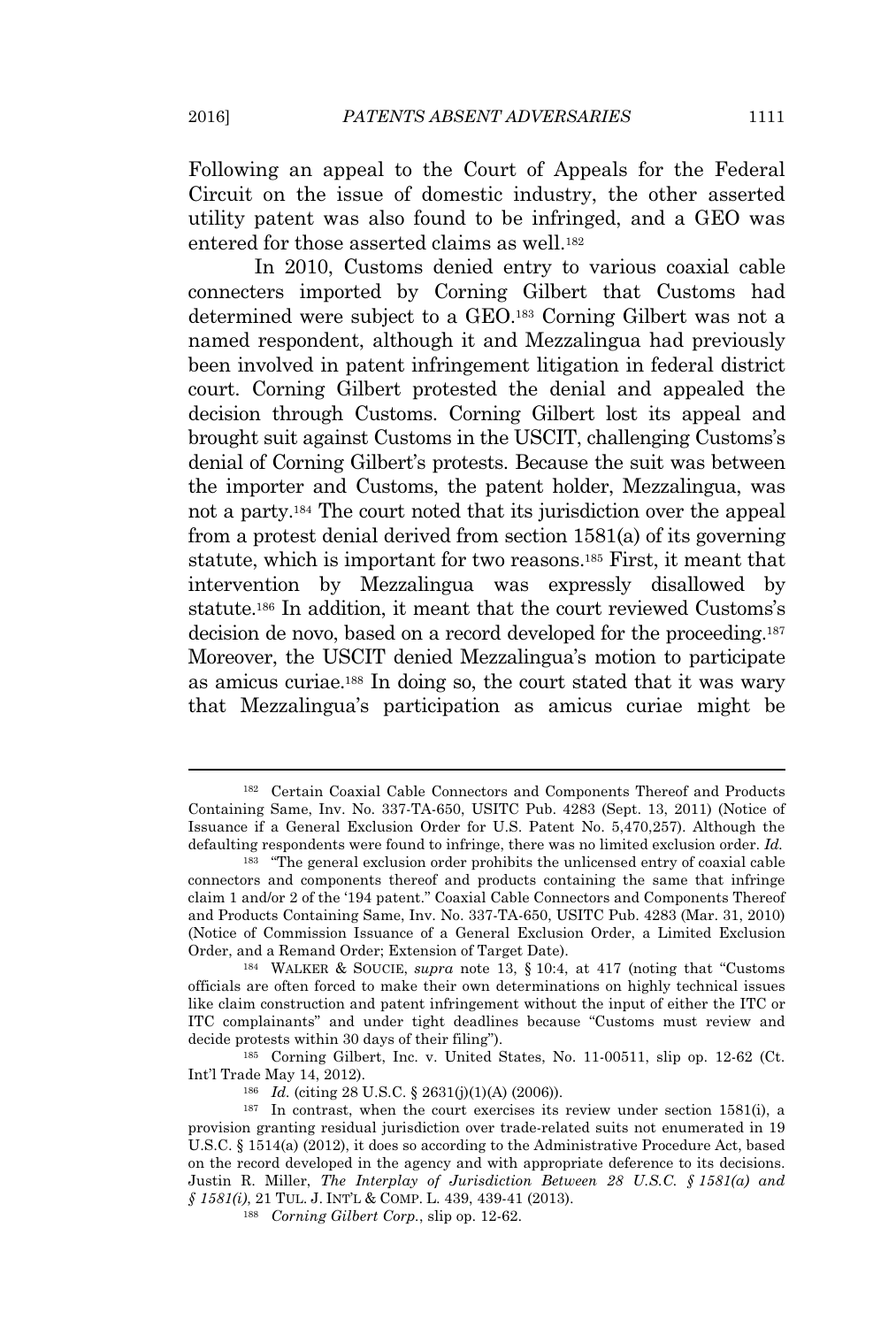considered a substitute for intervention, which is expressly forbidden in protest denial actions by the governing statute.<sup>189</sup>

It is particularly striking that the case proceeded without the involvement of the patent holder, because the court found that the claim construction performed at the ITC was insufficient to determine if Corning Gilbert's imports infringed.<sup>190</sup> As a result, the USCIT construed the claim language "cylindrical body member" without any input from the patent holder.<sup>191</sup> The proper construction of the claim term at issue was not undertaken at the ITC when the patent holder was present; as the court explained, "[t]he ITC did not construe the claims of the '194 Patent because no party contested the terms comprising those claims during the . . . Investigation." <sup>192</sup> Instead of participation from the two interested parties, it was Customs that was left to argue for a claim construction that would result in a finding of infringement.<sup>193</sup> While Corning Gilbert submitted expert testimony that the court found persuasive, the government submitted no expert reports.<sup>194</sup> Based on its claim construction, the court found that Corning Gilbert's goods did not infringe the patent and therefore fell outside the scope of the exclusion order.<sup>195</sup>

The Corning Gilbert case demonstrates that there is some symmetry to the problem of absent adversaries. The court determined the scope and content of patent rights following the typical rules and procedures for an adversarial process, but the "adversary"—in this case Customs—had at most an ancillary interest in the outcome. Customs's interest was in defending its decision based on the materials it had, not in developing new arguments and evidence to support an infringement argument. In the meantime, the patent holder—with a financial interest

<sup>192</sup> *Id.*

<sup>&</sup>lt;sup>189</sup> *Id.* (citing 28 U.S.C. § 2631(j)(1)(A) (2006), which provides that anyone "who would be adversely affected . . . by a decision in a civil action pending in the Court of International Trade may, by leave of court, intervene in such an action, except that—(A) no person may intervene in a civil action under section 515 or 516 of the Tariff At of 1930").

<sup>190</sup> Corning Gilbert, Inc. v. United States, 896 F. Supp. 2d 1281, 1290 (Ct. Int'l Trade 2013) ("On the record before the court, there is no evidence to support the Government's contention that the ITC made findings requiring a conclusion that the Excluded Connectors infringe the claims of the '194 Patent.").

<sup>191</sup> *Id.* at 1292.

<sup>193</sup> *Id.* at 1293 ("The substantive difference between the parties' proposed constructions for the claim term 'cylindrical body member' is Corning Gilbert's emphasis on, and the Government's omission of, the requirement that the body surround the post to create a bore to receive the cable jacket.").

<sup>194</sup> *Id.* at 1292.

<sup>195</sup> *Id.* at 1295-97.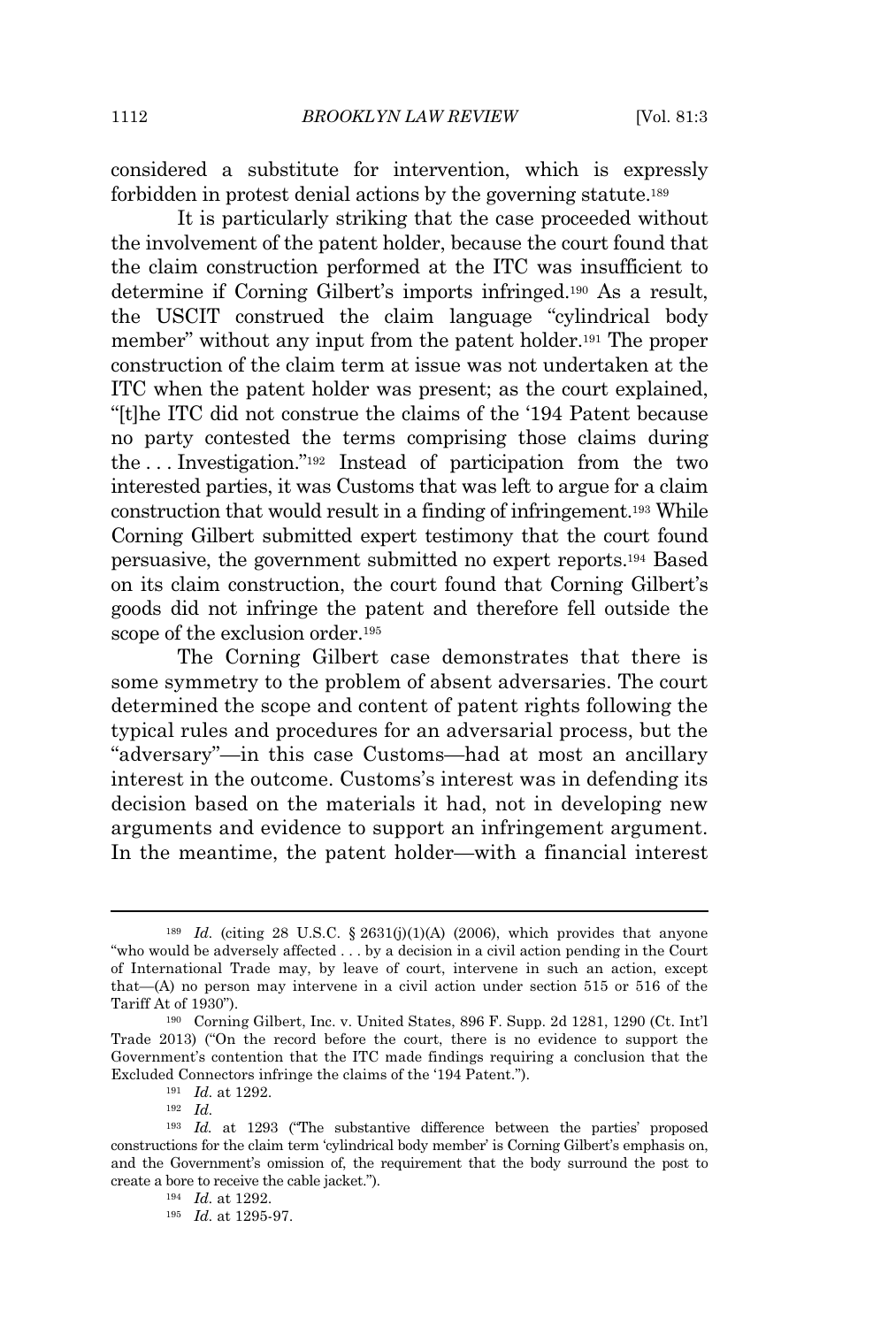in the outcome of the case and incentives to litigate its position—was absent.

Any solution to the problem of absent adversaries in section 337 proceedings should take into account both sides of this puzzle: missing competitors at the ITC and missing rights holders during enforcement.

#### *E. The Impact of Absent Adversaries at the ITC*

Critiques of the adversarial system are most prescient when parties are not equally represented and where the private parties are standing in for public interests.<sup>196</sup> Allowing proceedings to move forward without one of the interested parties is about as unequal as it gets. Moreover, parties to patent litigation represent interests beyond their own.<sup>197</sup> When an ITC investigation results in a GEO, the outcome of the dispute directly affects other importers and indirectly affects consumers who have no access to goods that have been denied entry at the border. The first way claim-construction determinations are made without representatives of adverse interests is in ITC investigations in which all parties default, and yet a GEO is entered. The second way adversarial arguments are excluded from claim-construction determinations is when an importer challenges a Customs decision to exclude goods pursuant to a GEO because patent holders are barred from participating. These circumstances raise a fortiorari the concerns and critiques of the adversarial system in general, as discussed above.<sup>198</sup>

The truth-seeking aim of the adversarial system is severely compromised when it lacks robust argument from one side. Without a potential infringer to raise invalidity concerns, the ITC is unable to consider the issue.<sup>199</sup> Proceeding as though there is an adversarial process when one does not exist constrains the judge hearing the case from making certain inquiries. Aside from the validity of the patent, an accused infringer generally argues for a narrow interpretation of a patent to avoid infringement, presenting its own evidence and expert witnesses to argue how one skilled in the art would interpret the claims. Although the investigative attorney in ITC proceedings plays a role in challenging some of the patent holder's arguments, she does not bring her own evidence, nor is she tasked with seeking to narrow

<sup>196</sup> *See supra* Section I.B.

<sup>197</sup> *See supra* Section I.B.

<sup>198</sup> *See supra* Section I.A.

<sup>199</sup> *See supra* notes 147-49 and accompanying text.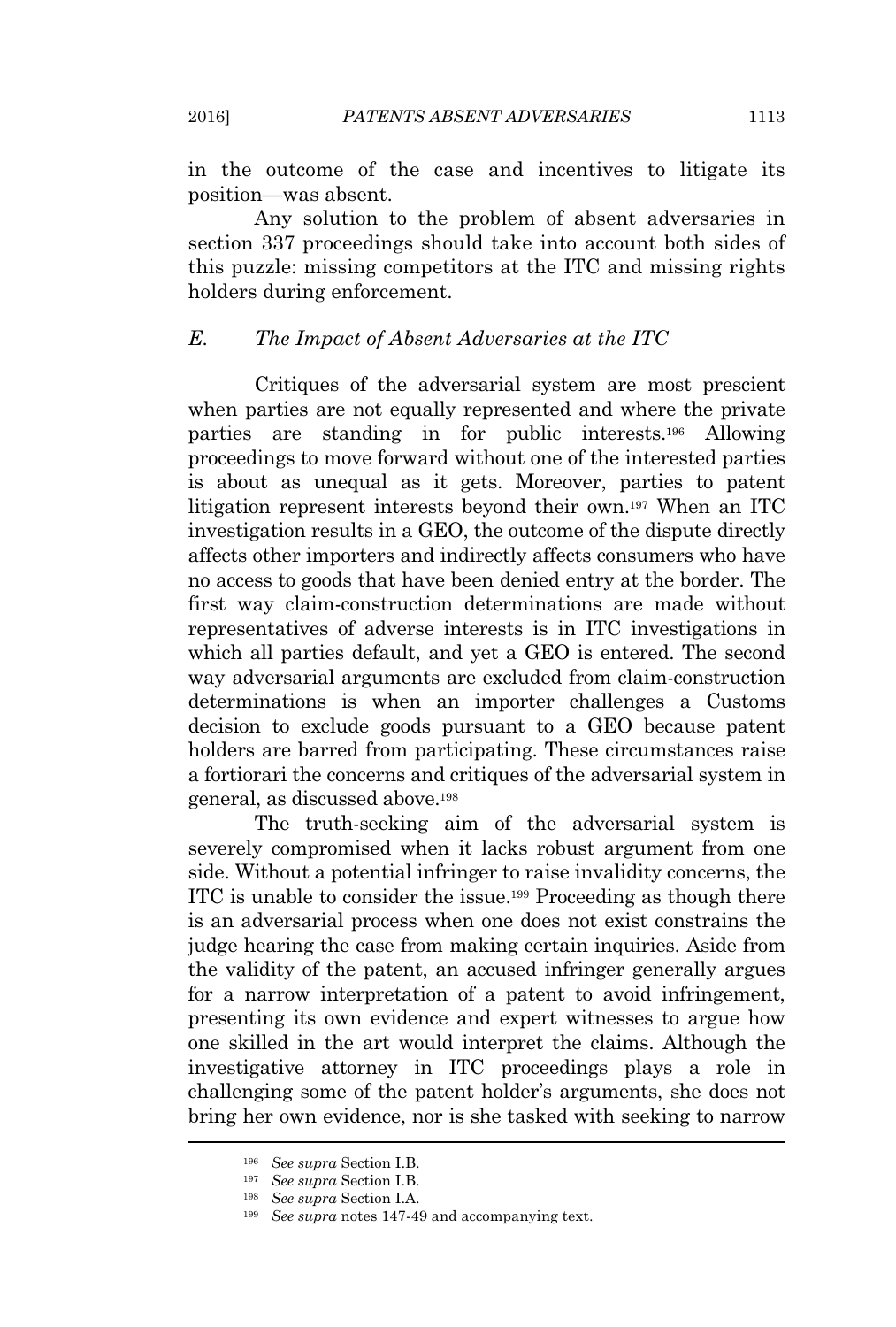patents. As a result, the patent holder's arguments are not balanced by arguments from another side, and the benefits to truth seeking that are meant to come from presenting a judge with robustly argued, opposing arguments are lost.

Similarly, when an importer is able to seek further claim construction through challenges to Customs and the patent holder is not allowed to intervene, the truth-seeking function of the adversarial system is compromised. Although Customs appears in challenges before the USCIT, it has no vested interest in its claim construction or infringement arguments. It has attempted to implement the claim-construction ruling made by the ITC but has no greater purpose of ensuring a broad construction than does the patent holder.

There is an economic efficiency argument that parallels the truth-seeking point, and it is fairly straightforward given the complete absence of one party. One critique of the adversarial system is that parties with disparate wealth will behave strategically in litigation rather than consensually determining the issues that are most important to resolving a dispute. While there is no need for strategic behavior when there is no opposing party, it is also unlikely that an optimal amount of discovery will occur. Instead, a patent holder at the ITC is likely to bring the minimum amount of evidence necessary to prove her case. And because there are not robust opposing arguments, the patent holder will not need to bring any additional evidence to refute those arguments. This may be a small win in that it conserves some resources; however, the cost of that win may be the accuracy of any resulting ruling.

The procedural safeguards that are touted in the adversarial system are clearly not in force when rights are decided without the appearance of interested parties. Importers not party to an ITC investigation may still be impacted by the claim construction performed there if a GEO results. There are some justifications for GEOs that relate to the difficulty of preventing the circumvention of LEOs, but these justifications do little to address importers' concerns that their goods will be excluded from entry on the basis of patent claims that they have not been allowed to challenge. For these importers, the presumption that the state will not interfere with their ownership rights without certain procedural protections is inverted, requiring them to challenge Customs in order to prove that their goods do not infringe and should be allowed entry. This inversion compromises the adversarial system's supposed role as a check on the state's ability to remove goods without procedural protections.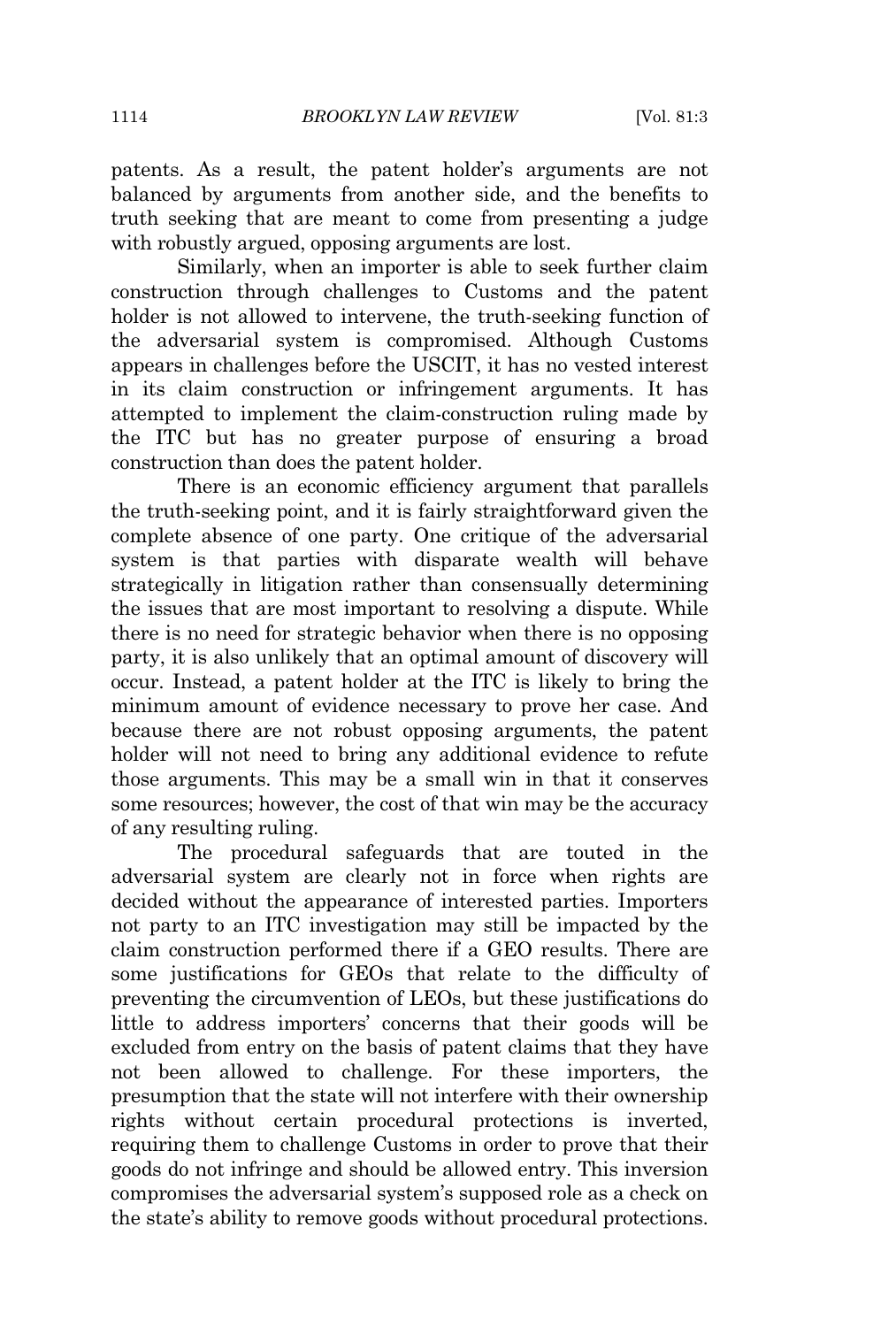Similarly, in instances where the patent holder is not allowed to participate in proceedings that include claim-construction determinations, the procedural protections of the adversarial system appear to be absent. The scope of the patent holder's rights are being determined without her participation.

The absence of adversaries calls into question the truthseeking and procedural fairness aims of the adversarial system. These goals rely on the robust participation of parties with adverse interests. When one of those parties is missing, the accuracy and fairness of resulting decisions is at risk.

# III. POTENTIAL SOLUTIONS: INCREASING OPPORTUNITIES FOR ADVERSARIAL CHALLENGES OR EMBRACING A MORE INQUISITORIAL STYLE

There are various potential solutions to the situations identified by this article—namely, the use of undercontested patent claims in injunctive relief with far-reaching effects. These potential solutions include raising the standards for granting a GEO, encouraging participation of all parties in postissuance challenges at Customs or the ITC, and shifting to an inquisitorial style of adjudication when patent adversaries are absent. The most efficient solution would recognize the necessity of challenging GEOs issued absent adversaries by increasing ITC adjudicatory powers over exclusion challenges.

# *A. Increasing Opportunities for Adversarial Challenges to Section 337 Relief*

Although the statute already requires a higher standard of proof for entering a GEO following default by all remaining parties than it does for entering an LEO solely against the defaulting parties, the standard could be further heightened either by amending the statute or by simply interpreting the requirements of "substantial, reliable, and probative evidence" differently. A higher standard is intuitively appealing because it makes a judgment adverse to the interests of nonparties less likely, potentially resolving fairness concerns. The problem with this approach is that it is not tailored to the problem of absent adversaries—it might ensure fewer GEOs, but it is unclear how it could ensure better claim construction. It would not, for example, solve the difficulty of discerning the truth absent counterarguments and evidence countering the patent holder's position. In short, raising the standard for a GEO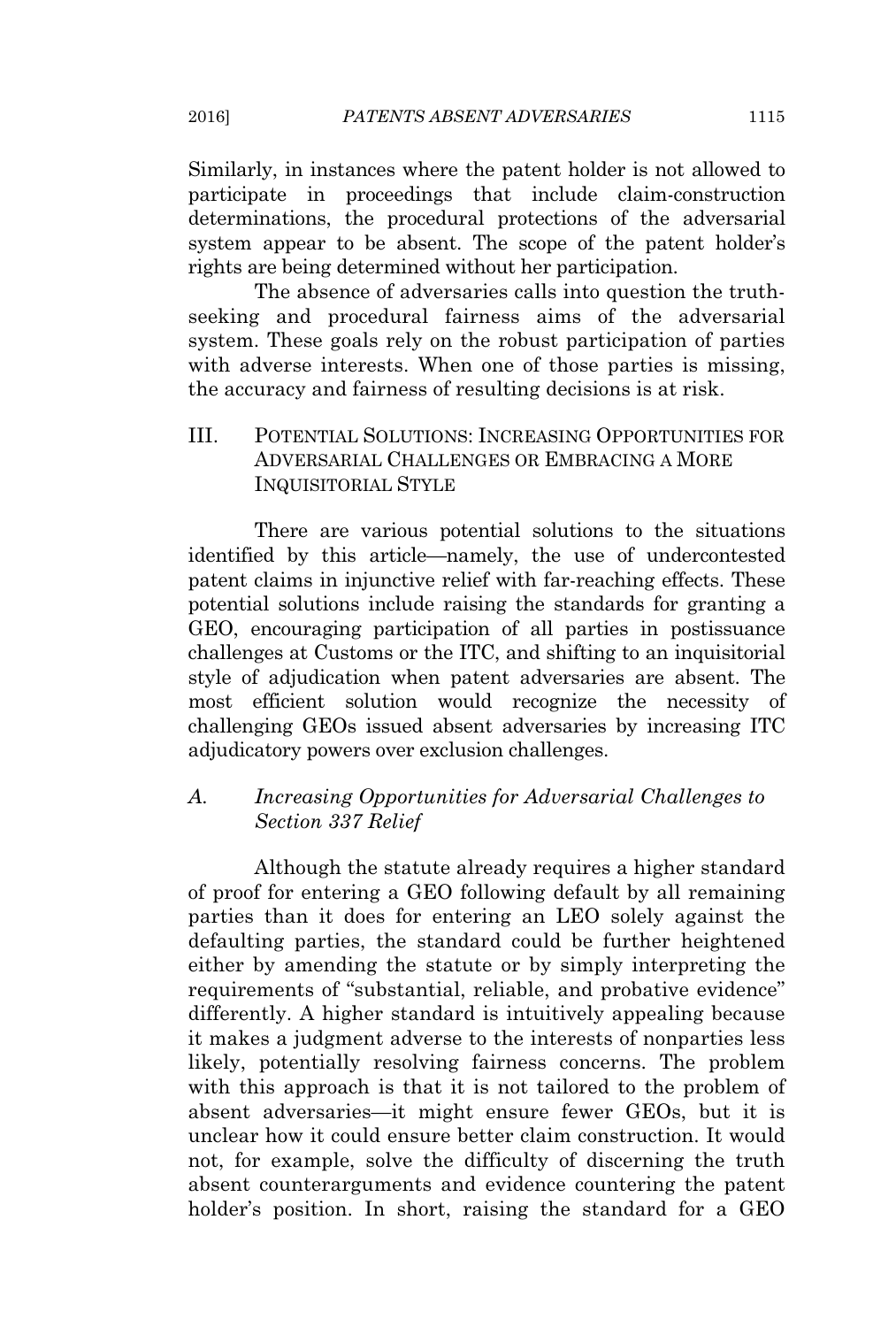might change outcomes, but perhaps not the right outcomes, and perhaps not in the right way.

A more promising possibility starts by recognizing the limitations of arguments absent adversaries and the resulting, necessarily pro forma nature of GEO determinations following the default of remaining parties. This recognition should be coupled with a more robust opportunity for challenges at the ITC during the implementation of exclusion orders.

The current standard under the statute, that the need for a GEO following default be established by "substantial, reliable, and probative evidence," is rightfully a higher standard than for an LEO following default, in that it both requires that a patent holder allege all necessary facts to show infringement and the need for relief and tests the sufficiency of the patent holder's evidence. It makes sense to increase scrutiny before applying what is essentially a default judgment to nonparties. Yet, as discussed above, without an adversary to help identify relevant areas of dispute or to develop and present new evidence (such as expert testimony), this process remains lacking. Once Customs excludes a nonparty importer's goods pursuant to a GEO, however, an adverse party has been identified, opening up the opportunity for the ITC to revisit its determination with the benefit of adversarial argument.

The idea of expanding post-exclusion-order patent disputes in order to allow for adversarial processes is slowly gaining traction, both at the ITC and Customs. It was one possibility raised in a notice issued by the U.S. Intellectual Property Enforcement Coordinator in June 2013, which solicited comments from stakeholders.<sup>200</sup> The responses suggested an increased role for patent holders in identifying potentially infringing goods to Customs and increased transparency from Customs in its exclusion decisions. But there is room and necessity for greater participation from interested importers, as well. Some suggest that Customs, rather than the ITC, ought to develop an adversarial process to hear from importers affected by GEOs and patent holders before determining infringement.<sup>201</sup> And there has

<sup>200</sup> Request for Public Comments: Interagency Review of Exclusion Order Enforcement Process, 78 Fed. Reg. 37,242 (June 20, 2013). The notice was one part of an interagency effort aimed in part towards "improv[ing] the effectiveness of directions provided by the ITC to assist [Customs] with the challenges of enforcement." U.S. INTELLECTUAL PROP. ENF'<sup>T</sup> COORDINATOR, 2013 JOINT STRATEGIC PLAN ON INTELLECTUAL PROPERTY ENFORCEMENT 17 (2013), http://www.whitehouse.gov/sites/default/files/omb/ IPEC/2013-us-ipec-joint-strategic-plan.pdf [http://perma.cc/44TV-7L68].

<sup>201</sup> U.S. GOV'<sup>T</sup> ACCOUNTABILITY OFF., REPORT TO THE COMMITTEE ON FINANCE, U.S. SENATE, INTELLECTUAL PROPERTY: U.S. CUSTOMS AND BORDER PROTECTION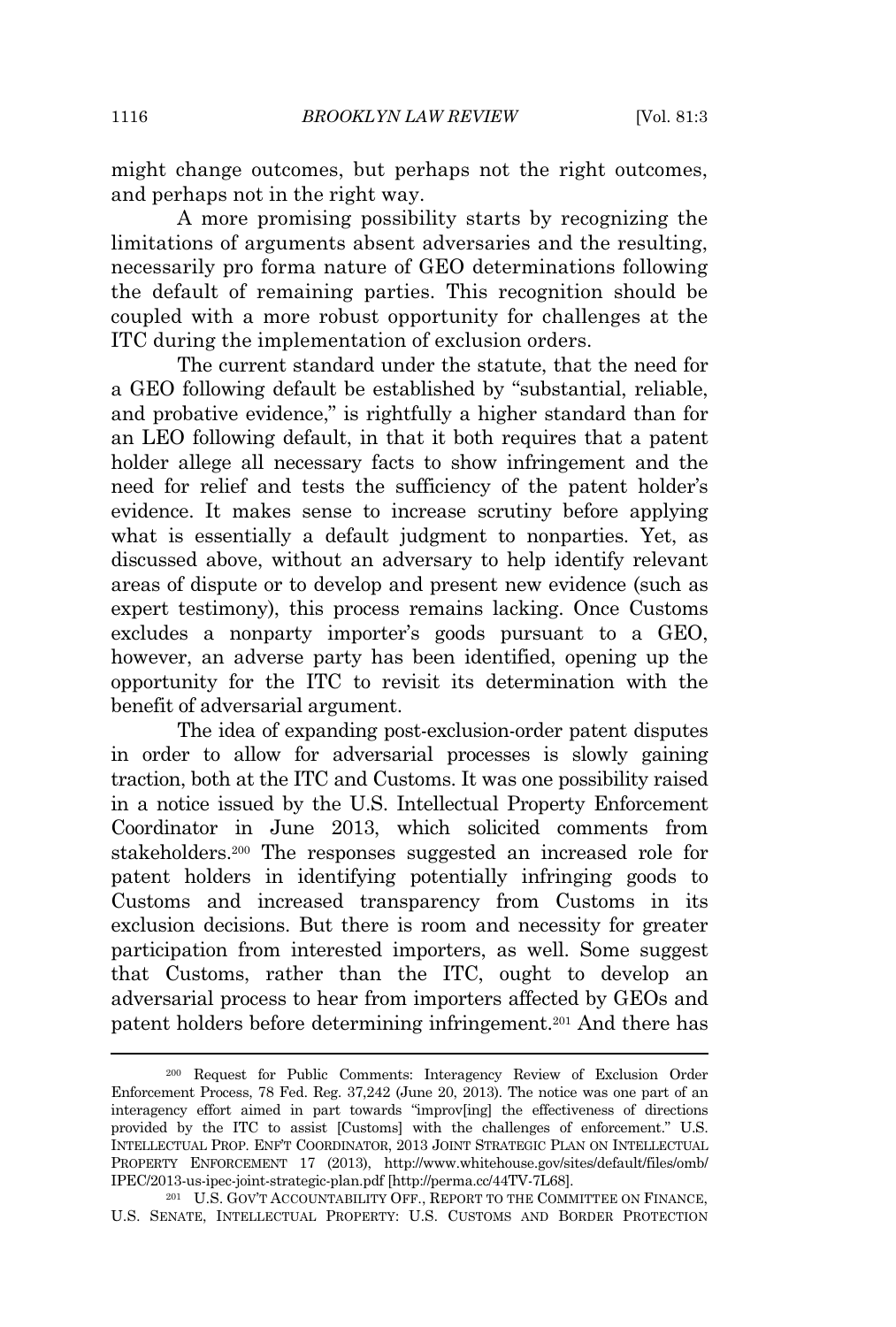been some progress on that front.<sup>202</sup> Further expanding Customs's role would be inefficient, however, given that ALJs at the ITC will already be familiar with the relevant patents and technology. It would add another layer of litigation, whereas a return to the ITC would serve as a delayed judgment on issues that were not fully ripe at the time of the initial ruling.

The ITC may be amenable to greater involvement in postexclusion-order litigation. In February 2015, the ITC implemented its Pilot Program for Rulings on Redesigned Products in Commission Post-Order Proceedings.<sup>203</sup> The program is primarily meant to provide expedited review of new or redesigned products that an importer contends do not violate an exclusion order. The announcement also underscores that importers not party to the initial investigation may avail themselves of the ITC's jurisdiction for infringement opinions—and that these proceedings are inter partes.<sup>204</sup> By expediting the proceedings, the ITC makes its advisory ruling process more attractive, increasing the likelihood that importers might challenge a GEO's application to their goods ex ante, rather than waiting and challenging exclusion through Customs, after paying to ship goods to the United States and while they are being held. Still, it does not solve the problem for those nonparty importers whose goods are seized at the border and who currently must argue the decisions with Customs, rather than with the ITC—the agency that originally construed the claims and has knowledge of the case.

In short, the ITC's jurisdiction could be further expanded so that disputed exclusion orders from Customs were routed back through the ITC upon identification—by the agency or by the importer—of legal and factual questions that would benefit from

<sup>202</sup> *See id.* at 20.

<sup>203</sup> *Pilot Program Will Test Expedited Procedures for USITC Modification and Advisory Opinion Proceedings*, U.S. INT'<sup>L</sup> TRADE COMM'N, http://www.usitc.gov/press\_room/ featured\_news/pilot\_program\_will\_test\_expedited\_procedures\_usitc.htm [http://perma.cc/7X V7-U6LZ] (last visited May 17, 2016).

<sup>204</sup> U.S. INT'<sup>L</sup> TRADE COMM'N, USITC PILOT PROGRAM FOR RULINGS ON REDESIGNED PRODUCTS IN COMMISSION POST-ORDER PROCEEDINGS: BACKGROUND AND FACTS DOCUMENT, http://www.usitc.gov/press\_room/documents/featured\_news/337mod procpilot\_fs\_final.doc [http://perma.cc/RJ47-BPF6] (last visited May 18, 2016).

COULD BETTER MANAGE ITS PROCESS TO ENFORCE EXCLUSION ORDERS 21 (2014), http://www.gao.gov/assets/670/667074.pdf [http://perma.cc/5YWA-WVR8] ("Currently, CBP's administrative ruling process is an *ex parte* process where only the importer requesting the ruling participates in the process, not the complainants in the original case that resulted in the exclusion order. IPR Branch officials told us that they are developing a proposal for an *inter partes* process within CBP's administrative ruling process that would enable the complainant as well as the importer that has requested a ruling to provide information before CBP issues its administrative ruling on the product. The proposed process would allow both the complainant and the importer to make arguments and rebut those of the other party.").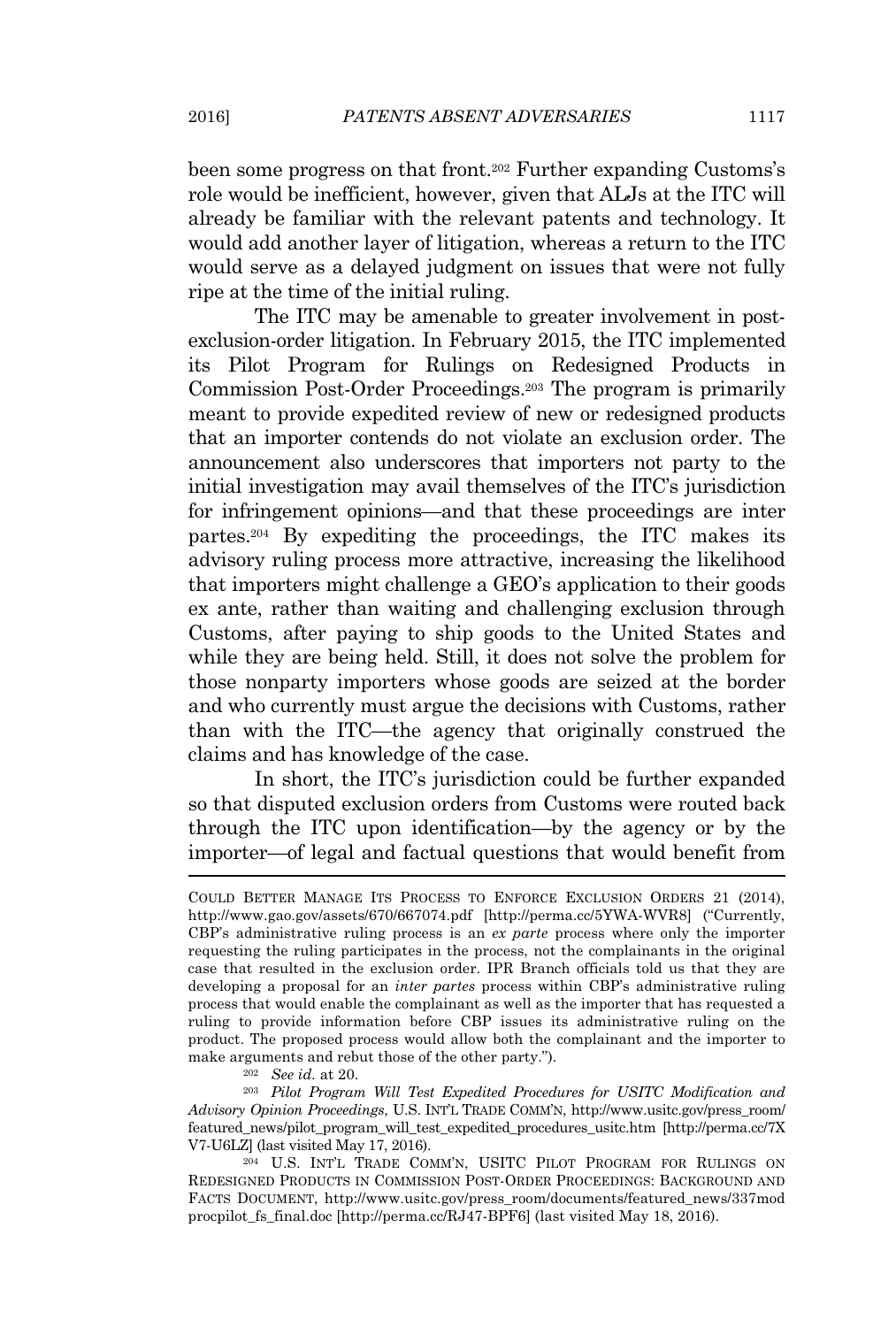adversarial argument there. This would allow Customs to avoid situations like that leading to the Corning Gilbert decision, where the agency expended its resources defending a claim-construction opinion in which it had no role.

Expanding postrelief proceedings at the ITC would likely be welcomed by nonparty importers as well as patent holders. Nonparties who were unable to argue their cases in the first instance would be given the opportunity to bring evidence and argue about the proper meaning of claim terms and infringement. Patent holders would be more involved in the enforcement of their patents instead of having informal interactions with Customs while being excluded from any further formal proceedings. And the ITC would be able to revisit its decisions in light of more developed arguments. Decreasing—or maintaining—the current standard for obtaining a GEO following default by the last remaining party is somewhat counterintuitive given the previous criticisms, but if coupled with more adversarial proceedings following Customs exclusions, this would better allocate judicial resources by shifting them to rights-determination processes when both parties are present and there is an actual controversy.

The major barrier to such a proposal is that—unlike the ITC's Pilot Program for Rulings on Redesigned Products—it would likely require congressional action rather than agency action. Nonetheless, it is a proposal that ought to be attractive to all the relevant stakeholders, as discussed above.

#### *B. Increasing the Inquisitorial Nature of ITC Proceedings*

The other potential solution would not involve delaying the dispute until adversaries are adduced, but would instead recast proceedings as inquisitorial when the adversarial roles are not filled. This idea takes advantage of the flexibility that comes from the ITC's identity as an administrative agency instead of a federal court bound by the requirement that it adjudicate only cases or controversies.<sup>205</sup> Other agencies follow inquisitorial adjudication models,<sup>206</sup> and so adoption of a more inquisitorial model at the ITC would not require wholesale

<sup>205</sup> U.S. CONST. art. III, § 2 ("The judicial Power shall extend to all Cases . . . [and] Controversies . . . .").

<sup>206</sup> *See supra* note 38 and accompanying text. The early stages of veterans' disability benefits hearings are also conducted in what is meant to be a nonadversarial model. Indeed, the patent examination process at the USPTO is not adversarial, although challenges to examiner rejections are. *See, e.g.*, Phillips v. AWH Corp., 415 F.3d 1303, 1317 (Fed. Cir. 2005) (en banc) (describing patent prosecution as "an ongoing negotiation between the PTO and the applicant").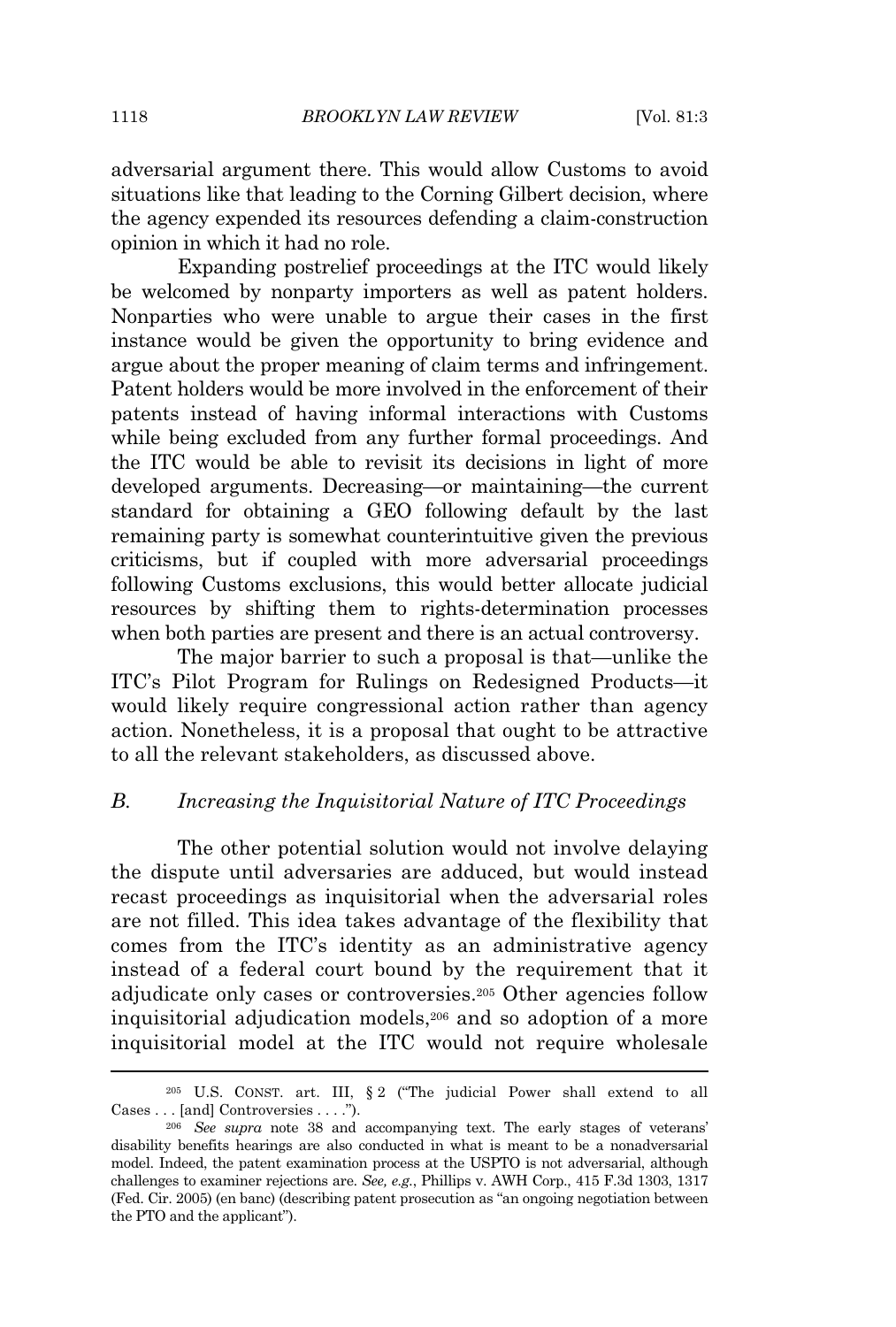importation of foreign legal norms in order to address the absent adversary problem.

In order to establish a more inquisitorial framework, ALJs would take on an increased role in an investigation whenever all remaining parties default and no interested party remains other than the patent holder. In order for administrative hearings to take on inquisitorial characteristics, the ALJ would need to be granted more flexibility to raise issues not otherwise in dispute, from identifying claim terms requiring further construction to raising validity concerns. Because the OUII already assigns an investigative attorney to the types of investigations that are at issue, the structure for a more inquisitorial system is already present. Allowing the ALJ to request further investigation by the investigative attorney would be an added adoption of inquisitorial practices. It would also allow for ALJs to make decisions based on a fuller evidentiary record.

Concerns with this solution are common to criticisms of the inquisitorial system. In particular, limited resources may strain an ALJ's ability to fully investigate counterarguments to a patent holder's claim. In addition, absent a wholesale move towards an inquisitorial model of investigation at the ITC—a move that would likely be an overcorrection—it might prove difficult for judges to shift roles during the course of an investigation. In addition, there are practical concerns. The ALJs and investigating attorneys will still be at a disadvantage in identifying relevant areas of dispute, and the OUII's resources may not allow for the time- and money-intensive development of expert testimony. Nor would a change in the role of judges at the ITC solve the problem of excluding patent holders from appeals of Customs decisions. Ultimately, it may be an improvement on current rules if ALJs are given greater leeway to conduct proceedings in an inquisitorial manner when issues arise sua sponte, such as the invalidity challenges that so frustrated one judge faced with a request for a GEO.<sup>207</sup> But that alone is unlikely to address the range of concerns identified in this article.

#### **CONCLUSION**

Decisions about the scope and validity of issued patents have effects beyond the parties to any given controversy. This is particularly true in determinations made pursuant to section 337, because claim-construction determinations are incorporated into

<sup>207</sup> *See supra* notes 149-50 and accompanying text.